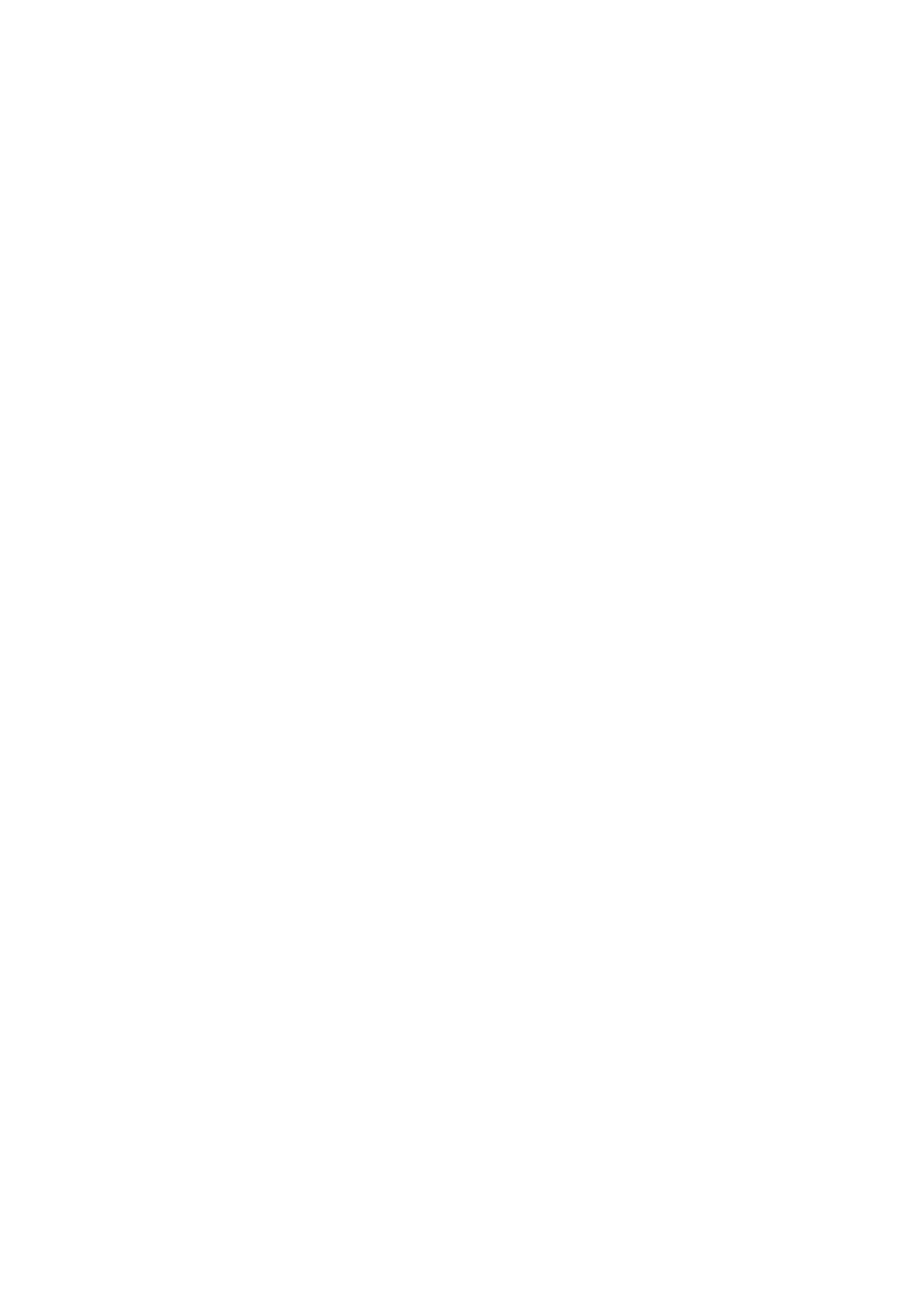# **TABLE OF CONTENTS**

| 1.1 |                                                        |  |  |  |
|-----|--------------------------------------------------------|--|--|--|
| 1.2 | Background to supervision and regulation of legal      |  |  |  |
|     |                                                        |  |  |  |
| 1.2 |                                                        |  |  |  |
| 1.4 |                                                        |  |  |  |
| 1.5 |                                                        |  |  |  |
| 1.6 |                                                        |  |  |  |
|     |                                                        |  |  |  |
| 2.1 |                                                        |  |  |  |
| 2.2 |                                                        |  |  |  |
| 2.3 |                                                        |  |  |  |
| 2.4 | Criteria for selection of study areas 11               |  |  |  |
| 4.1 | Clear guidelines and procedures for accreditation of   |  |  |  |
|     | universities intending to conduct law programmes14     |  |  |  |
| 4.2 | Comprehensive checklist/standards for approval of      |  |  |  |
|     |                                                        |  |  |  |
| 4.4 | The role of NCHE and Law Council in equating foreign   |  |  |  |
|     |                                                        |  |  |  |
| 4.5 | Outcomes of the overlapping of responsibilities by the |  |  |  |
|     |                                                        |  |  |  |
|     |                                                        |  |  |  |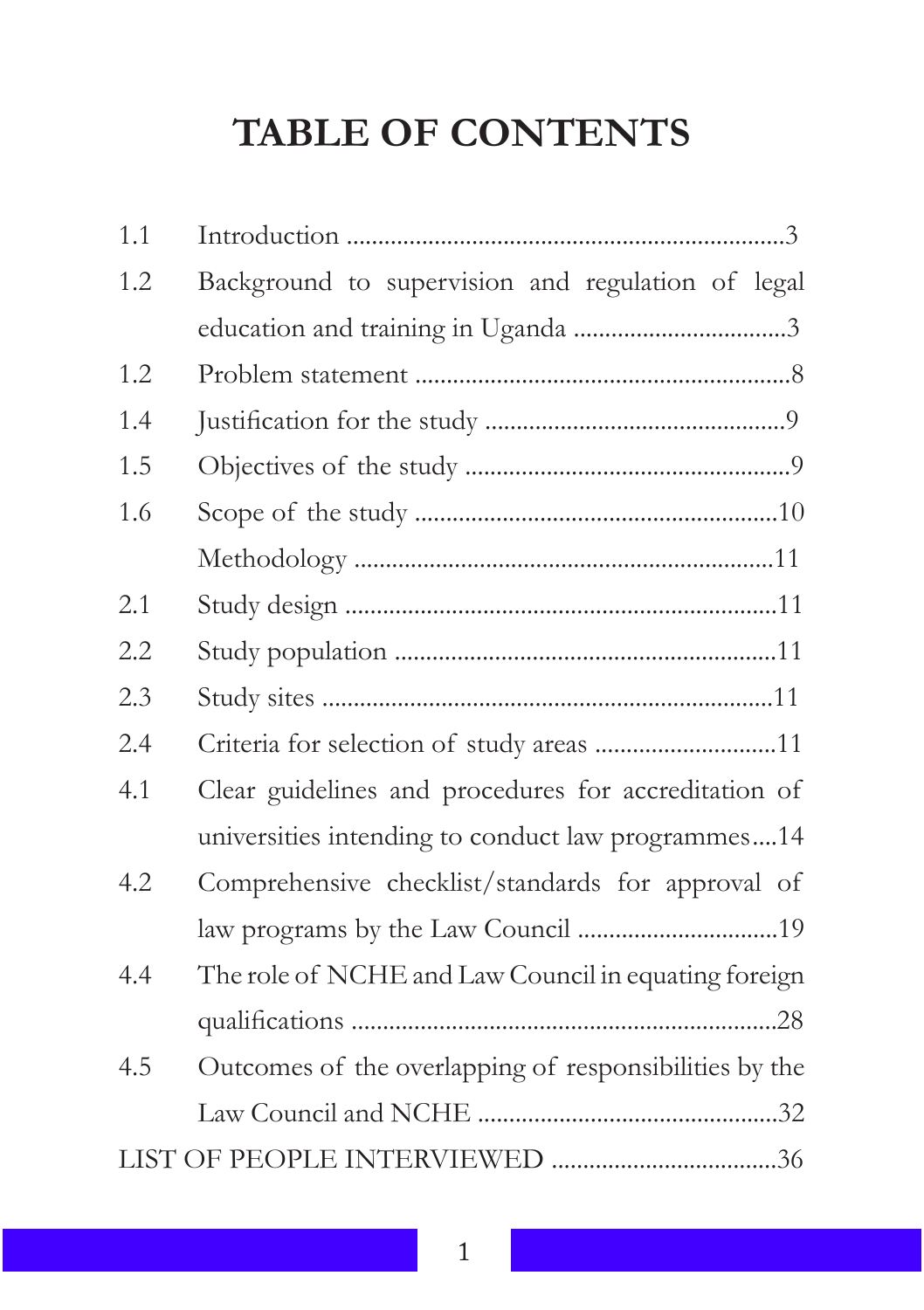### **ACRONYMS**

- 1. CLET Committee on Legal Education and Training
- 2. LDC Law Development Centre
- 3. NCHE National Council for Higher Education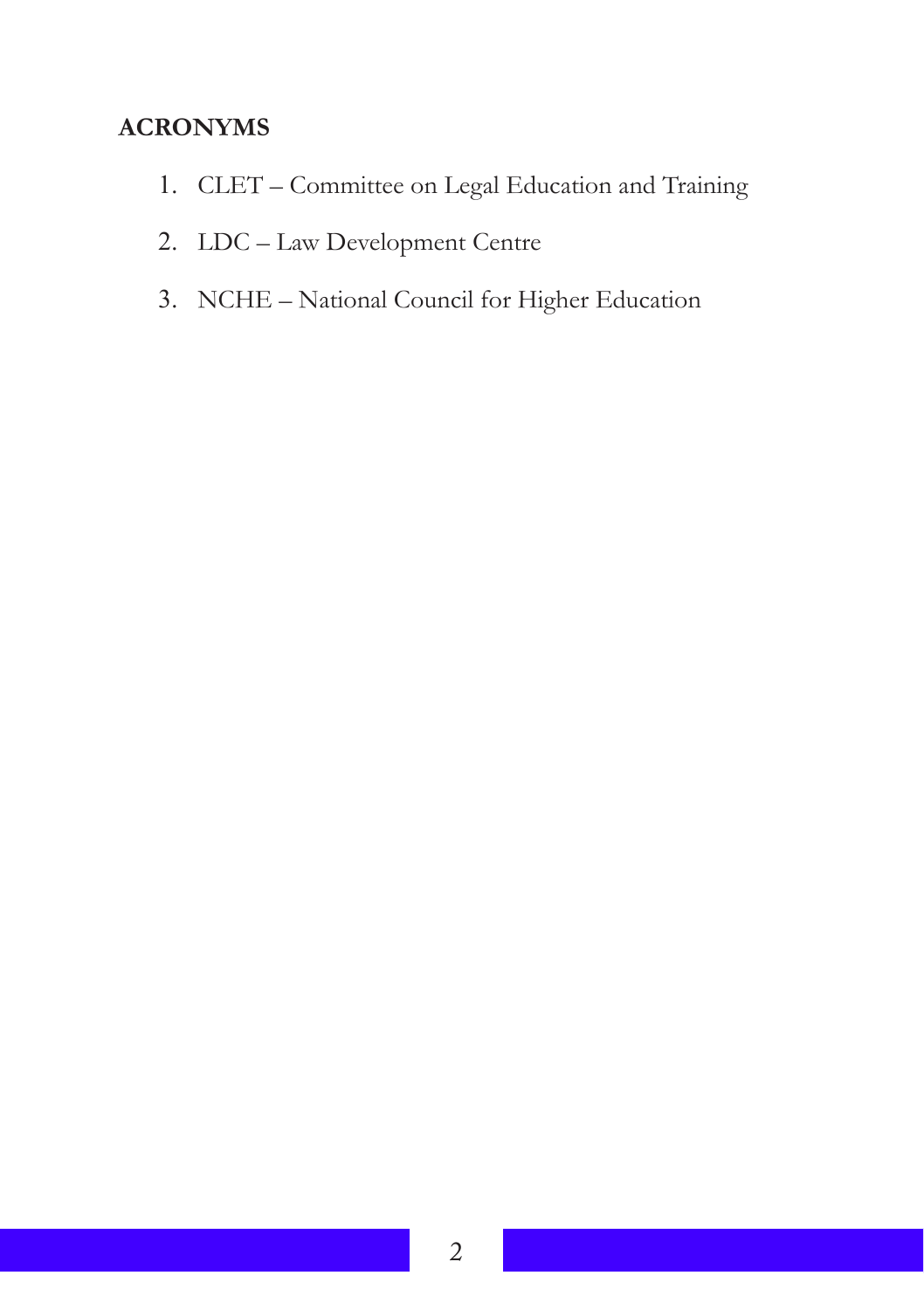# **CHAPTER ONE**

### **1.1 Introduction**

In every society, there should be clear, well thought and streamlined guidelines that regulate all aspects of the society's governance. When such guidelines are in place, they will ensure social cohesion, and consequently the progression of society from one level to another even as it diversifies. If however, such aspects of governance are not in place, there will be unruliness birthed by disjointed processes and in the long run, the society will only have superficial growth. The same can be affirmed of every profession, as it relates with the society, and more so, the legal profession which is considered the vanguard of justice.

Legal education in Uganda is at two levels; aspiring lawyers/ advocates start by undertaking four years of university undergraduate legal education. Upon graduation, they may apply to enrol for the Post Graduate Diploma in Legal Practice – offered by the Law Development Centre (LDC) having sat and passed the pre-entry exam administered by the Law Council. Legal education in Uganda continues to liberalise as it expands to fit the needs of the society. Therefore, there is increased need for systematic governance.

The regulation of legal education in Uganda is conducted by two different bodies, the National Council for Higher Education (NCHE) as mandated by the Universities and Other Tertiary Institutions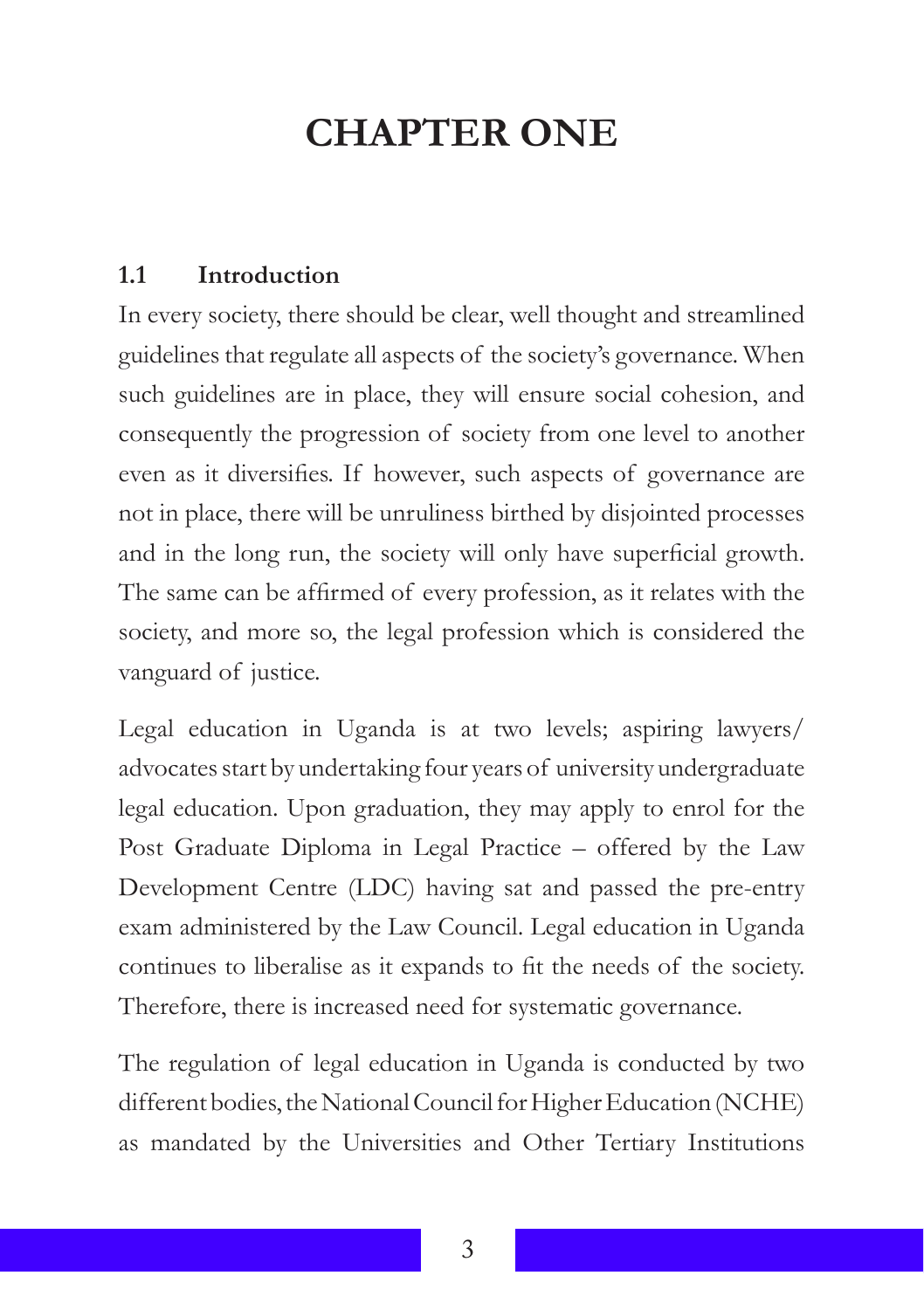Act,<sup>1</sup> and the Committee on Legal Education and Training (CLET) of the Law Council as mandated by the Advocates Act, 1970<sup>2</sup> and the subsequent amendment of 2002<sup>3</sup>.

This study is twofold; first to explore whether a conflict exists between the laws establishing the two regulatory bodies or not and second to make recommendations to harmonise the laws if any conflict or to establish a mechanism through which the roles of each of the bodies can be streamlined.

# **1.2 Background to supervision and regulation of legal education and training in Uganda**

Undergraduate legal education in East Africa commenced in 1961 with the establishment of a Faculty of Law at the University College of Dar-es-Salaam after an agreement among the three East African countries (Uganda, Kenya and Tanzania) to avoid duplication of training in the professions of law, medicine and engineering.<sup>4</sup> They agreed that the University of Dar-es –Salaam was a constituent college of the University of East Africa conducting the law degree while other colleges Makerere in Uganda had been teaching medicine for over forty years and the Royal Technical College Nairobi in Kenya (now the University of Nairobi) took on engineering.<sup>5</sup> The colonial government discouraged the study

of law because lawyers had proved to be champions of liberation

44

<sup>1</sup> Act N0. 7 of 2001 as amended in 2003 and 2006

<sup>2</sup> Cap 267, Laws of Uganda

<sup>3</sup> Advocates (Amendment) Act, N0. 27 of 2002

<sup>4</sup> J.M.N Kakooza, Uganda's Legal History in a Nutshell, 1 Makerere Law Journal 11 (1993).

<sup>5</sup> Ibid, Kakooza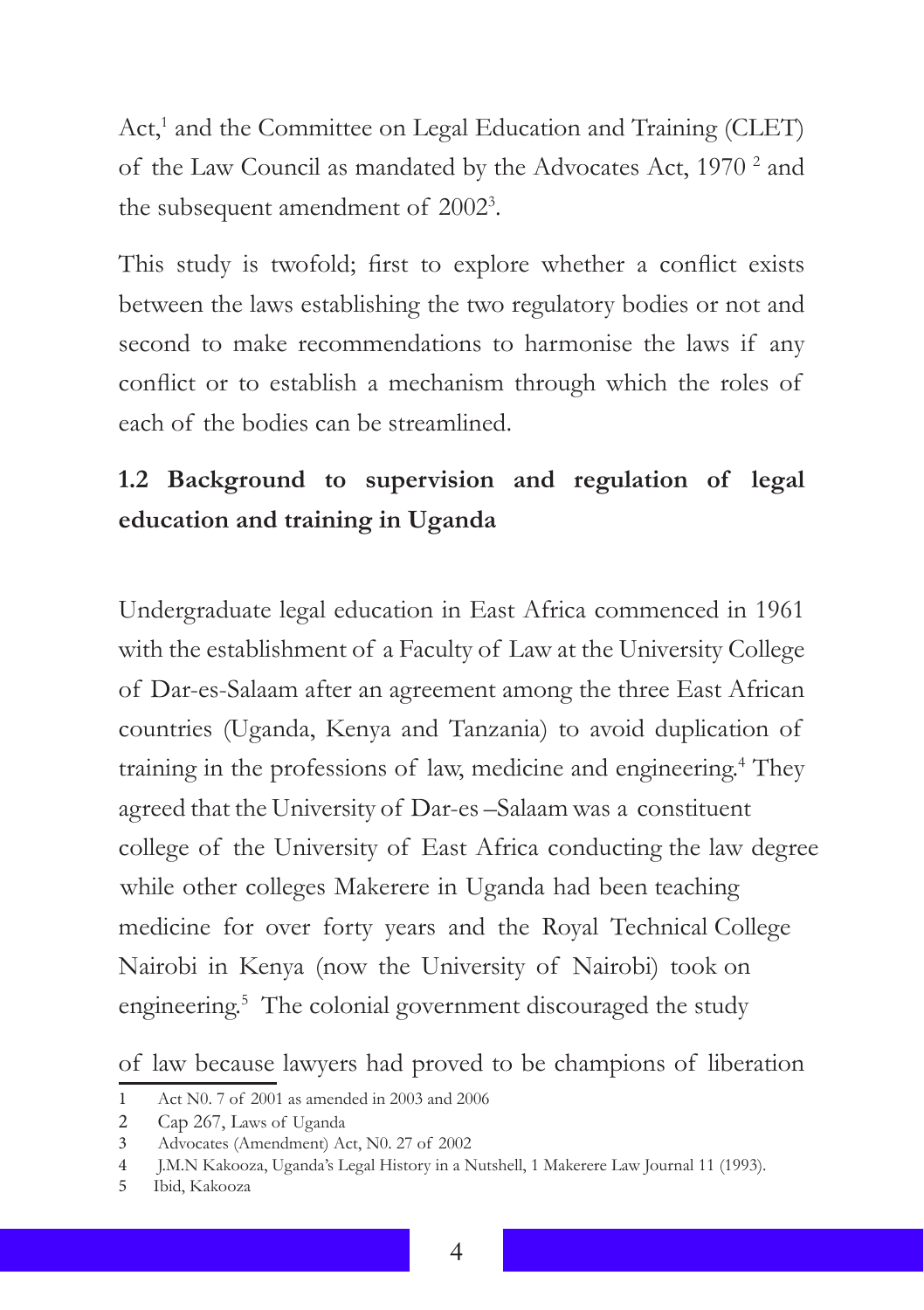from colonial rule everywhere in the British empire. Thus whereas medical personnel were produced very early in the days of the Empire, the first East African lawyer in Uganda was admitted in 1953, nine years to independence.<sup>6</sup>

Before independence, the legal profession was small and regulation of standards was easy to reach. The degree from the college of Dares- salaam were recognised with no question as they were pegged to the University of London and in fact degree awards of the first few years were of the University of London. Regulation of the profession was therefore not a pre-occupation of the law. However, after independence of the three countries, they continued to offer degrees as the University of East Africa.<sup>7</sup> This continued until about 1967 when the Kenyan Parliament expressed their misgivings over perceived political indoctrination in Tanzania that had found its way into the teaching methods at Dar-e-Salaam University College.<sup>8</sup> Thus by 1970, the University of East Africa had disintegrated and national universities with their law faculties established in each of the states.<sup>9</sup>

In Uganda, 1952, the then Chief Secretary of the Ugandan Government had issued a Notice entitled 'African Pupils –Crown Law Chambers' which was to provide for the English Bar training of Ugandan citizens aspiring to join Colonial Legal Service in the

<sup>6</sup> Apollo Kironde was the first lawyer.

<sup>7</sup> K.E Makubuya, Introduction to Law: The Uganda Case, Makerere University Kampala 6 (1983), reproduced in B.J Odoki, A Guide to the Legal Profession in Uganda, Law development Centre 6 (1994).

<sup>8</sup> Prof. J.M.N Kakooza who was involved in the establishment of the Faculty of Law at Makerere in 1968.

<sup>9</sup> Ibid Makubuya, B.J Odoki note 7.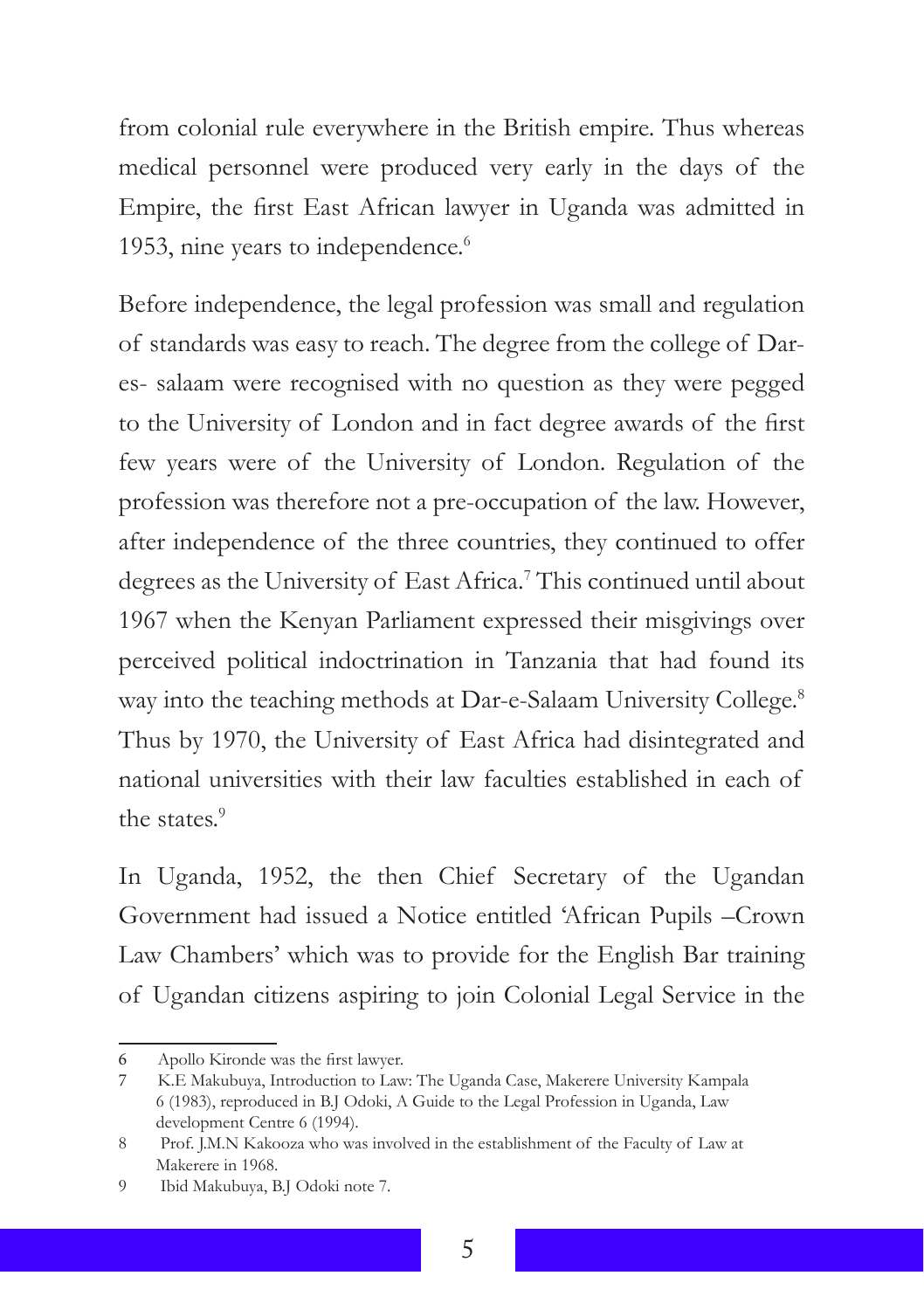Attorney General's Chambers. <sup>10</sup> In 1961, this eventually led to the establishment of the Nsamizi Law School in Entebbe (a precursor to the Law Development Centre established in 1970). Nsamizi Law School instructed only native judges who administered the African Courts and also started a course for students who were reading part 1 of the English Bar Examinations. Upon successful completion, the students read part 11 of the examinations in the Inns of Court in London where after the exam, they qualified as barristers.<sup>11</sup>

With a vision of establishing a fully-fledged law school in Uganda, the Gower Committee<sup>12</sup> was set up by the Attorney General in 1968 to carry out a study and make recommendations on the status of legal education in Uganda. The report was received by the Attorney General in January 1969. Among its recommendations was that legal education should be imparted at two separate institutions; the university carrying out training on substantive (undergraduate) legal education and professional post-graduate training being handled by a separate institution.<sup>13</sup> In 1968, a department of Law was established under the Faculty of Social Sciences at Makerere University, offering a three year course leading to the Bachelor of Laws Degree of the University of East Africa. This department became a fully-fledged faculty in 1970 and this later became Makerere University, following the disintegration of the University of East Africa.

<sup>10</sup> Ibid Kakooza, note 8

<sup>11</sup> Ibid, Kakooza, note 8

<sup>12</sup> The Committee was comprised of Professor L.C.B. Gower of the Law Commission of London, Prof Quintin Johnstone, the Dean of Faculty at Haile Selassie University, Prof R.B Stevens of Yale University. See Supra n3

<sup>13</sup> Pamela Tibihikkira-Kalyegira, *Liberalization of Legal Education In Uganda; Policy Considerations,*  (Law Africa, 2010) 12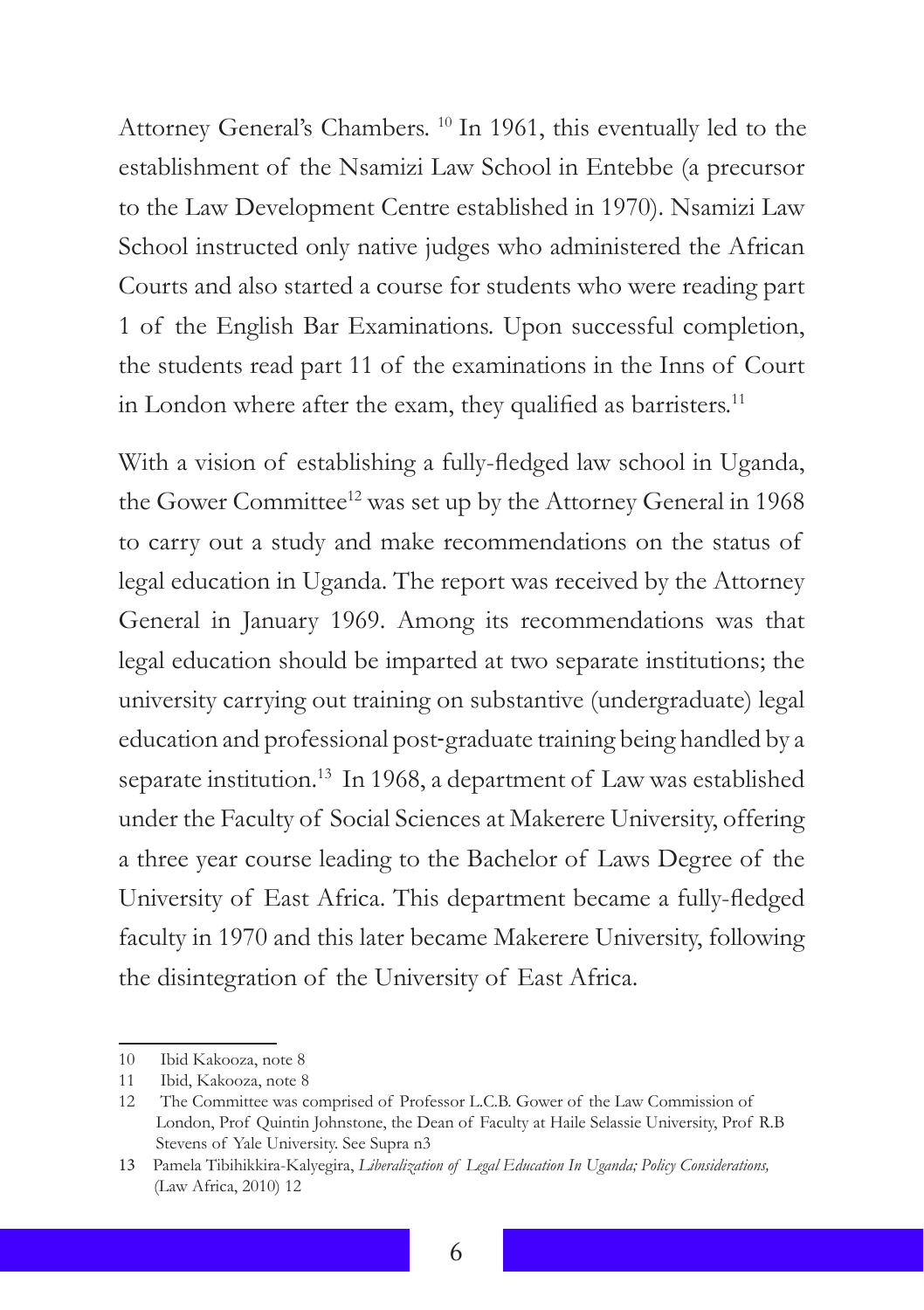The Gower Committee was influenced by the needs of postcolonial Uganda to "Africanise" the civil service. Legal personnel were to be trained to serve the interests of the nation, and not with a perspective of preparing them for private practice, civil society organisations or any other field of law. The prevalent view then, even from the government, was that a law degree would be sufficient legal education for a lawyer. Those who intended to venture into private legal practice would need to go through professional training at the Law Development Centre that had taken over the roles of Nsamizi Law School. This was under the supervision of the Ministry of Justice.

It was this separation of legal education that was the genesis of the "two pronged" regulation and supervision of legal education in Uganda.

This meant that upon obtaining the Law Degree from Makerere University, the students interested in legal practice proceeded to LDC for the Bar Course. There was no apparent discord between the supervising authorities.

In the early 1990's, universities in the region began to fund their own activities. The World Bank that had been a major source of funds had policy changes and thus could not extensively fund universities as before. Universities thus opened their doors to privately sponsored students. However, because public universities could not satisfy the increasing demand for university education despite admitting privately sponsored students, private universities were allowed to

7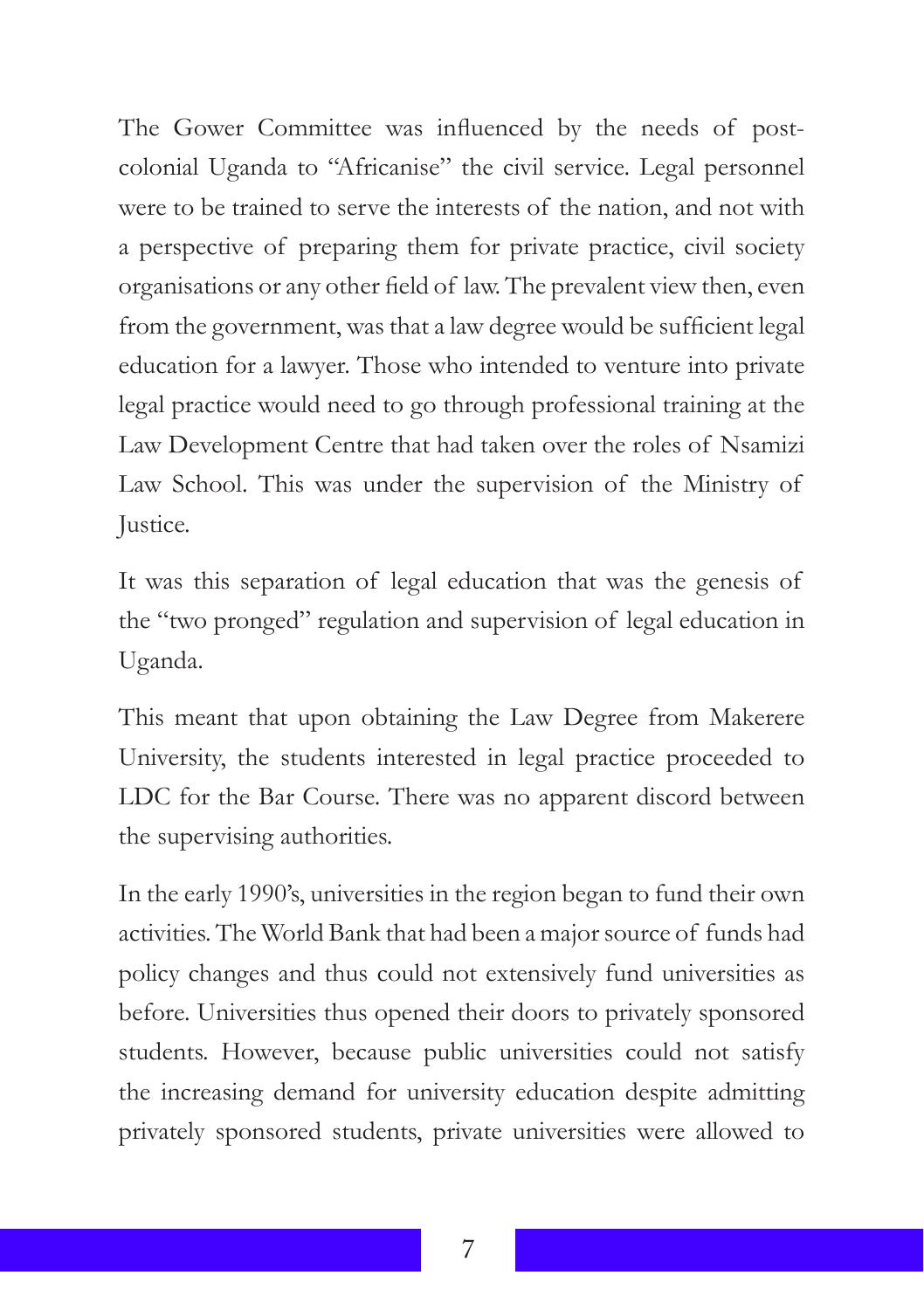open up and commence operations.14

In 1995, the Government of Uganda embarked on a comprehensive program to reform the legal education and training sector and appointed a Committee under the head ship of Justice Benjamin Odoki. The Committee, in its report (hereinafter called the "Odoki report") established that given the liberalisation trend in the country, more law schools were bound to open up. It was therefore expedient that a Committee on Legal Education and Training be set up under the Law Council to handle issues of accreditation and quality assurance. It was recommended that one of the functions of the Committee would be to institute a system of accreditation for universities and institutions that may offer LLB programmes or professional Post-Graduate Bar Course in the event that such institutions are permitted to offer such courses and programmes and also to carry out supervision of universities conducting the law degree.15 This was to be through an amendment to the Advocates Act, (Cap 267). In implementing the report, the Advocates Act was amended in 2002 to provide for the establishment of the Committee on Legal Education and Training (CLET) under the Law Council, and it was to act as a medium to exercise general supervision and control over professional legal education in Uganda for persons qualified to practice law in Uganda among other functions.<sup>16</sup>

Furthermore, as part of the programme to reform the education sector and in light of the liberalisation trends, government enacted

<sup>14</sup> *Ibid*

<sup>15</sup> Supra n5, 13

<sup>16</sup> S.6, Advocates Amendment Act, 2002, Laws of Uganda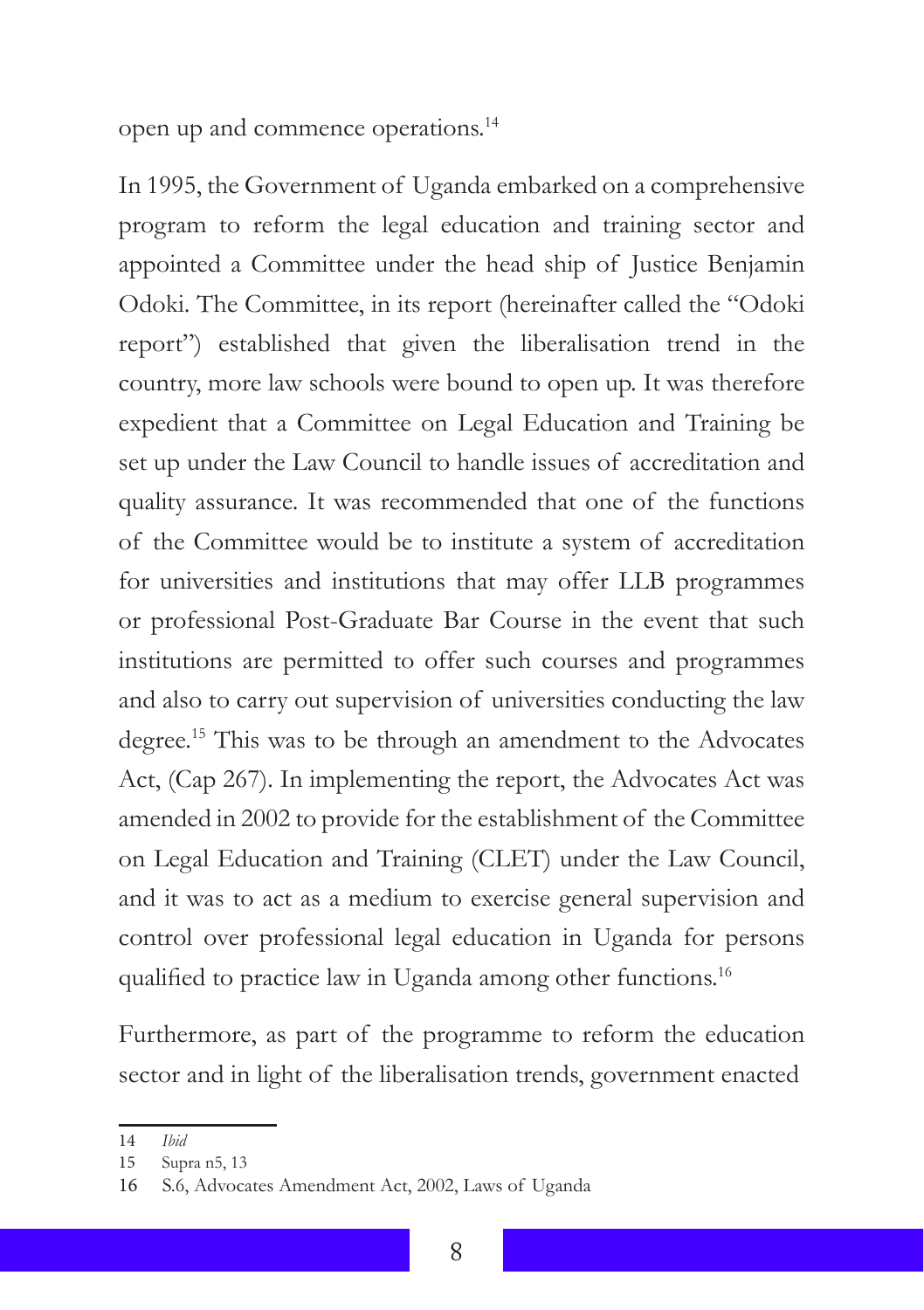the Universities and Other Tertiary Institutions Act in 2001 to govern the establishment and regulation of higher education. The Act established the National Council for Higher Education (NCHE), mandated to accredit academic and professional programs of such institutions in consultation with professional associations and regulatory bodies.<sup>17</sup>

However this brought confusion between the two bodies as to who is to accredit the universities' law degree which led to some law suits as early as 2005.<sup>18</sup> In a bid to create harmony and easier coordination, NCHE entered MOUs with several professional bodies including one with Law Council so as to align the duties and responsibilities of the two bodies in accrediting and supervising law programmes and institutions that train lawyers<sup>19</sup>.

Consequently, private universities would obtain an interim charter from the NCHE while their law schools had to seek additional approval from the Law Council before commencing operations and getting the final charter.<sup>20</sup>

However, some law schools opted to offer law programmes and confer degrees without clearance from Law Council through its Committee on Legal Education and Training under the Advocates Act and the rules made thereunder. The graduates from such law schools were denied admission to LDC for that reason, the case

<sup>17</sup> S. 5(d) Universities and Other Tertiary Institutions Act, 2001 (as amended)

<sup>18</sup> Pius Niwagaba Vs Law Development Centre, HCMA N0 589/2005

<sup>19</sup> Memorandum of Understanding between National Council for Higher Education and Law Council, 1 (2006)

<sup>20</sup> Supra n5, 17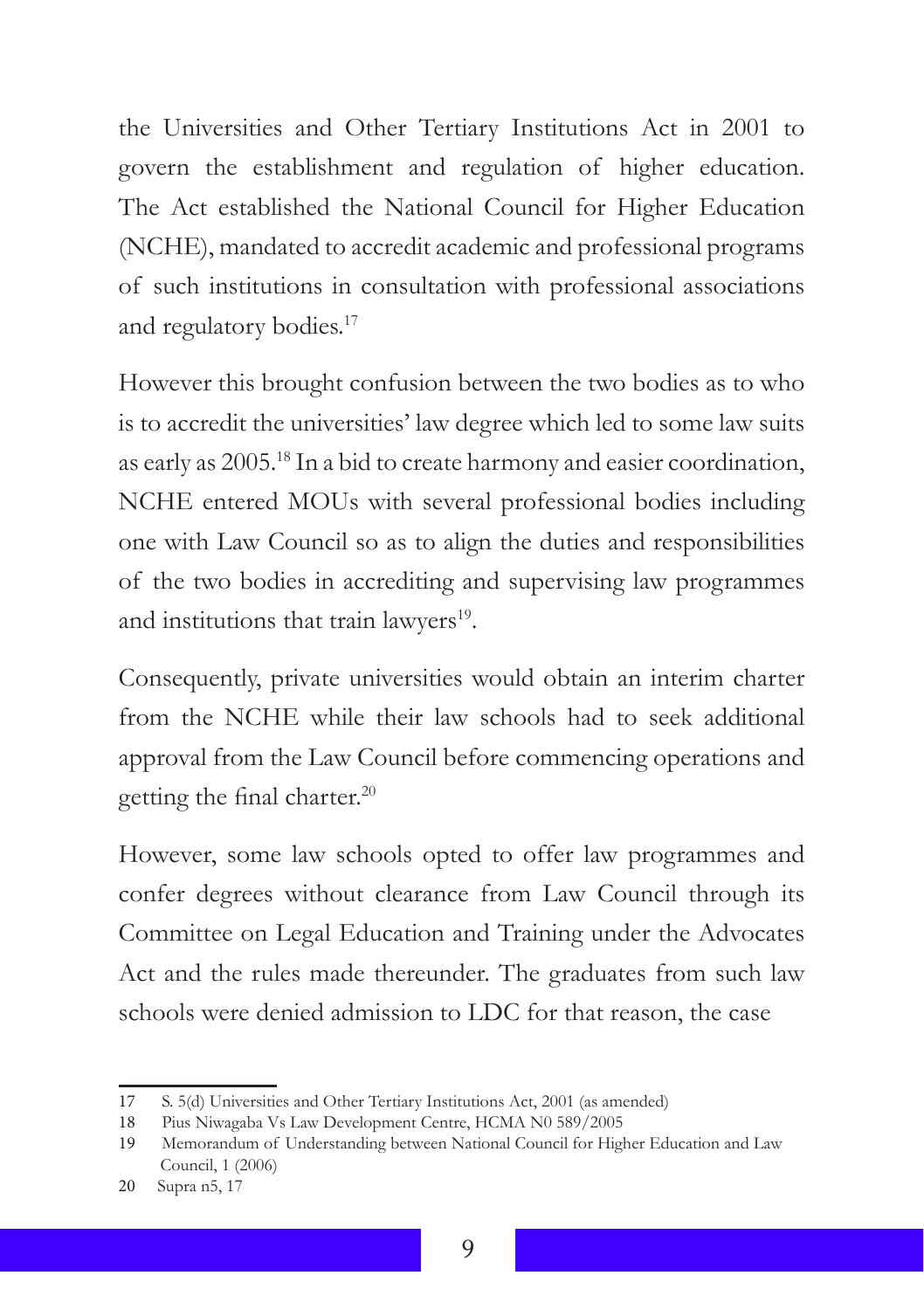of **Pius Niwagaba v Law Development Centre21.** The applicant sought judicial review of LDC's decision of refusal to admit him because he was a graduate of a university that had not been accredited by the Law Council. The trial judge gave the following orders, *inter alia,* 

- (1) A declaration that the applicant (as indeed his fellow classmates) is the holder of a degree in Law granted by a university in Uganda for a purpose of legal education in Uganda.
- (2) A declaration that the side lining of the applicant on account of his school of origin without considering the same equally along with the other applicants was discriminatory, unfair and biased and without justification".

The decision has since created misperceptions as to the role of the NCHE and the Law Council in the supervision of legal education in Uganda. This is despite the fact that both bodies have statutory mandates over legal education. There is need, therefore, to undertake a study to ascertain if there is a conflict in the laws that create the two bodies and clearly spell out the role of each body or the procedural collaboration between the two or create links to ensure quality assurance of the profession.

#### **1.2 Problem statement**

Whereas the legal profession in the early 60s and 70s had small numbers, it was easy to regulate. The degrees from the University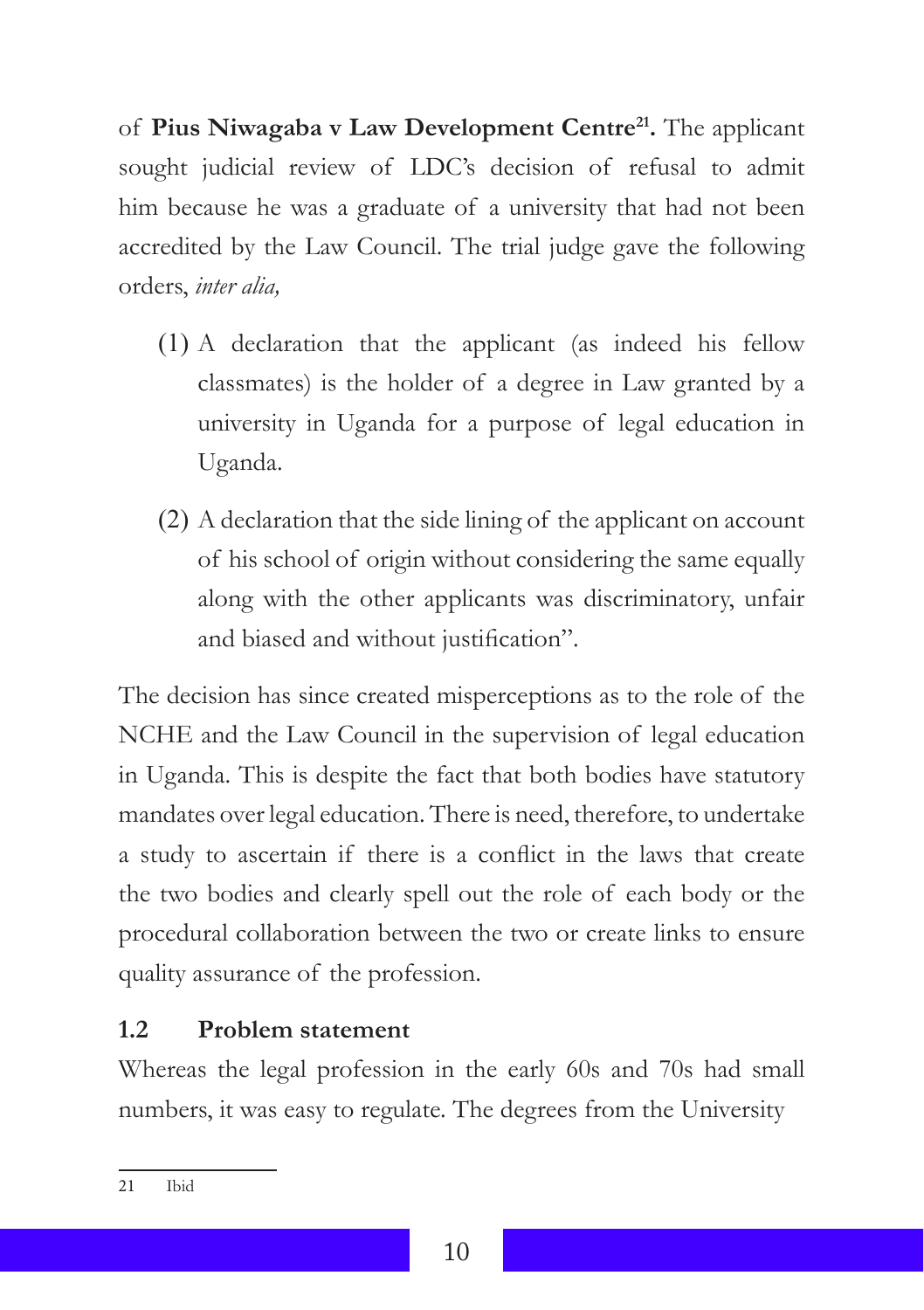of Dar-es-Salaam were accepted without any questions since they were pegged to the University of London.

 With the continued privatisation and looming liberalisation of professional legal education, the changing market demands across the East African region, the regulation of the profession is not stringent and if not well regulated, quality will decline by the day. Attempts to harmonise the roles of the Law Council and NCHE have not seen the light of day because the amendment of the Advocates Act has not yet yielded results.

The rapid liberalisation of legal education was not commensurate to the measures put in place to regulate the industry. At the moment, the human resource may not be sufficient to have constant and continuous evaluation of the universities conducting the law degree. The Law Council does not have enough capacity to carry out regular supervision of all universities.

Currently, there is no clarity as to the extent of the roles of both the NCHE and the Law Council, in the field of legal education and training. This has led to duplication of effort as both bodies seem to have the same roles over regulation of the legal profession in Uganda. The decision in **Pius Niwagaba v Law Development Centre22** also cast doubt as to the role of the Law Council in approval and supervising university legal education.

There is no standard system of accreditation of institutions offering law programmes at different levels. This has created doubt as to the

<sup>22</sup> Ibid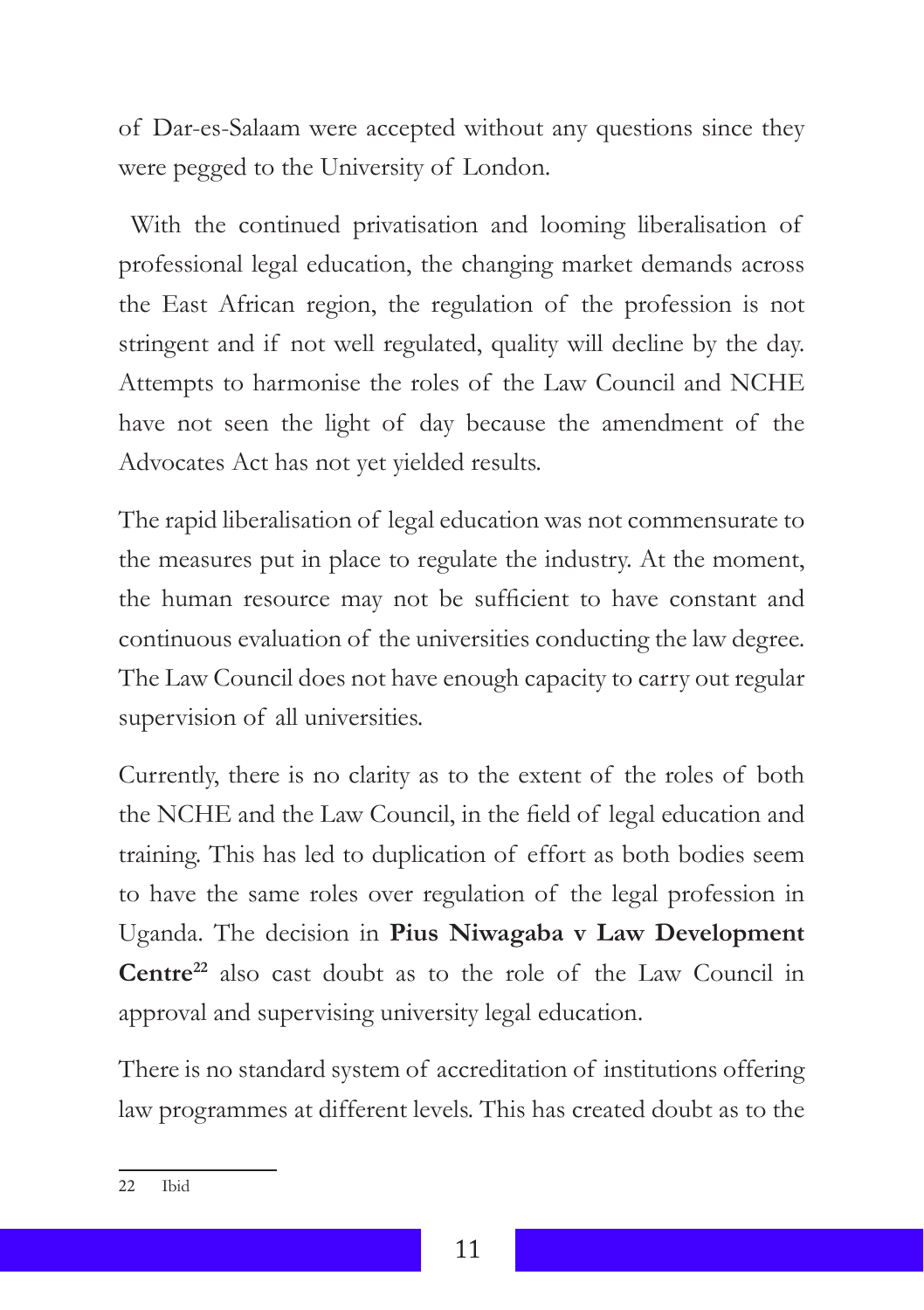capacity of some of such institutions to effectively offer the law programme, despite their accreditation. Furthermore, the guidelines and procedures followed by the Law Council are not as detailed while accrediting universities but instead reference is made to the Advocates Act and the UTIA.

In addition, due to the wide mandate of the NCHE, closer scrutiny has not been given to law schools/law faculties during supervision. NCHE has a host of roles with over 50 institutions to supervise. This may not enable it to sufficiently supervise legal education. Universities have thus shown misgivings about the general standards for admission set by the NCHE by setting up their own pre-entry examinations for entry to pursue a degree in law despite the standard admission requirements of undergraduates from the Advanced Level of Education (senior six).

Flowing from this, there is need to ascertain whether there is a need to review the laws so as to streamline accreditation and supervision.

## **1.4 Justification for the study**

Legal education continues to liberalise as more universities are getting accredited to meet the needs of the society. Legal education has turned into a business venture.

The lack of streamlined supervision on legal education and training has been to the detriment of all stakeholders involved including students. The lack of a systematic regulation of legal education has led to the ailing standards in legal education.

There is need for review of the regulatory framework governing the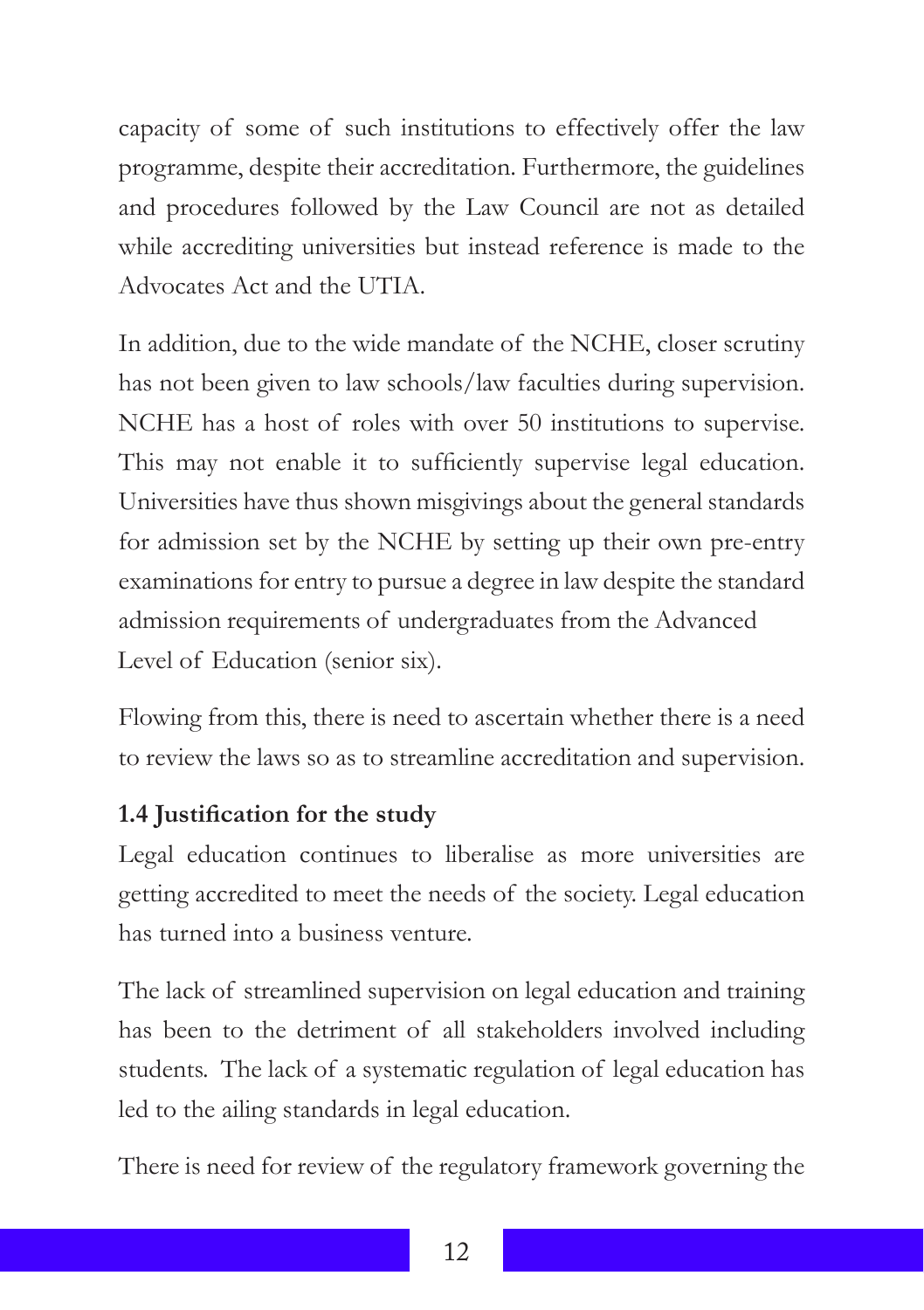licencing of universities and for accrediting professional courses by the Law Council.

Whereas a reading of the relevant statutes as highlighted above shows that both the NCHE and the Law Council have supervisory and regulatory authority over matters concerning legal education, the lack of clarity has led to duplication of efforts, poor supervision and consequently ailing standards.

To avoid the effects that come with the increasing liberalisation of the profession, it is imperative that this study looks into the laws that set up the two institutions and the possibility of harmonising them.

## **1.5 Objectives of the study**

The overall objective of the study was to critically analyse the roles of the NCHE and the Law Council with a view of establishing whether there is a conflict in the roles of these bodies and provide recommendations on how to harmonise the same.

The specific objectives of the study were to:

- a) Examine critically the laws establishing the Law Council and National Council for Higher Education to harmonise the two.
- b) Consider the roles of each of the bodies in regulation of legal education and how best to streamline them.
- c) Establish the effect that has been caused by the ambiguity between the provisions establishing the Law Council and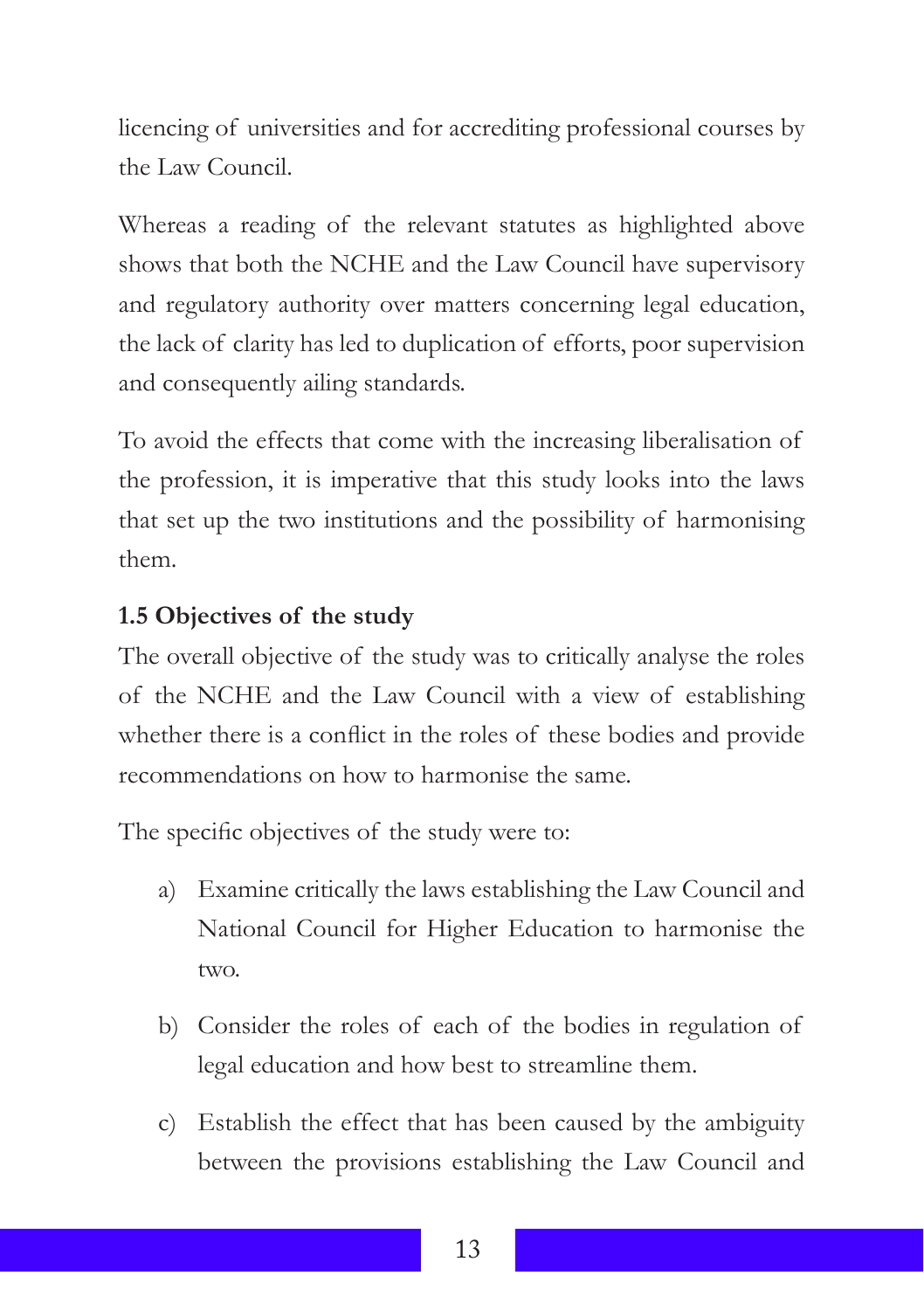the National Council for Higher Education.

d) Make proposals on how to harmonise the relevant laws and the bodies if necessary.

#### **1.6 Scope of the study**

The study covered issues raised by stakeholders in the supervision and regulation of legal education in Uganda.

The study examined the detriments of having two separate bodies with almost similar mandates, but with no organised structure between them thus creating loopholes in regulation of legal education.

The study would if there is a conflict, make recommendations for the harmonisation of the Universities and other Tertiary Institutions Act and the Advocates Act.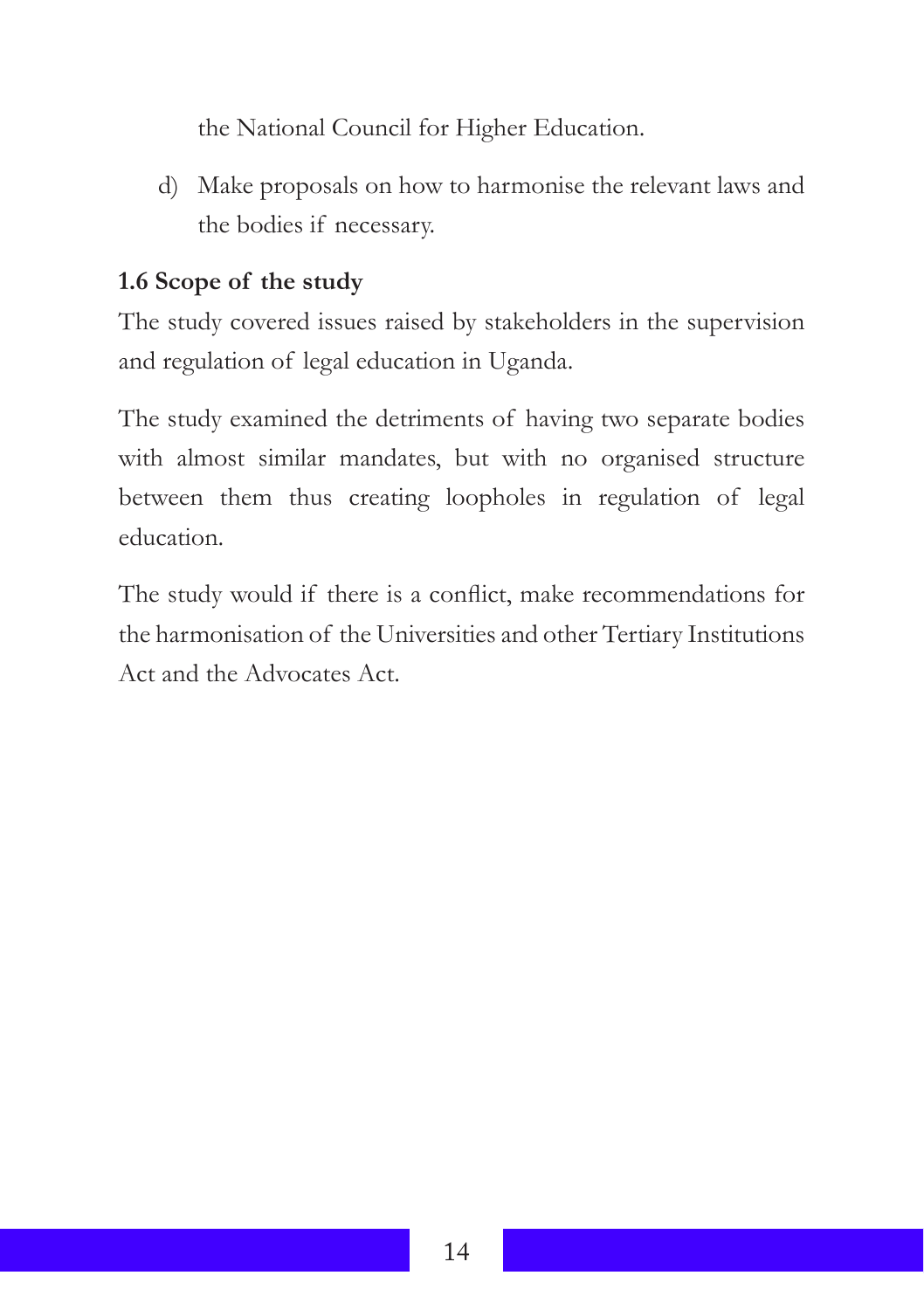# **CHAPTER TWO**

## **Methodology**

### **2.1 Study design**

The study was undertaken using the qualitative method of data collection. This was done through desk research, consultative meetings and individual interviews that enabled the researchers to collect facts, views, opinions and concerns of the stakeholders to identify the gaps and anomalies in the statutes and the extent to which the glitches in the Acts have affected the implementation of the law.

#### **2.2 Study population**

The research gathered views from various key stakeholders concerned with legal education in Uganda and in the East African region. These included officials from the Ministry of Education, Ministry of Justice and Constitutional Affairs (First Parliamentary Counsel), Law Council, National Council for Higher Education, Uganda Law Society, Uganda Law Reform Commission, East African Law Society, legal officers from the East African Community, Justice Law and Order Sector and Heads of Law Departments/Faculties at universities accredited to teach law and private practitioners, inter alia. The study was conducted amongst selected respondents who either had knowledge about the laws or had expertise in the area of the regulation of legal education and training.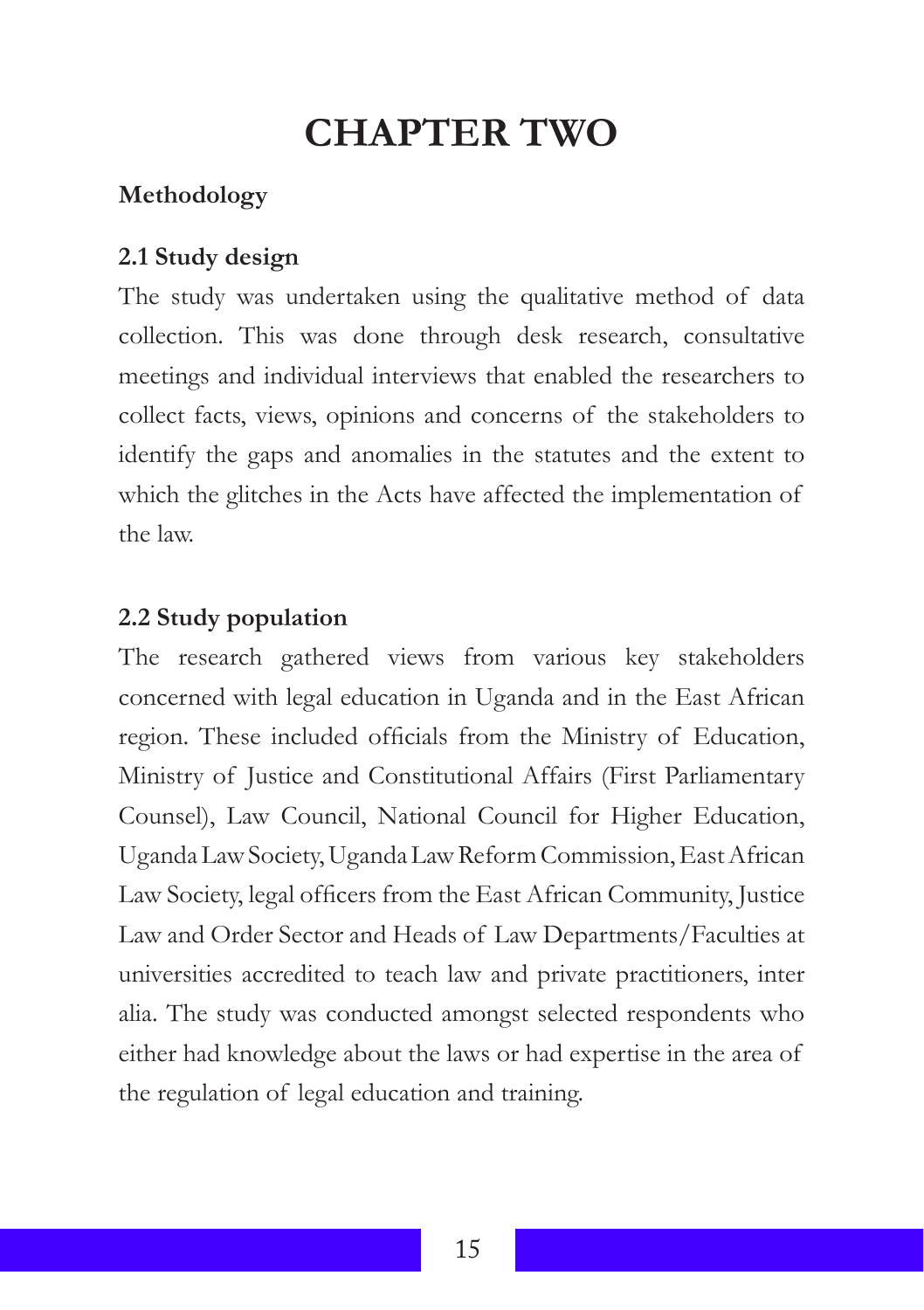### **2.3 Study sites**

This study was conducted in three selected districts of Uganda i.e Kampala, Wakiso, Mukono, and in Arusha, Tanzania which hosts the EAC secretariat.

The Areas were distributed as follows:

| Item |          | Study Area   Selected District | <b>KIs</b> | <b>Total</b><br>Number |
|------|----------|--------------------------------|------------|------------------------|
|      | Uganda   | Kampala,<br>Mukono,<br>Wakiso  | 30         | 30                     |
|      | Tanzania | Arusha                         |            |                        |

# **2.4 Criteria for selection of study areas**

The proposed areas were chosen based on the following criteria;

- Kampala (Uganda). This is where most of the law schools in Uganda are located. The offices of various stakeholders and implementers of the statutes are also in Kampala.
- Mukono (Uganda). This is where the first private law university (Uganda Christian University) to be accredited to teach law is located.
- Arusha Tanzania. The Secretariat for the Sub Committee on Education of the East Africa Community is located in Arusha. There has been research conducted by the EAC and reports written by the EAC on legal education in East Africa and, on the future of cross border legal practice in the EA region. It was necessary to seek their opinion on how to standardise the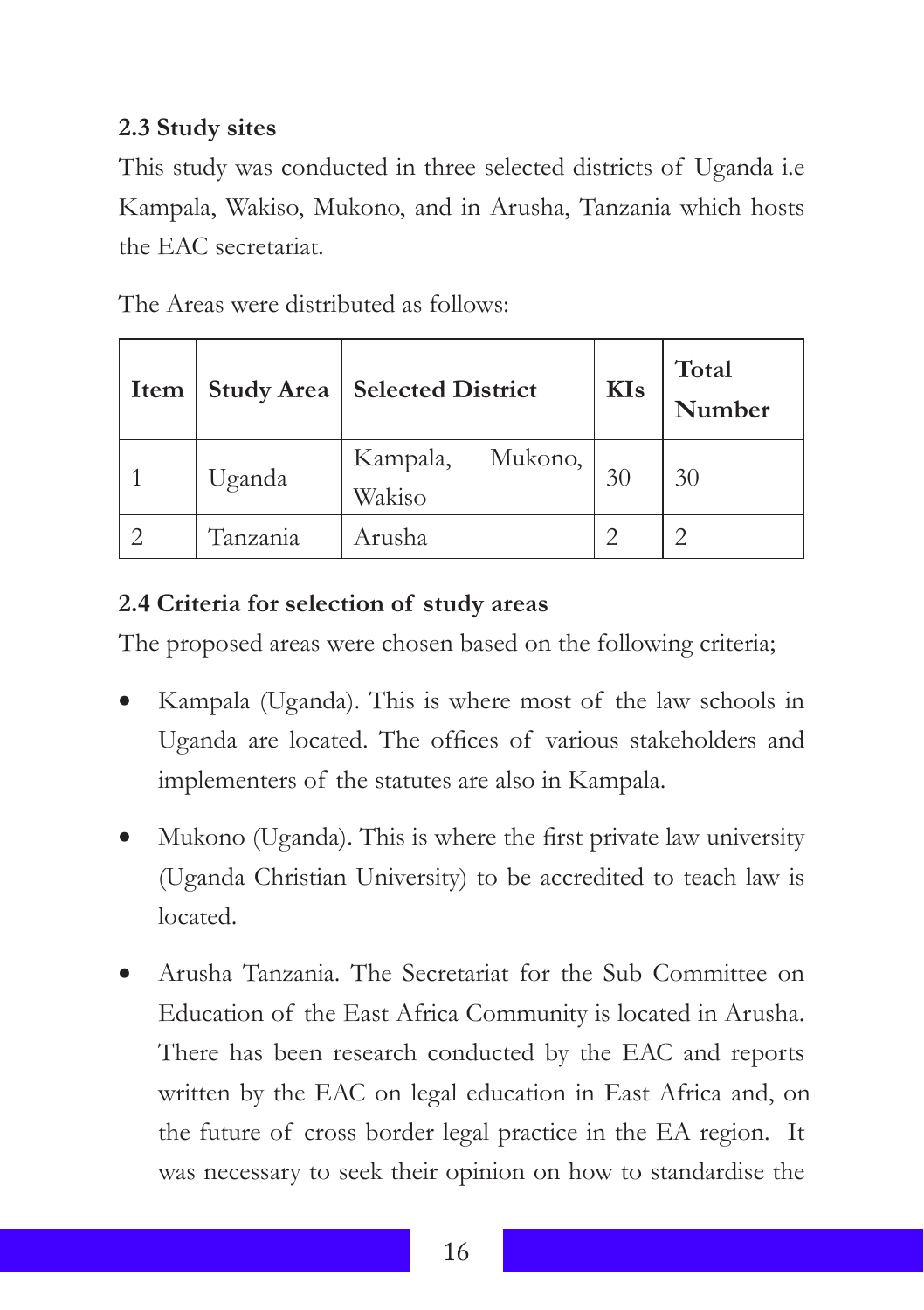regulation of legal education in East Africa as the community paves way for integration.

### 1.5 **Data Collection**

## a) **Desk research**

Data was collected through review of all literature relating to the subject of study including text books, reports, journals, interviews and different statutes.

# **a) Key informant interviews**

Interviews were conducted to gather views of different stakeholders on the regulation of legal education, verify earlier information received during consultations with stakeholders on the task force, help gather views and opinions on the regulation of legal education based on their knowledge and experience.

# **b) Taskforce Meetings**

A task force composed of representatives from different institutions that are directly or indirectly involved in legal education and training was constituted in order to give support to the Centre through discussion and validation of the issues paper, questionnaires and study report.

The Centre worked with a taskforce that provided the technical expertise required for the accomplishment of the objectives of the study and throughout the study. The task force was composed of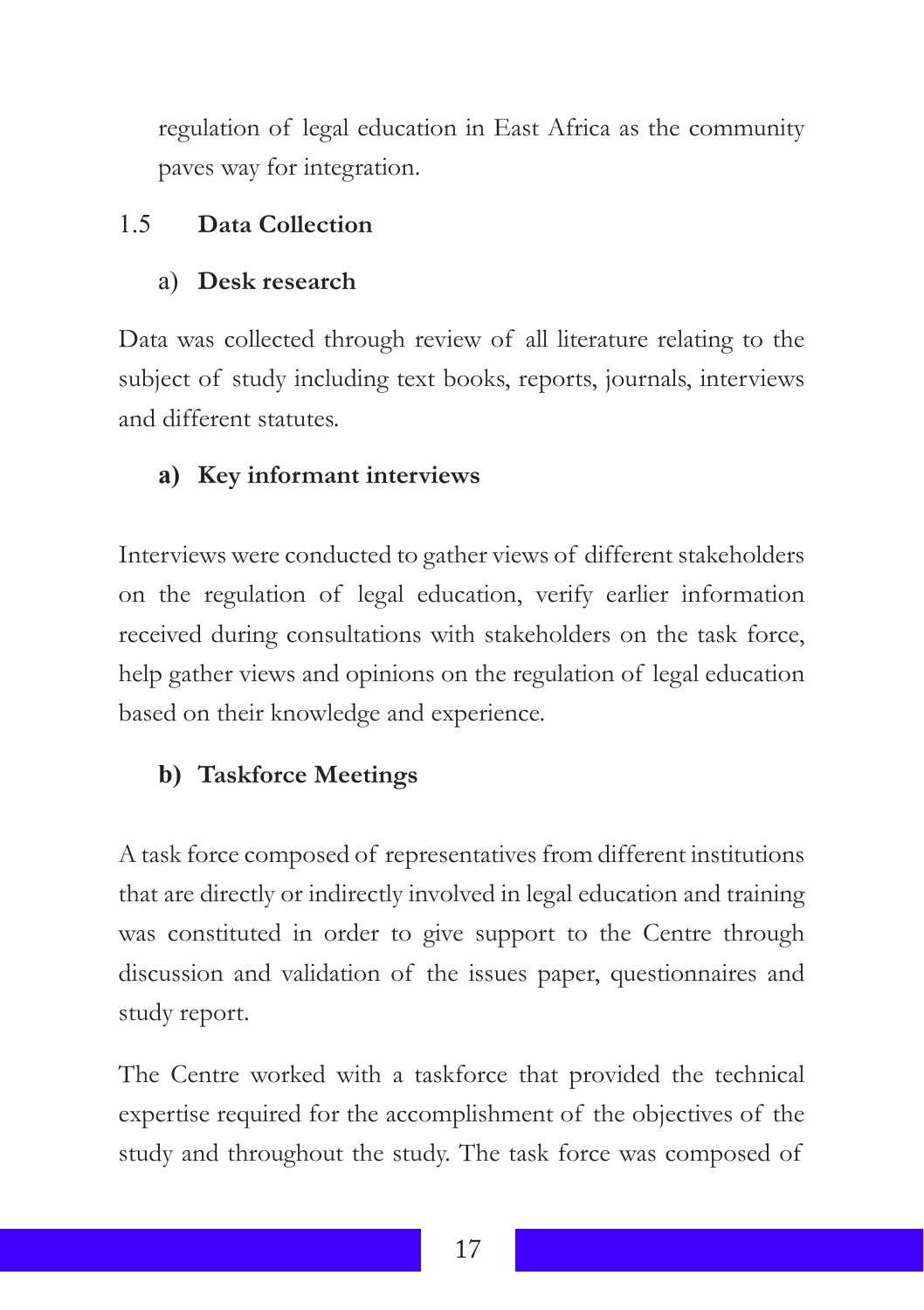individuals and representatives from the following institutions;-

- (a) Judiciary
- (b) Law Council
- (c) Ministry of Justice and Constitutional Affairs (FPC)
- (d) Uganda Law Reform Commission
- (e) Uganda Law Society
- (f) Deputy Director, LDC
- (g) Head Post Graduate Legal Studies and Legal Aid, LDC
- (h) Head Department of Law/CLE, LDC
- (i) Head, Law Reporting, Research and Law Reform
- (j) Manager Publishers, LDC
- (k) Head, Library Department, LDC
- (l) Legal Officer-Law Reform, LDC
- (m)Research and Publications Officer, LDC

#### (c) **Data analysis and Entry**

Data was analysed using the qualitative method and was deductive in nature, the responses were interpreted and backed up by use of verbatim responses recorded during the study to provide evidence and proof of views and opinions of the respondents.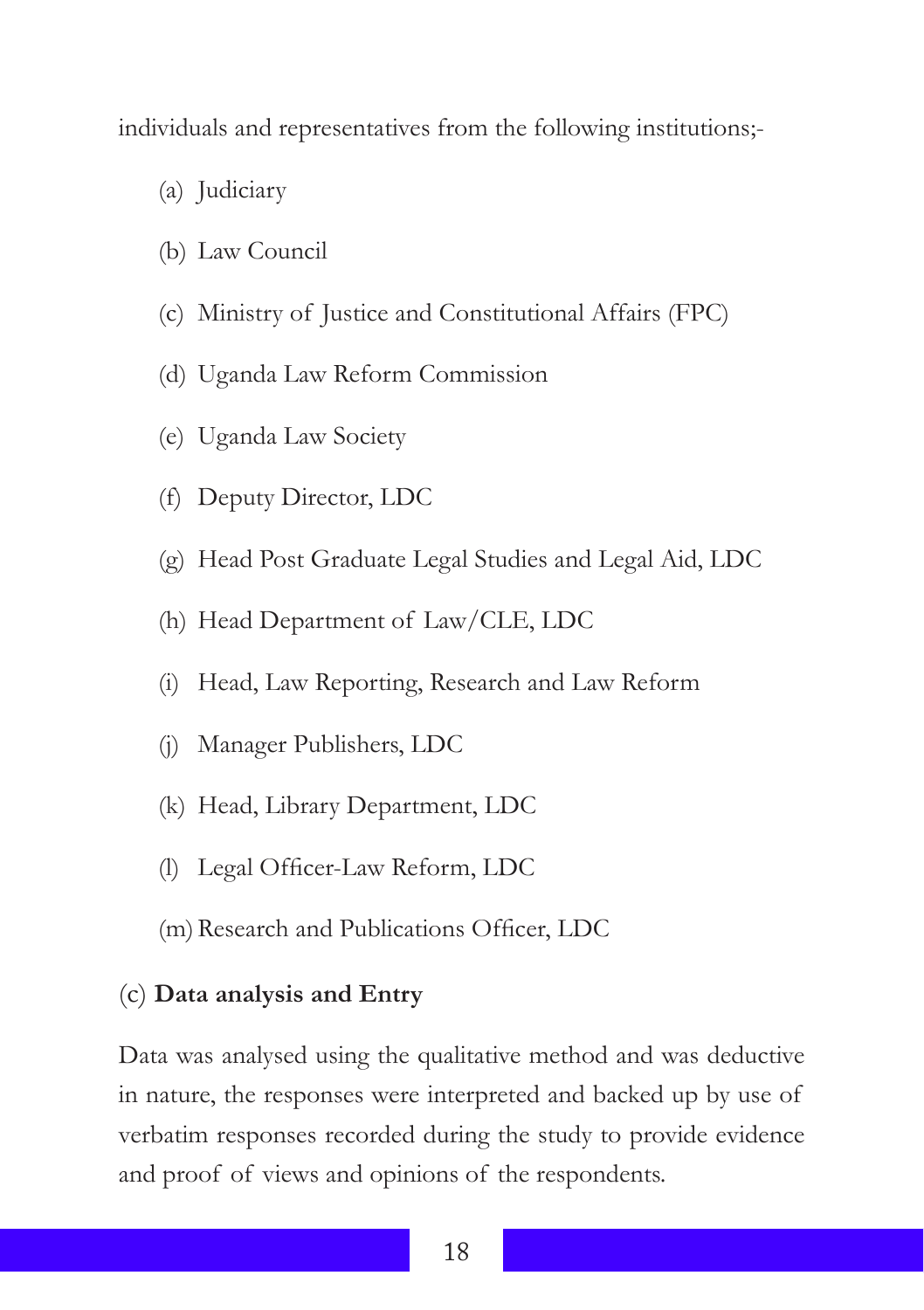### (d) **Validation and consensus building workshop**

At the end of the review, a consensus building workshop was held to discuss the findings and build consensus on recommendations on the study.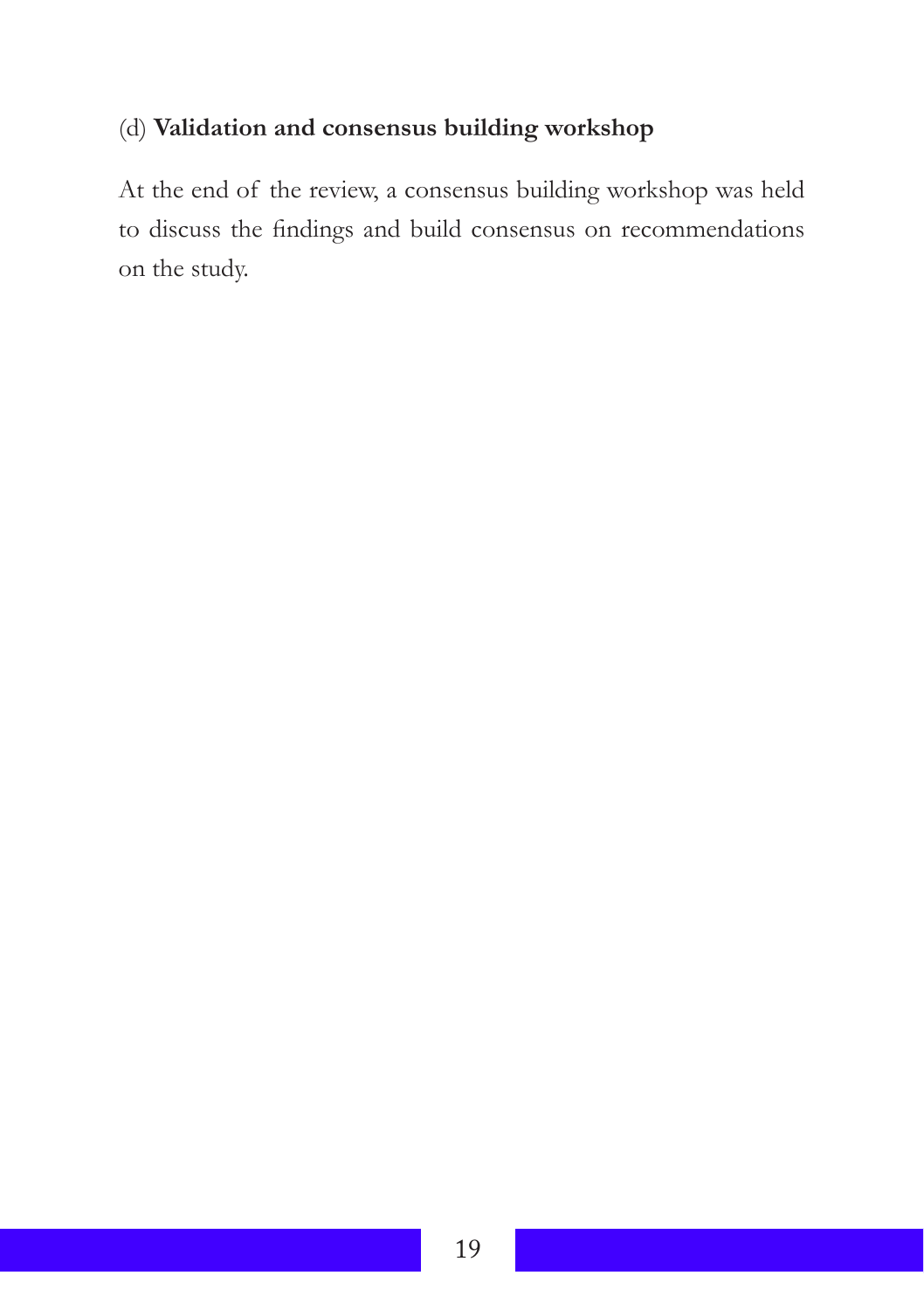# **CHAPTER THREE**

#### **Issues considered**

In this chapter, critical analysis was given to the different legislations that establish the two bodies (NCHE and Law Council), related laws, the role of each of the bodies, establish whether there is any conflict in roles and the effect of such conflict if any on legal education and training in Uganda.

**4.1 Clear guidelines and procedures for accreditation of universities intending to conduct law programmes**

The study sought to establish the views of different stakeholders on whether there was need to have clear guidelines and standards set by the Law Council for accreditation of universities conducting the law degree.

*From the findings, some respondents suggested that there is need to have the procedure laid out because law is a professional course and as such there is a belief that Law Council should be involved and standards should be upheld from the point of accreditation.<sup>23</sup> The other reason was that it is necessary to regulate legal standards. At the moment there is a lack of clarity between the roles of Law Council and NCHE. The NCHE accredits the university and publishes a list and states accredited but awaiting Law Council approval.<sup>24</sup> It is good that the Law council is consulted during the accreditation of universities that have a law program. However, the law* 

<sup>23</sup> An interview with an official at St. Augustine University, Kampala, September 2016

<sup>24</sup> An interview with a member of staff, Cavendish university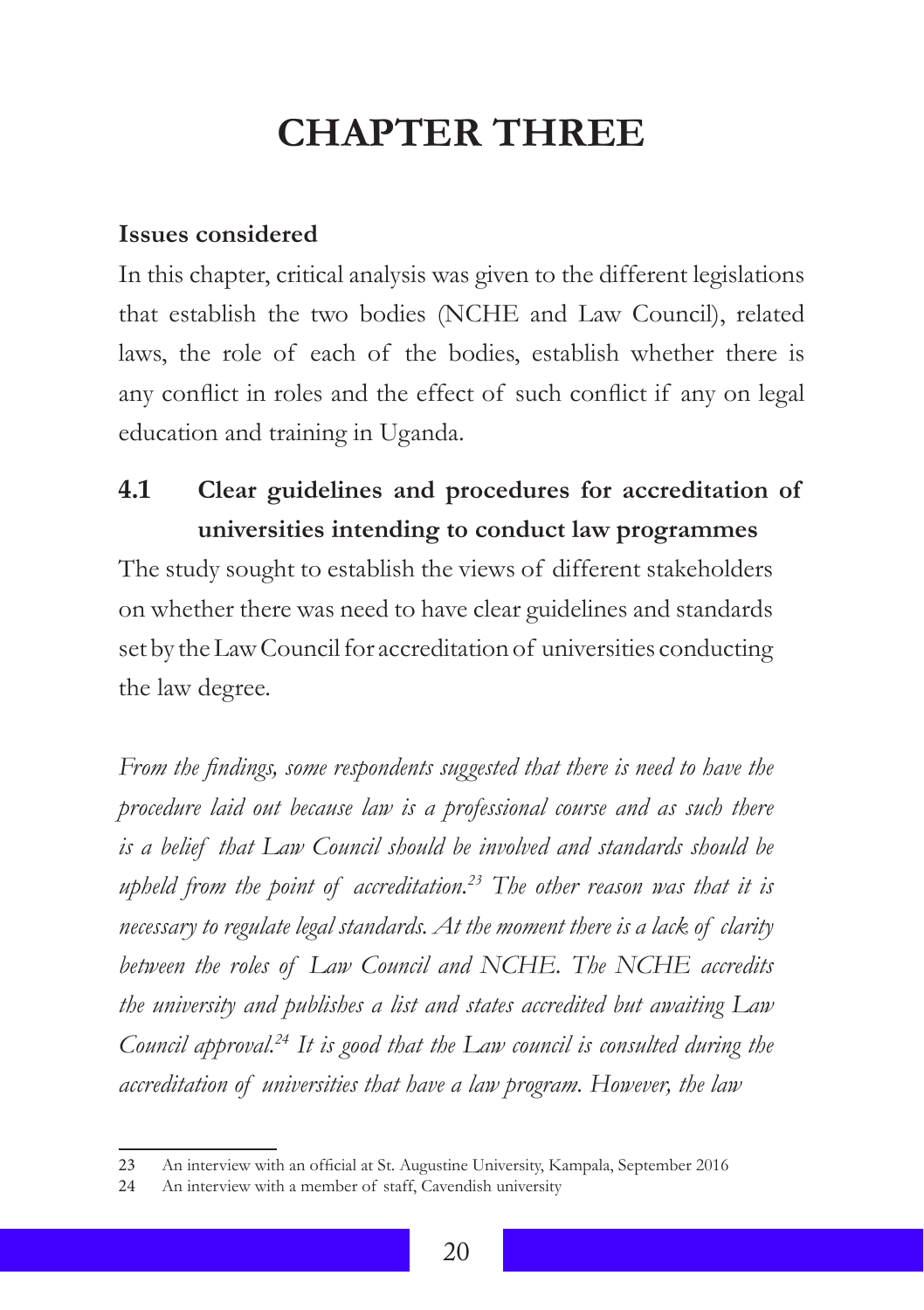*should clearly state that NCHE shall not accredit without the approval of law council.<sup>25</sup>*

*On the other hand, the other respondents contacted stated that there was no need to have such procedure because law schools do not act independent of a university. It would be ideal but given the nature of universities, the shared facilities, classrooms and general infrastructure, their accreditation should fall within the general rules of universities.26That if there is need for extra standards, it should be applied to every academic programme. There is no justification for preferential treatment. One standard is enough. Doing so would water down other professions.<sup>27</sup> The focus should be in working jointly with the Law council. It is a professional body. Accreditation should be done by NCHE in consultation with the regulatory body because they know better the standards that they hope to uphold. <sup>28</sup>*

*It is good that NCHE acknowledges the need to consult Law Council as regards the law degree. The parameters used by national council are sufficient but only need strict compliance. The law ought to be clear that NCHE shall not accredit a university with a law programme without the approval of Law council.<sup>29</sup>*

*The procedures are sufficient in as far as Law council is to be consulted. NCHE is the proper authority to do this. However, NCHE has never consulted us and this is the reason we have these problems. So the problem is not the procedure* 

<sup>25</sup> An interview with a legal officer at the Uganda Law Reform Commission (ULRC)

<sup>26</sup> An interview with a senior higher education officer, NCHE

<sup>27</sup> An interview with a higher education officer

<sup>28</sup> An interview with the Director, Quality Assurance and accreditation, NCHE, September 2016

<sup>29</sup> An interview with an advocate, Kampala Uganda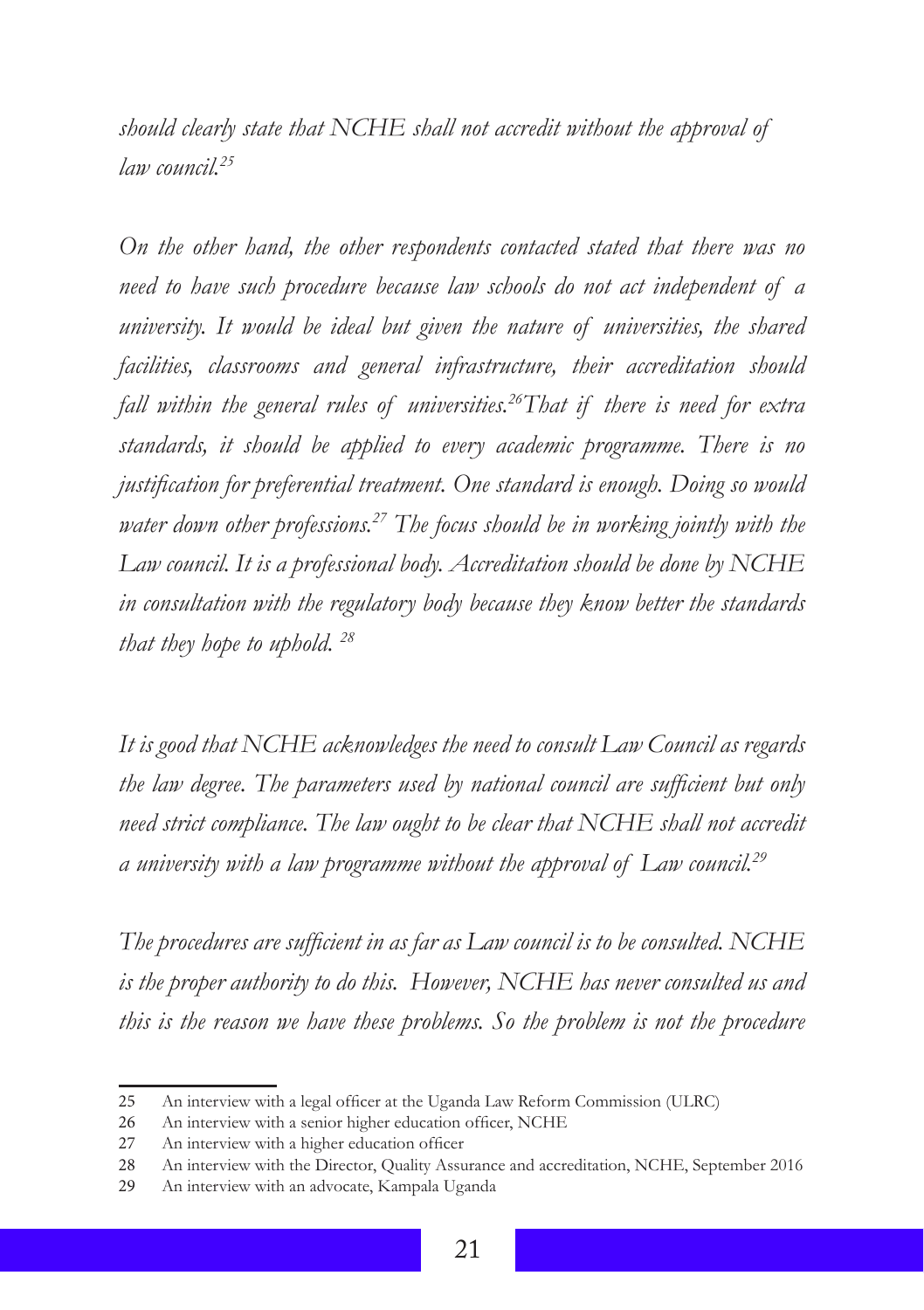*but its enforcement/compliance.<sup>30</sup>*

*The act of providing assurance that the program in which you are enrolled is engaged in continuous review and improvement of its quality, that it meets nationally endorsed standards in the profession and that it is accountable for achieving what is set out to do should be enough, this the NCHE does, and because of the requirement for consultation with the Law Council, its approval is always being awaited.<sup>31</sup>*

#### **Analysis**

The law council is the body legally mandated to regulate professional legal education in Uganda, as provided for under section 2(1) of the Advocates Act.<sup>32</sup> Its roles are stipulated in section 3 interalia, to exercise general supervision and control over professional legal education in Uganda; to approve courses of study and to provide for the conduct of qualifying examinations for any of the purposes of this Act. With the amendment of the Advocates Act in 2002, the Law Council's Committee on Legal Education and Training (CLET) was established under section 3 to carry out general supervision and control over professional legal education in Uganda including continuing legal education for persons qualified to practise law in Uganda.<sup>33</sup>

The NCHE is mandated under section 5 (d) (i) and (ii) of the Universities and Other Tertiary Institutions Act (hereafter called

<sup>30</sup> An interview with the chairperson, CLET of the Law Council, September 2016.

<sup>31</sup> An interview with a professor at the School of Law, Makerere University

<sup>32</sup> Advocates Act, Cap 267, Laws of Uganda

<sup>33</sup> Section 3, Advocates (Amendment) Act, N0.27 of 2002.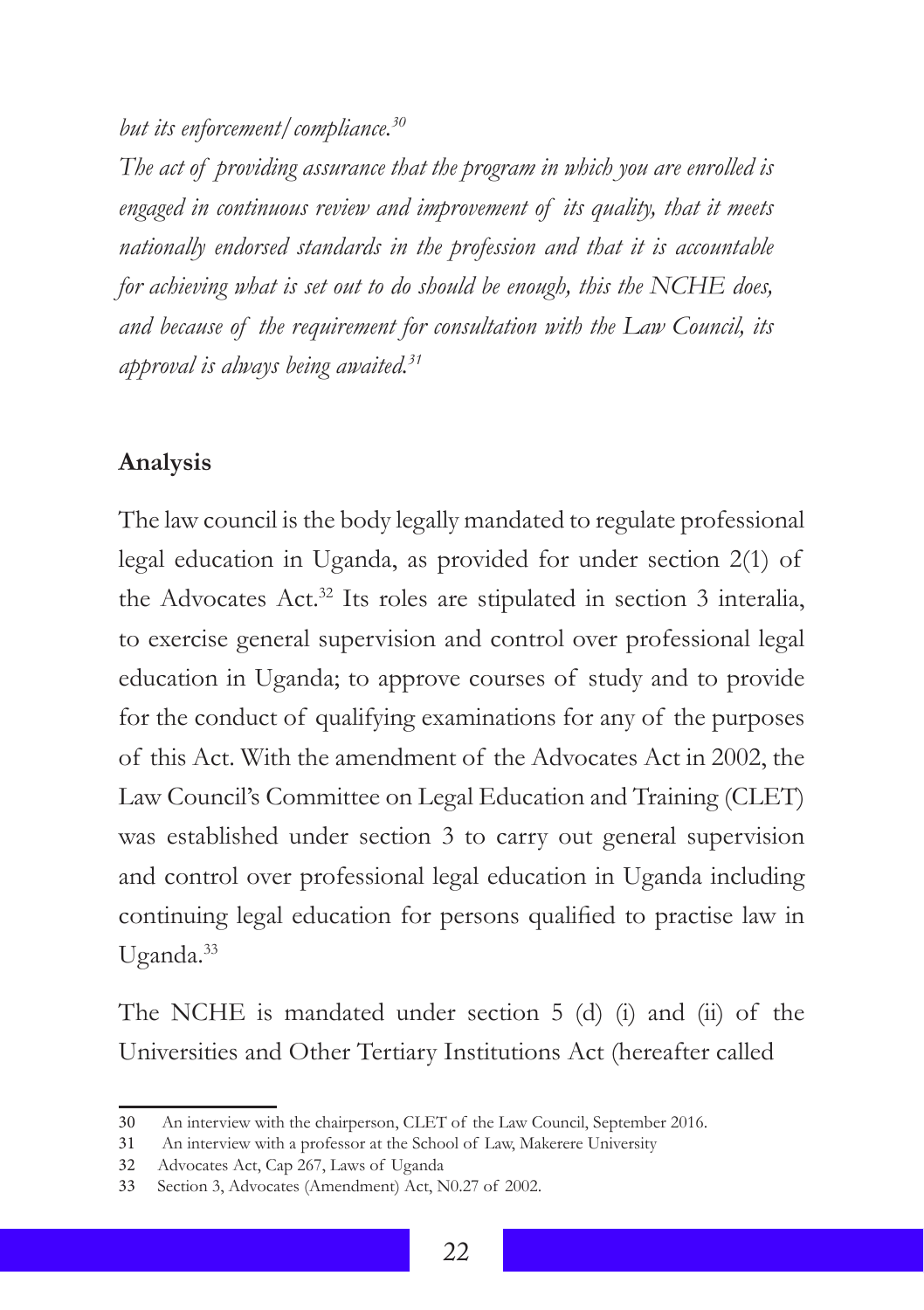UTIA) to receive, consider and process applications for:-

- (a) The establishment and accreditation of private tertiary institutions, private other degree awarding institutions and private universities; and
- (b) The accreditation of the academic and professional programmes of those institutions in consultation with professional associations and regulatory bodies.<sup>34</sup>

Previously, the issuance of a licence by NCHE implied to some universities that they were allowed to conduct whatever degree programme (including the law degree) even before the accreditation by the Committee on Legal Education and Training (CLET) of the Law Council.

This loophole led to law suits such as *Pius Nuwagaba Vs Law*  **Development Centre**,<sup>35</sup> where the applicant sought to challenge the decision of the LDC's refusal to admit him to the Bar Course having graduated from Uganda Pentecostal University whose law program had not yet been accredited by Law Council yet had been accredited by NCHE.

At the moment, according to an official from the Law Council, when NCHE receives applications from universities, it sends them to Law Council which writes to the university (ies) on the requirements for approval. Law council will then give feedback to the NCHE on

<sup>34</sup> Section 5 (1) (i) and (ii), The Universities and other Tertiary Institutions Act, No. 7 of 2001 as amended in 2003 and 2006.

<sup>35</sup> HCCA N0. 589/2005 and CACA No. 3 of 2006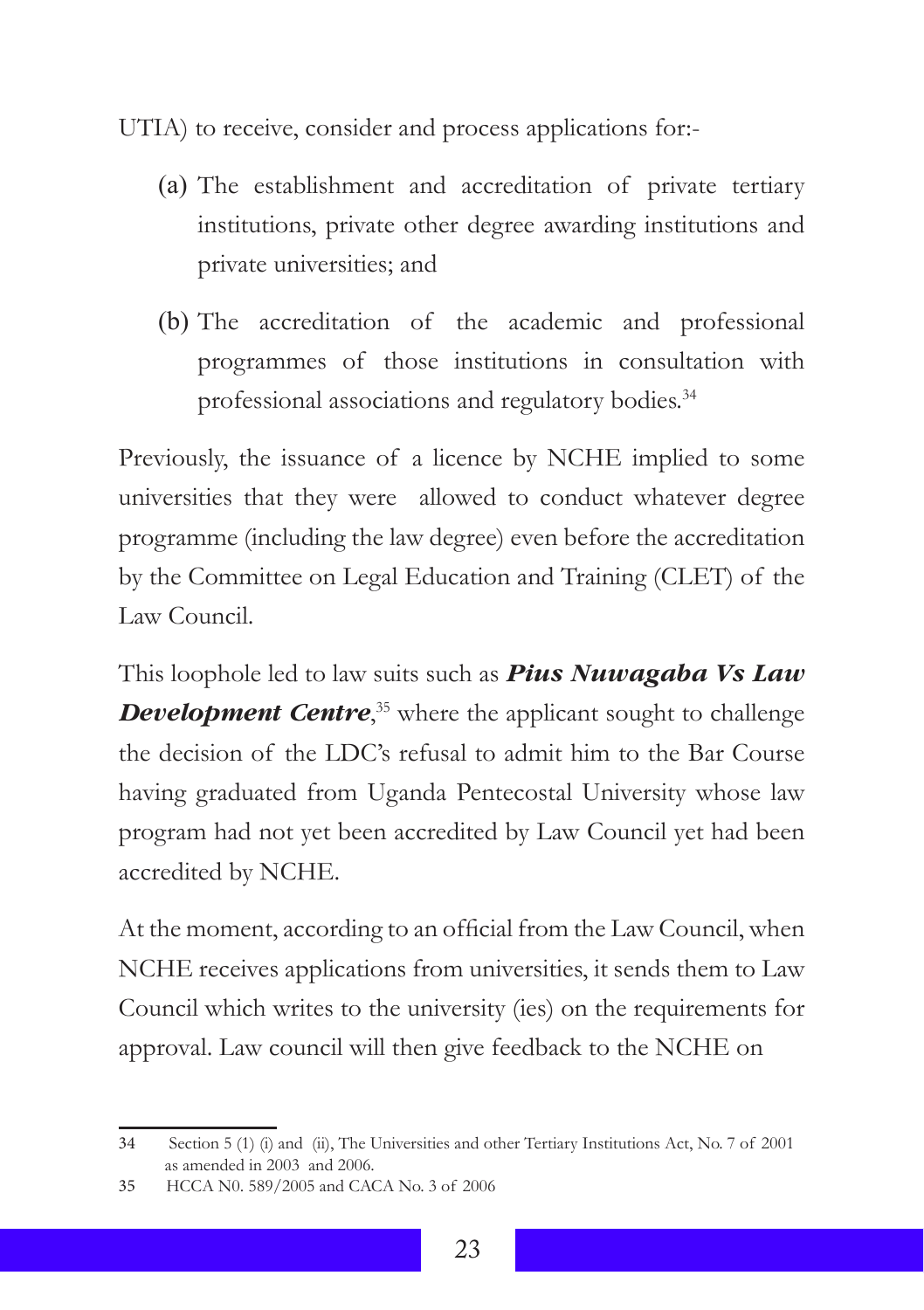whether to licence the university or not.<sup>36</sup>

This implies that the two bodies both have a role to play in accreditation though the law requires that NCHE consults the professional bodies. The consultation is not peculiar to only law but to other professional courses such as medicine and accountancy and this is the basis of the consultation that NCHE carries out with the bodies and thus the Memorandum of Understanding signed with the bodies.

Law Council as the law is has control over professional legal education not undergraduate legal education. This means that the Law Council ideally should intervene at the time when graduates who wish to join the bar course have applied for admission. The law could not have intended that Law Council has control over the standards of universities. In Uganda, most graduates seek to join the Bar Course, hence Law Council cannot just wait for them to complete the undergraduate phase without looking into the contents of the degree, how it is taught, who teaches it and the tools used because the degree is the foundation upon which the standards are developed.

The licensing and accreditation of a private university goes through a process.

Provisional licence; the licence is acquired upon application to the NCHE as prescribed under section 96 and 97 of the UTIA. The

<sup>36</sup> Brief interview with an official from Law Council, March 2015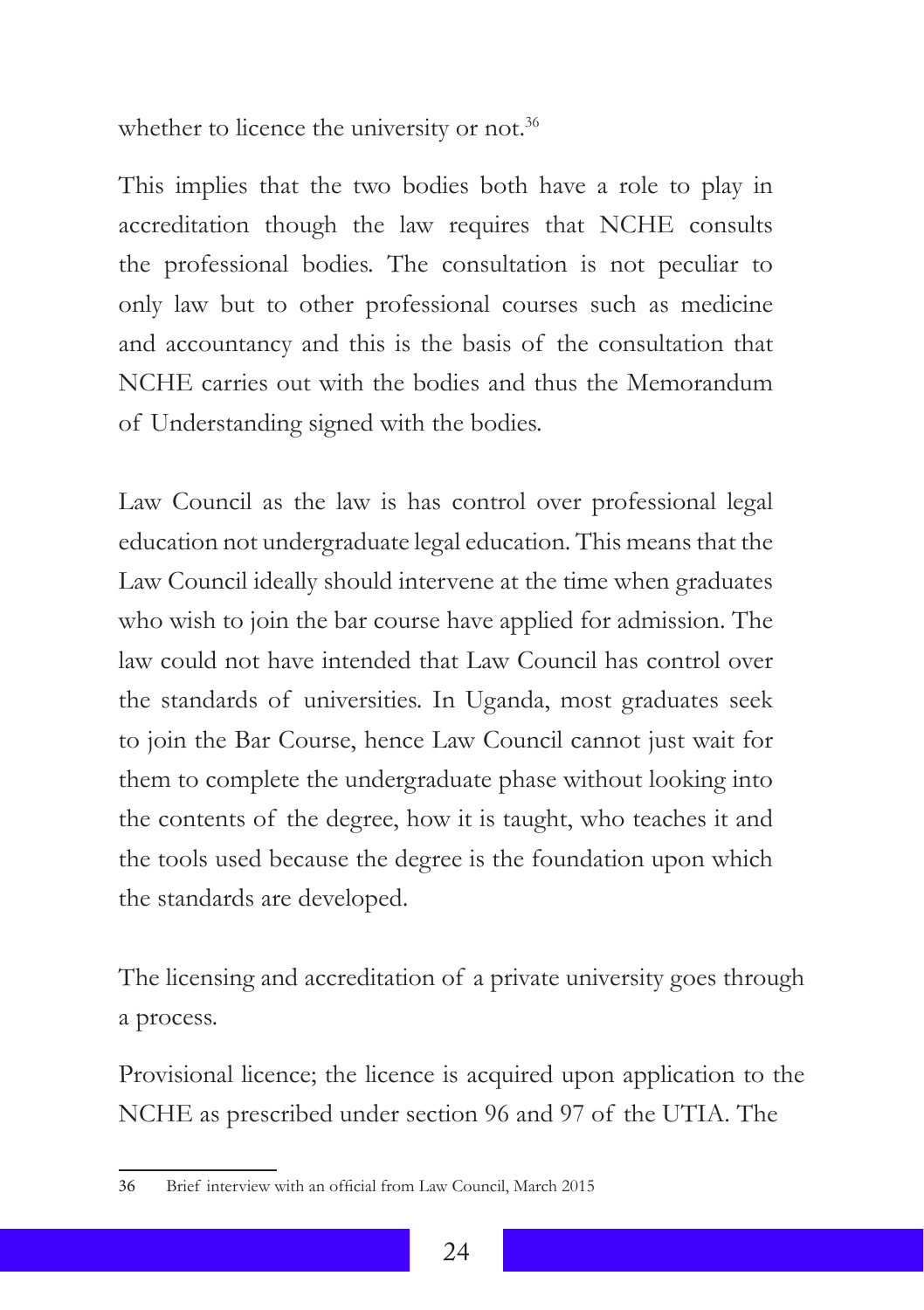licence lasts for three years from the date of publication in the Uganda Gazette pending satisfaction to the Law Council to recommend the University for Accreditation. After three years of provisional licence, the university may apply to the NCHE for the grant of a charter and accreditation, this is supported by performance and evaluation reports.<sup>37</sup> The NCHE then sets up an inspection committee to verify the information about the university and upon satisfaction of the required conditions, it sends its recommendations to the Minister who within 90 days from the receipt of the recommendation, submits the application and recommendation to the president. The president will then grant a Charter in the form submitted and the Minister shall then issue a legal notice in the Gazette and public print media.<sup>38</sup>

The grant of a Charter implies that the university is authorised to conduct academic programs and confer academic awards in relation to the same and is recognised as of comparable and equivalent merit with those of other accredited and public universities.<sup>39</sup> The details of application are stipulated in the Universities and Other Tertiary Institutions (Establishment and Operation of Private Universities and Private Tertiary Institutions) Regulations.<sup>40</sup>

Much as NCHE accredits all academic programs, it may not have the capacity over professional courses thus the need for the input of professional bodies. The consultative, collaborative and quasiformal relationship ensures that each institution's mandate is

<sup>37</sup> Section 100, UITA.

<sup>38</sup> Section 101 and 102 , UITA.

<sup>39</sup> Section 103, UITA.

<sup>40</sup> SI N0. 80 of 2005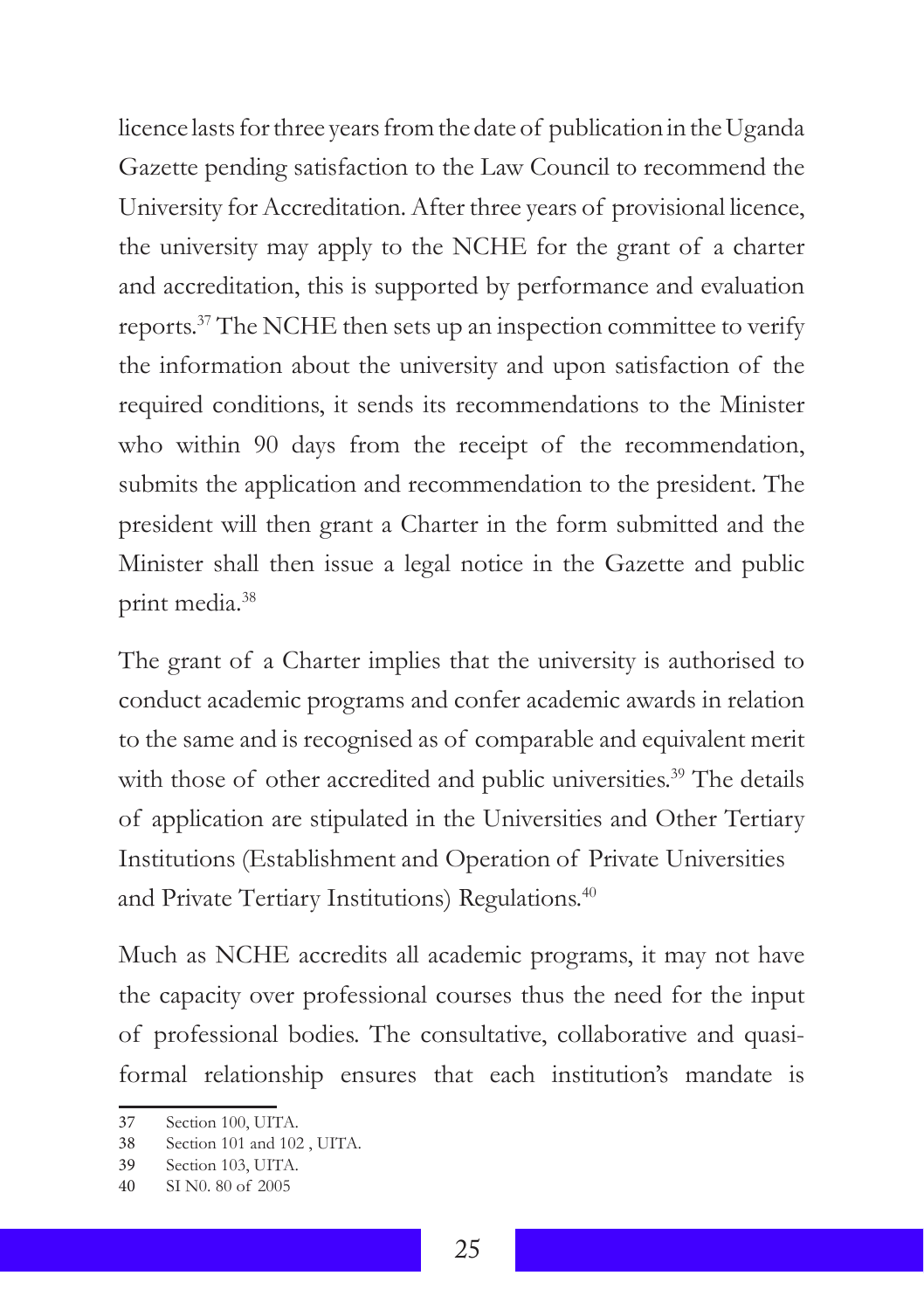recognised and duplication of rules and practices avoided.

Some challenges faced with this kind of relationship include the ambiguity that comes with the consultation. Questions arise as to what the consultation entails, how is it done and when. In the past some universities have proceeded to teach law as if they are oblivious of the final approval and who has the power. Furthermore, where there are delays in the accreditation process, the programme cannot be conducted. A university is only approved when Law Council is satisfied that it is capable of offering the law programme but does not depend on the licence or charter by NCHE. This has been the main cause of delays.

There may be several options to harmonising the roles of the two bodies as such;-

The possibility of having a simultaneous approval of the institutions may not be achieved in the nearest future considering the various inadequacies of the professional bodies hence NCHE that has got the necessary financial and human resources cannot wait for the approval of the professional bodies before granting the licence.

The other option to amend the Advocates to expand the role of the CLET to have control and supervision over undergraduate legal education and training in Uganda so as not to restrict its mandate to only professional training. As had been earlier noted by the Odoki Committee, there were two options to regulating legal education. First, CLET would have control over both undergraduate and professional legal education. Second, they recommended dual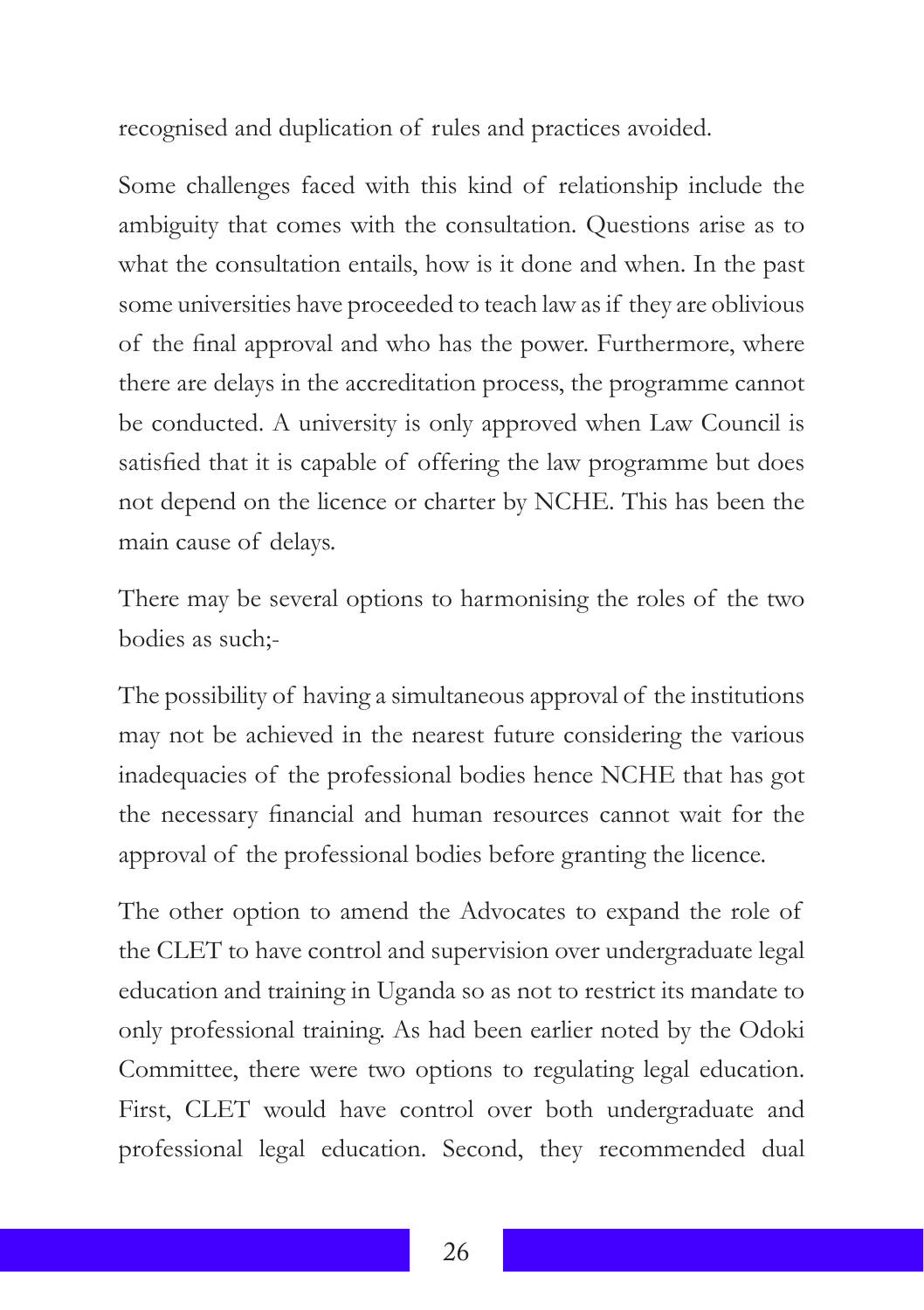accreditation and that of CLET would be limited to only legal education<sup>41</sup>

This recommendation would be subject to changing the status of the Law Council from a department to an independent body to boost its operational and financial independence. The legal profession is expanding at a fast rate and CLET would need to be empowered to carry out its functions and for it to effectively participate in licensing and quality control over legal education in general.

### **Recommendations**

- i) The Universities and other Tertiary Institutions Act should clearly elucidate the meaning of 'consultation' carried out with professional bodies in accreditation of universities.
- ii) Alternatively, the UTIA could be amended to require that a university shall only conduct the professional course after the professional body (in this case Law Council) has approved the university as competent to offer the course.

# **4.2 Comprehensive checklist/standards for approval of law programs by the Law Council**

The study sought to collect the views of stakeholders on stipulating a comprehensive checklist/standards for approval of law programs by the Law Council.

<sup>41</sup> Para 274, Odoki report. Page 95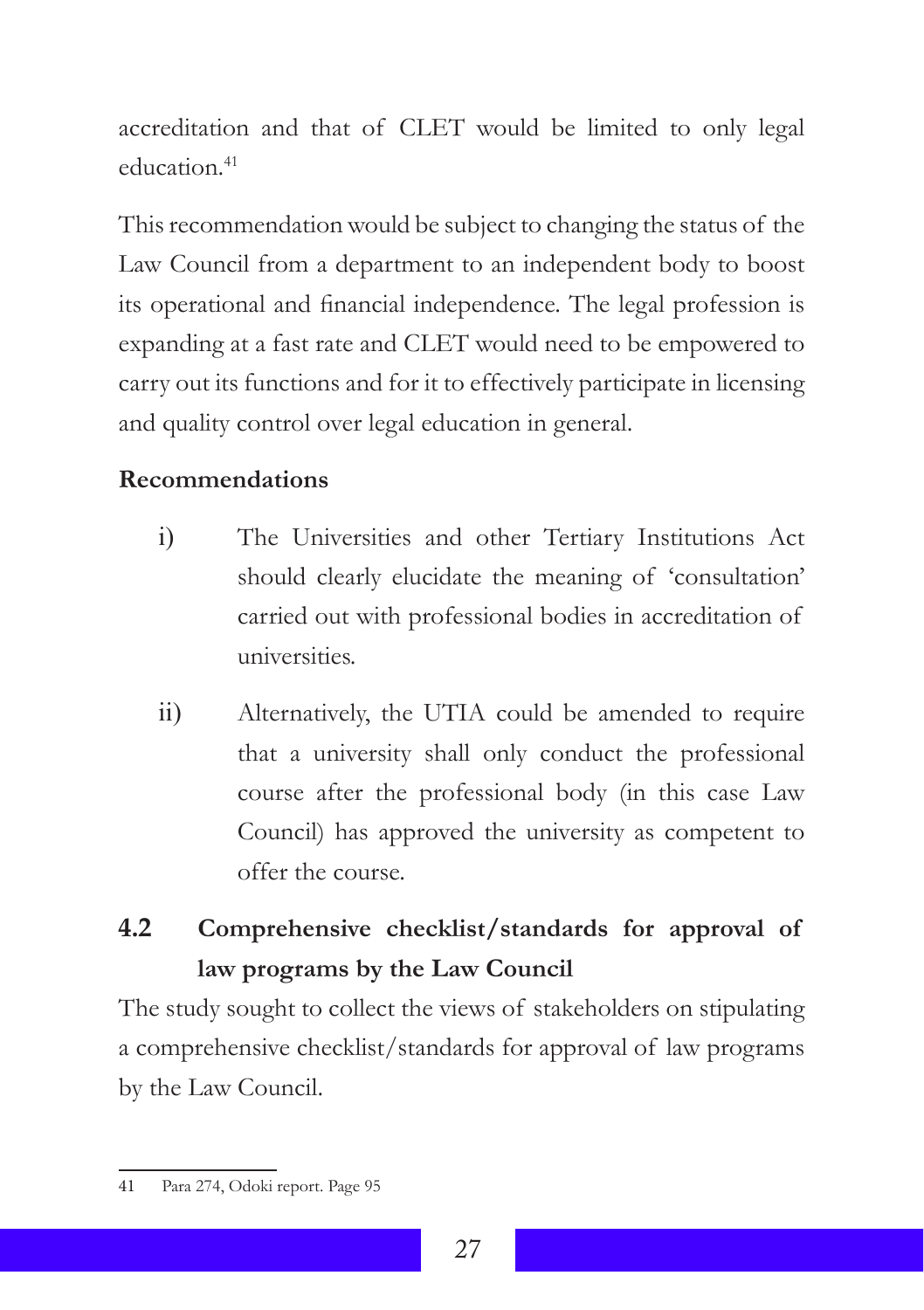The NCHE has got stipulated procedures on the set standards for all private universities and tertiary institutions in the Universities and Other Tertiary Institutions (Institutional Standards) Regulations.<sup>42</sup> The regulations among other things provide for the things to consider while approving institutions and these relate to library services, staffing, curriculum and programmes, assessment of students, moderation of exams, physical facilities, catering and accommodation and utility services.

The Law Council while granting Certificate of Approval to conduct a law degree applies the Advocates (Professional Requirements for Admission to Post-Graduate Bar Course), Notice 2007.<sup>43</sup> The Notice is in reference to the professional requirements for admission to the Post Graduate Bar Course. The Law Council considers among other things the student staff ratio, full time vs part time staff, physical facilities, library services, IT compatibility, curriculum and the core courses and staff qualifications among others. Although these are in conformity with the parameters set by NCHE, there has risen criticism that the Rules are written in general terms and cross-referenced to the Advocates Act and the UTIA and borrows most of the provisions of the two acts relating to the establishment and operation of a university and private tertiary institution and qualifications necessary for admission to the Roll of Advocates.

The Odoki Committee had recommended that CLET sets standards and procedure for accreditation. They would cover matters like qualifications of academic staff, publications, teaching load,

<sup>42</sup> SI N0. 85 of 2005

<sup>43</sup> Legal Notice, N0. 17 of 2007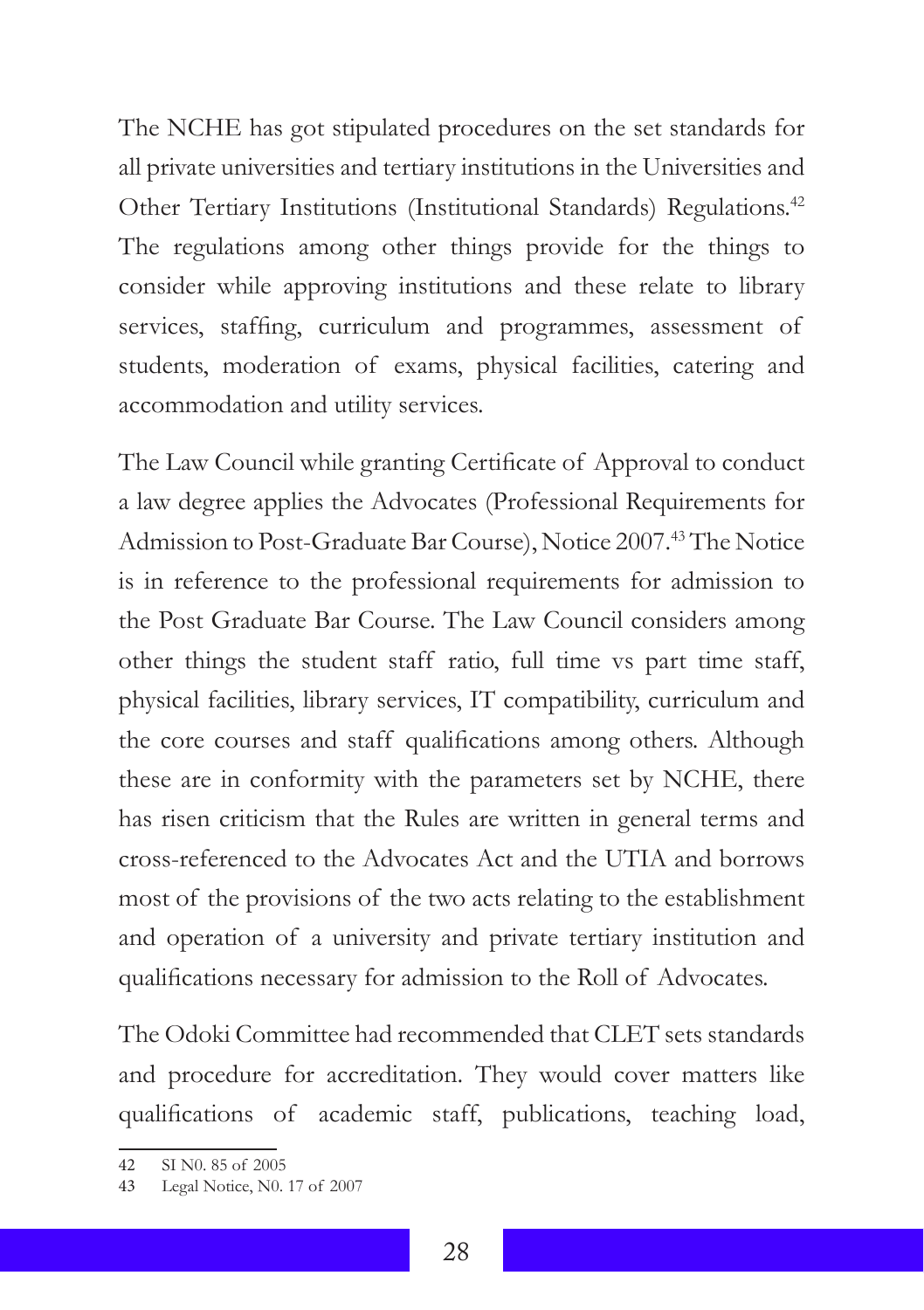classroom space, library etc. They further stated that other aspects of accreditation would consider the steps that an institution has to take as it seeks accreditation from CLET. This would include the composition of the organs involved in the process to ensure the independence and transparency of the process. The other aspects envisioned would be the procedure for application, provisional approval, site evaluation, annual evaluation of the provisionally approved faculty, appeals and withdraw of the accreditation.

When the law was amended and the regulations drafted, the recommendations made herein above were not included in the law and to date there is no detailed procedure for accreditation and other issues like having no process of appeal like the rules of natural justice require. According to an official from Law Council, it has as much as possible tried to avoid duplication and the main conditionality for accreditation is that the institution continues to comply with the standards set by NCHE.<sup>44</sup>

#### **Comparative analysis with other jurisdictions**

#### **United States of America**

The accreditation standards and rules of procedure in the US have their history as far back as 1879 when the American Bar Association established a Standing Committee on Legal Education and Admissions to the Bar as one of its first committees. Later, the Section of Legal Education and Admissions to the Bar was

<sup>44</sup> Key note address by Prof. Edward Ssempebwa at the validation and consensus building workshop for the harmonization of the Advocates Act and the UTIA, held on 18th April 2017 at Hotel Africana, Kampala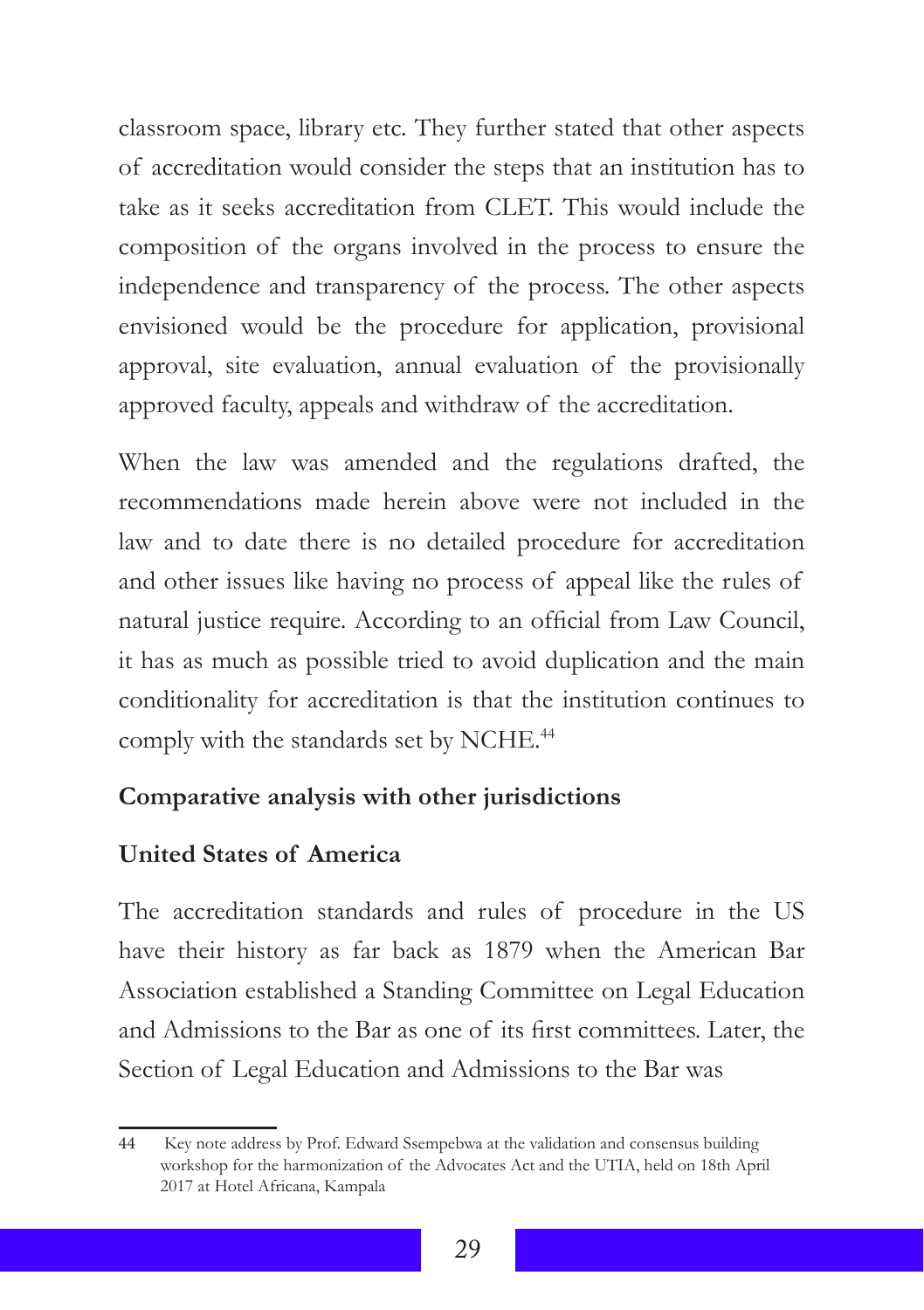established as the Associations' first section. However, recognising the need to take further steps to improve legal education, the Section played the major role in creating the Association of American Law Schools (AALS) in 1900.

There are different bodies involved in the approval of law schools. The Council grants a provisional approval if it believes that the law school has achieved substantial compliance with the Standards and presents a reliable plan for bringing the school into full compliance with each of the Standards within three years after receiving the provisional approval. Such a school may apply for full approval not earlier than two years after receiving the provisional and must obtain the full approval within five years after receiving provisional approval.45 The Council has the right to withdraw the provisional approval if the school is nolonger in substantial compliance and is not making progress toward achieving the full compliance and nolonger able to demonstrate that there is reasonable probability that the school will achieve full compliance with each standard in the allotted time frame. The approval lasts for only five years after which it expires though it may be extended in extra ordinary cases.<sup>46</sup>

The role of the Accreditation Committee is delegated to it by the Council and its duties include considering applications for provisional or full approval, withdrawal of provisional or full approval and several other applications.47 A law school may appeal the decision of the Committee to the Council.<sup>48</sup> The Council may

<sup>45</sup> Ibid, Standard 102 (a), page 3

<sup>46</sup> Ibid, Standard 102 (c ), page 3

<sup>47</sup> Id, Rule 3.

<sup>48</sup> Id, Rule 23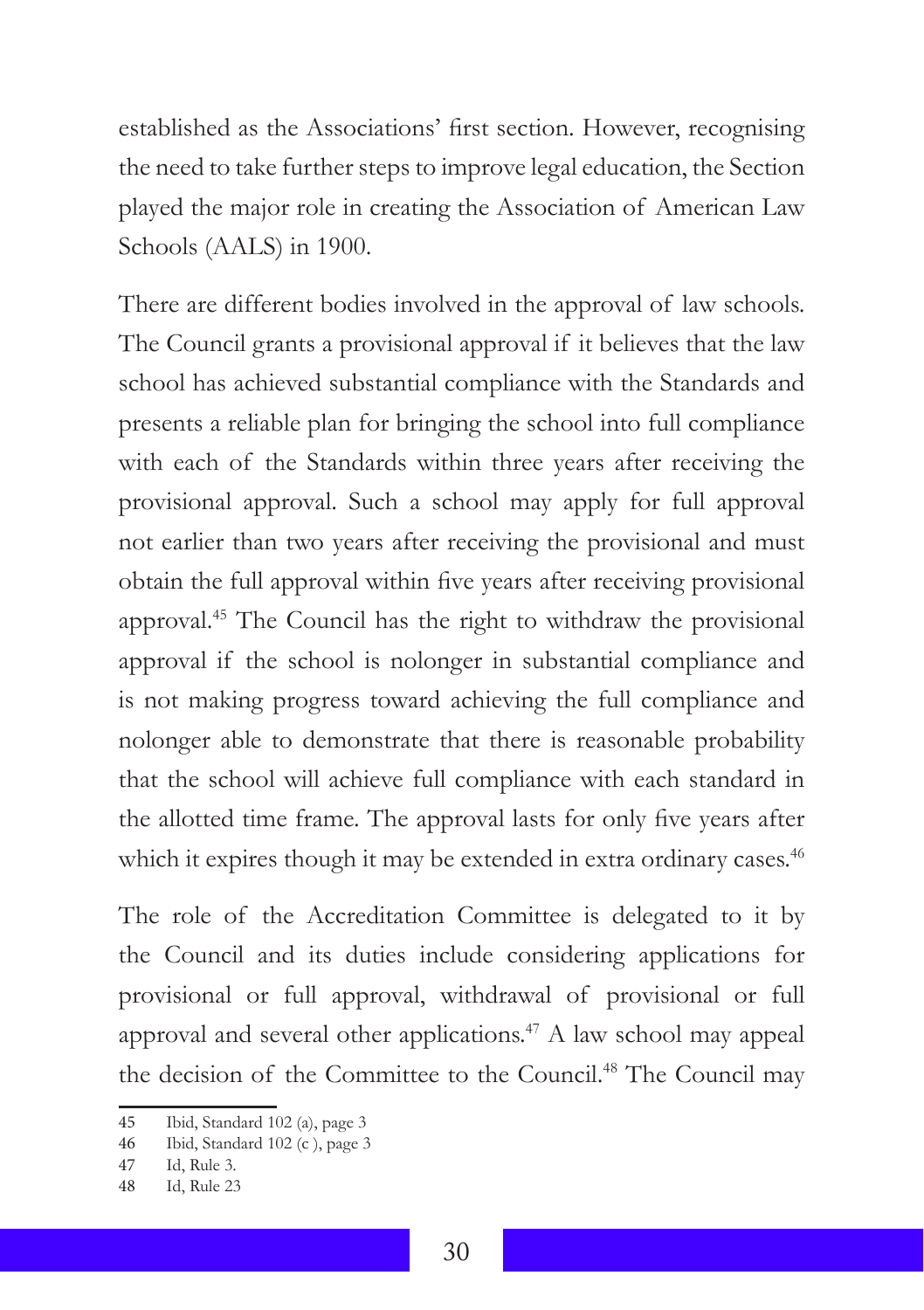affirm the Committee's decision or recommendation, amend the Committee's decision, reverse the decision or remand the matter to the Committee for further proceedings.<sup>49</sup> Decisions of the Council are appealable to the Appeals Panel Authority in regard to denial or withdrawal of provisional approval, full approval.<sup>50</sup>

The Appeals Panel may affirm the decision of the Council, reverse and enter a new decision, amend the decision or remand the decision for further consideration and decisions of the Appeals Panel are final and not appealable.51 Where the Appeals Panel remands a decision of the Council for further consideration or action, the Council shall proceed in a manner consistent with the Appeals Panel's decision.<sup>52</sup>

The Rules can only be amended by the Council through adoption, revision, amendment or repeal of the rules with approval of the ABA House of Delegates in accordance with the House Rule 45.9.<sup>53</sup> It is important to note that the Rules and Standards also govern the J.D degree which is the professional degree in law granted upon completion of a program of legal education.<sup>54</sup>

The Rules relate to the admission and student services, legal programme, learning outcomes of the curriculum, academic standards, library and information resources, facilities, equipment and technology among others.

49 Id, Rule 25

<sup>50</sup> Id, Rule 4

<sup>51</sup> Id, Rule 41

<sup>52</sup> Id, Rule 26

<sup>53</sup> Id, Rules 56 and 57

<sup>54</sup> Id, No. 11, page ix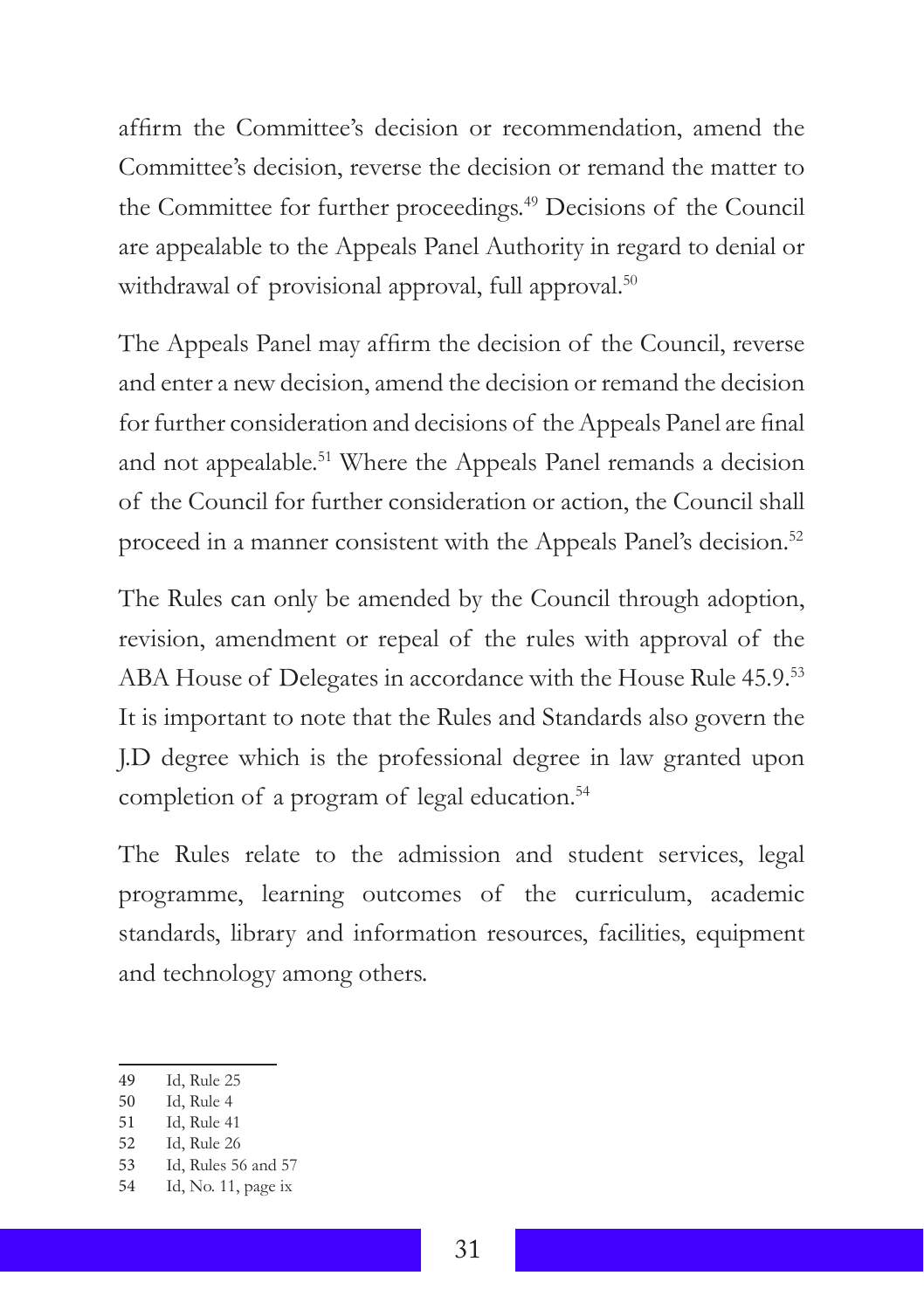## **Kenya**

The Legal Education Act of Kenya establishes the Council of Legal Education under section 4 of the Act.<sup>55</sup> The Council among other functions is mandated to regulate legal education and training in Kenya offered by legal education providers; licence legal education providers and supervise legal education providers.<sup>56</sup>

With respect to legal education providers, the Council has the role to set and enforce standards relating to accreditation of legal education providers for the purposes of licensing, curricula and mode of instruction, mode and quality of examinations, harmonization of legal education programmes and monitoring and evaluation of legal education providers and programmes.<sup>57</sup>

Section 18 empowers the Council to consider applications of institutions that intend to carry out legal education programmes for the award of degree, diploma or certificate as a professional qualification.<sup>58</sup>

On the other hand, the Universities Act of Kenya that provides for the Commission of Higher Education that is mandated to among others promote the objectives of university education, advise the

<sup>55</sup> The Legal Education Act, N0 27 of 2012, Laws of Kenya.

<sup>56</sup> Section 8 (1) (a) to (c), Legal Education Act, Kenya.

<sup>57</sup> Ibid section 8 (2).

<sup>58</sup> Ibid section 18(1)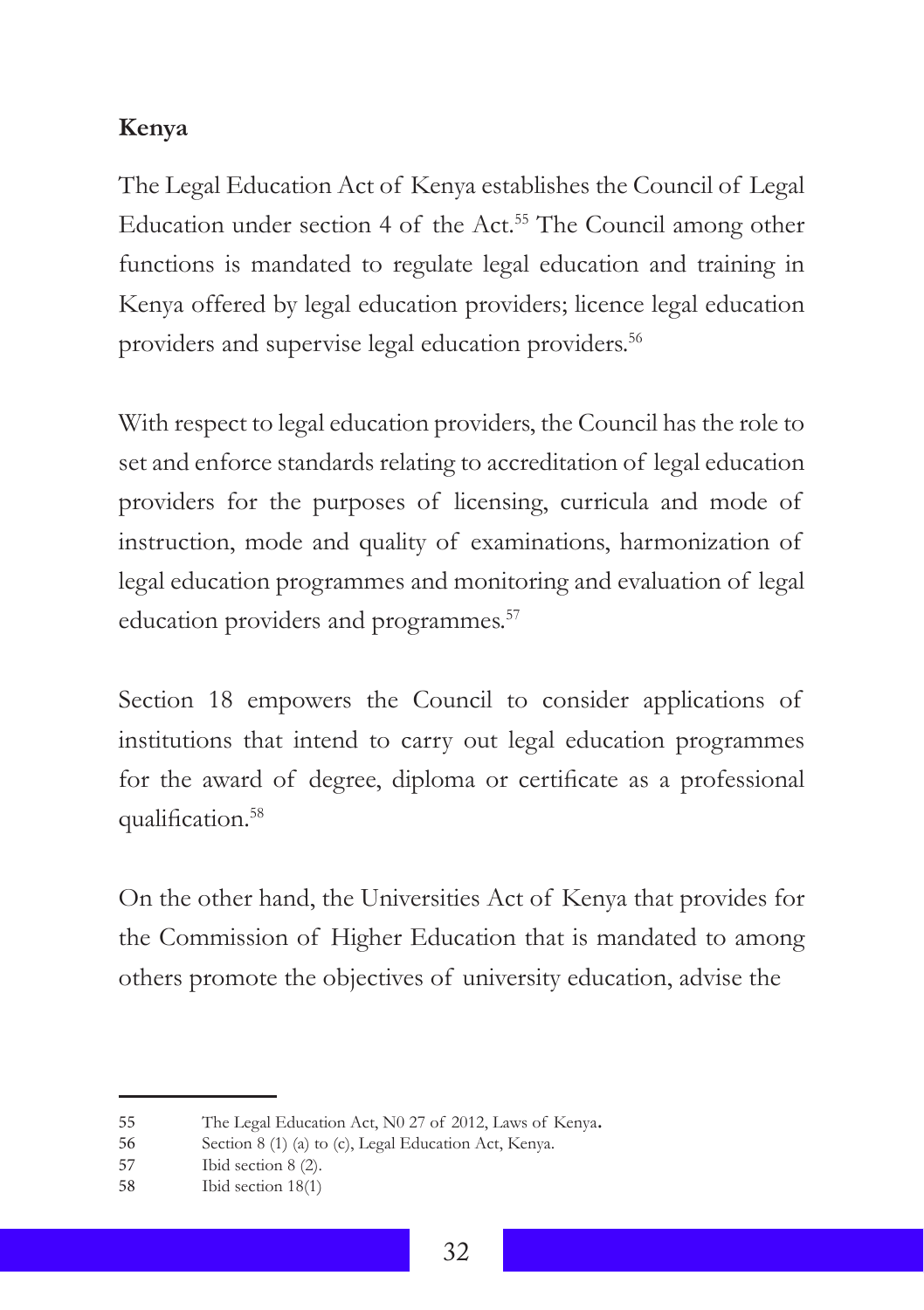Minister on the establishment of public universities and to accredit universities.59

This accreditation is subject to an annual renewal based on any new developments and requirements for an institution to earn the status of a fully chattered legal institution.<sup>60</sup>

The primary importance of accreditation should be premised on the fact that law schools are a gateway to the legal profession. They should be the minimum requirements to guide the provision in sound legal education.

The several studies that have been undertaken regarding the standard of quality of legal education in most private universities reveal that the quality of law teachers is not at its best, with most of them having many jobs (part timing in more than one university and also private practice). Other complaints that have been raised are that most of the lecturers are young and fresh from the university yet teaching core subjects, the teachers have not even produced any publications.<sup>61</sup> Outcry has been made to CLET to regulate the sector by ensuring that the law teachers provide adequate time for students.

Despite the increasing decline in the quality of legal education in Uganda, the CLET has not developed detailed criteria for a system of accrediting law schools. The guidelines that CLET uses (provided

<sup>59</sup> Section 6 of the Universities Act, Cap 210B, Laws of Kenya.

<sup>60</sup> This mandate saw the denial and even withdrawal of most universities charters and or accreditation. The year 2014, CLE gave a grace period for the institutions which had not fully satisfied its requirements to run as legal institution to enable compliance.

<sup>61</sup> Liberalisation of Legal Education in Uganda policy considerations, Dr. Pamela pages 67-68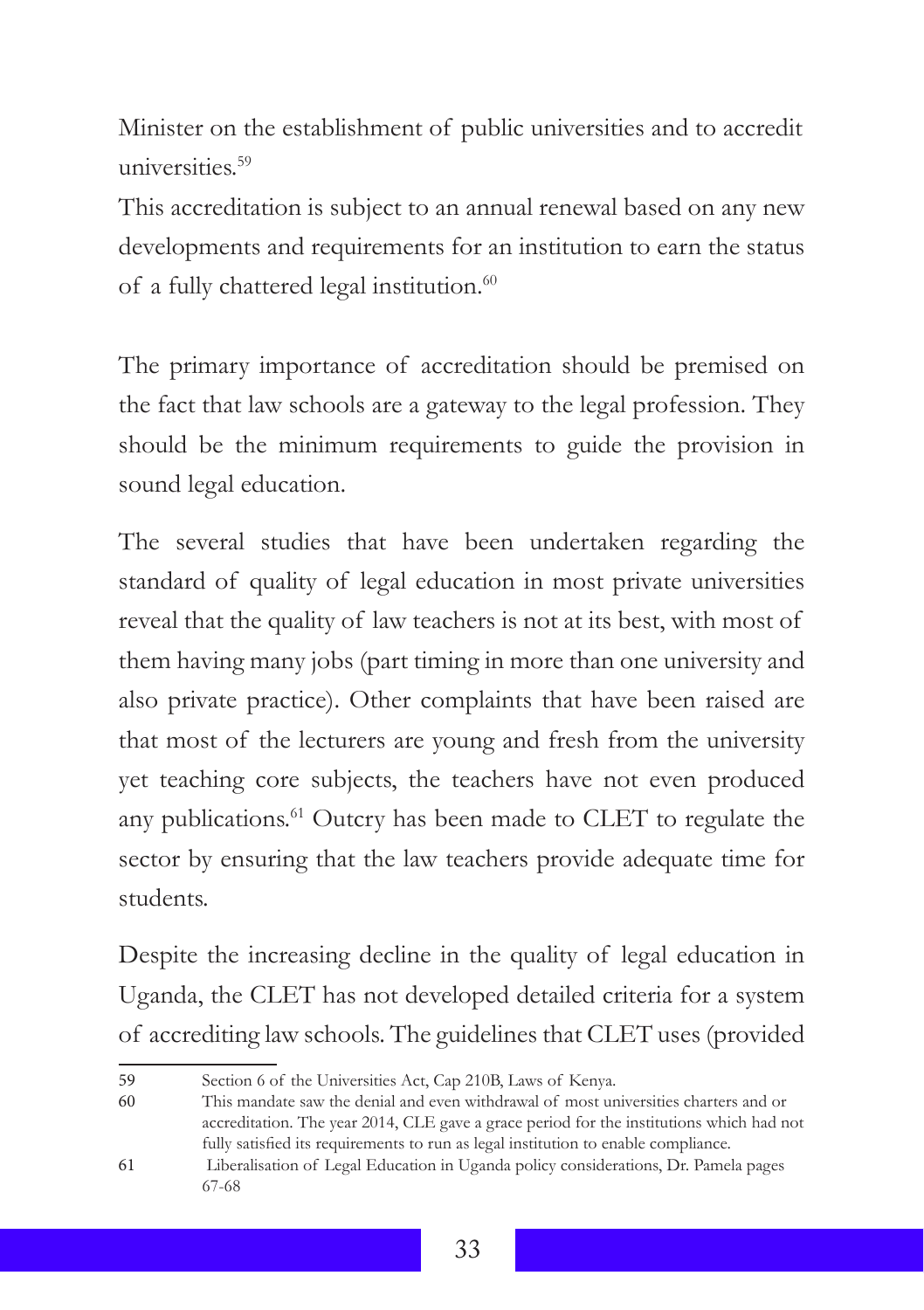by the Advocates (Professional Requirements for Admission to Pots-Graduate Bar Course) Notice point out a few parameters such as those relating to qualifications of staff, staff to student ratios, and full time to part time staff ratios, library and IT compatibility are picked out of the parameters already set by NCHE and applied with modifications. In addition, the curriculum is always assessed for its compliance with NCHE parameters, as well as, the inclusion of the core courses prescribed by CLET.

As was stated by the judge in Pius Nuwagaba Vs LDC, *there were no clear rules providing accreditation of law schools or universities specifically for legal education... what seems to be the case is the satisfaction of the given <sup>62</sup> resources…*

The judge further noted that *it would be expensive and a duplication if law schools had to endure another procedure altogether…it would appear that for considerations such as academic freedom of universities, the legislature was content on providing for recognition of universities and other tertiary institutions without again having to establish more bodies to deal with one out of many faculties in a university.<sup>63</sup>*

The current accreditation procedure focuses on the emergence of new law schools and their capacity to conduct the programme that will enable the graduates to enter the Bar Course as opposed to maintaining the quality of legal education.

The enactment of clear guidelines for accreditation will ensure that the process is democratic, transparent and not subject to personal

<sup>62</sup> Ibid Pius Nuwagaba at page 10-11

<sup>63</sup> Ibid Pius Nuwagaba at page 11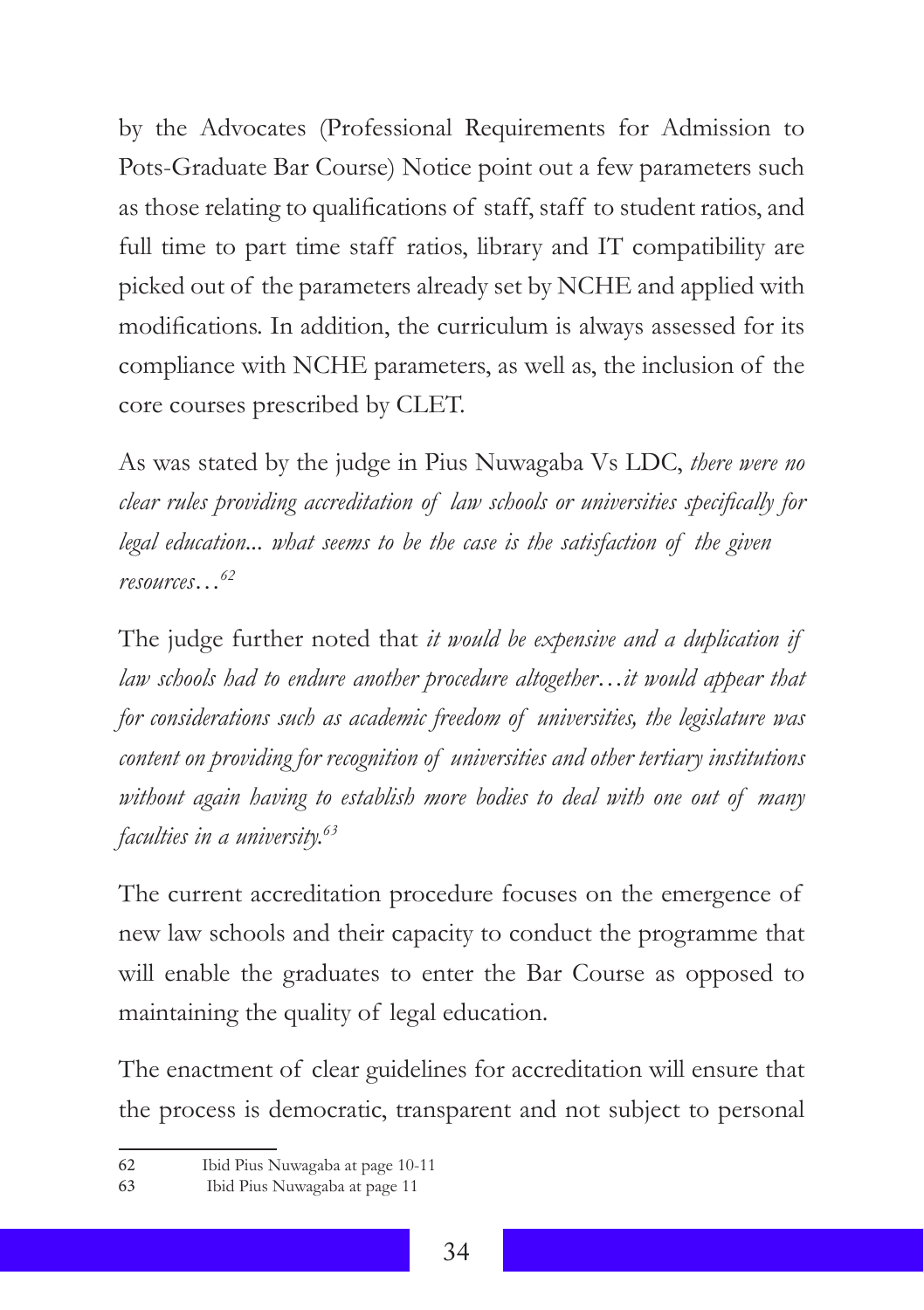or institutional influence. The procedures should be well stipulated to enhance transparency in Law Council's activities. This will go a long way to ensure quality programmes at under graduate level. There is a tendency of having external pressures especially political influence on the CLET's activities, for example, in the year 2005 when Uganda Pentecostal University (UPU), Kampala International University (KIU) and Islamic University In Uganda (IUIU) were seeking accreditation from Law Council, there were allegations that there was lobbying from various government officials and Members of Parliament to prevail upon the Law Councils' CLET to grant them accreditation<sup>64</sup>

#### **Recommendation**

i) Law Council does not have detailed rules and standards for the accreditation of law schools thus should consider enacting the same. Reference may be made to issues like transparency, staff profiles and academic qualifications and the appeal process and review of the Rules and Standards among others.

#### **4.3 The role of the two bodies in quality assurance**

The study sought to collect the views of different stakeholders on how best the two bodies can ensure quality through inspection of law faculties.

<sup>64</sup> Interviews with various administrators and students of the two Law Schools, in Kampala, Uganda, (Dec. 2007, April to August 2008), page 24, Liberalisation of Legal Education in Uganda Policy Consideration, Dr. Pamela.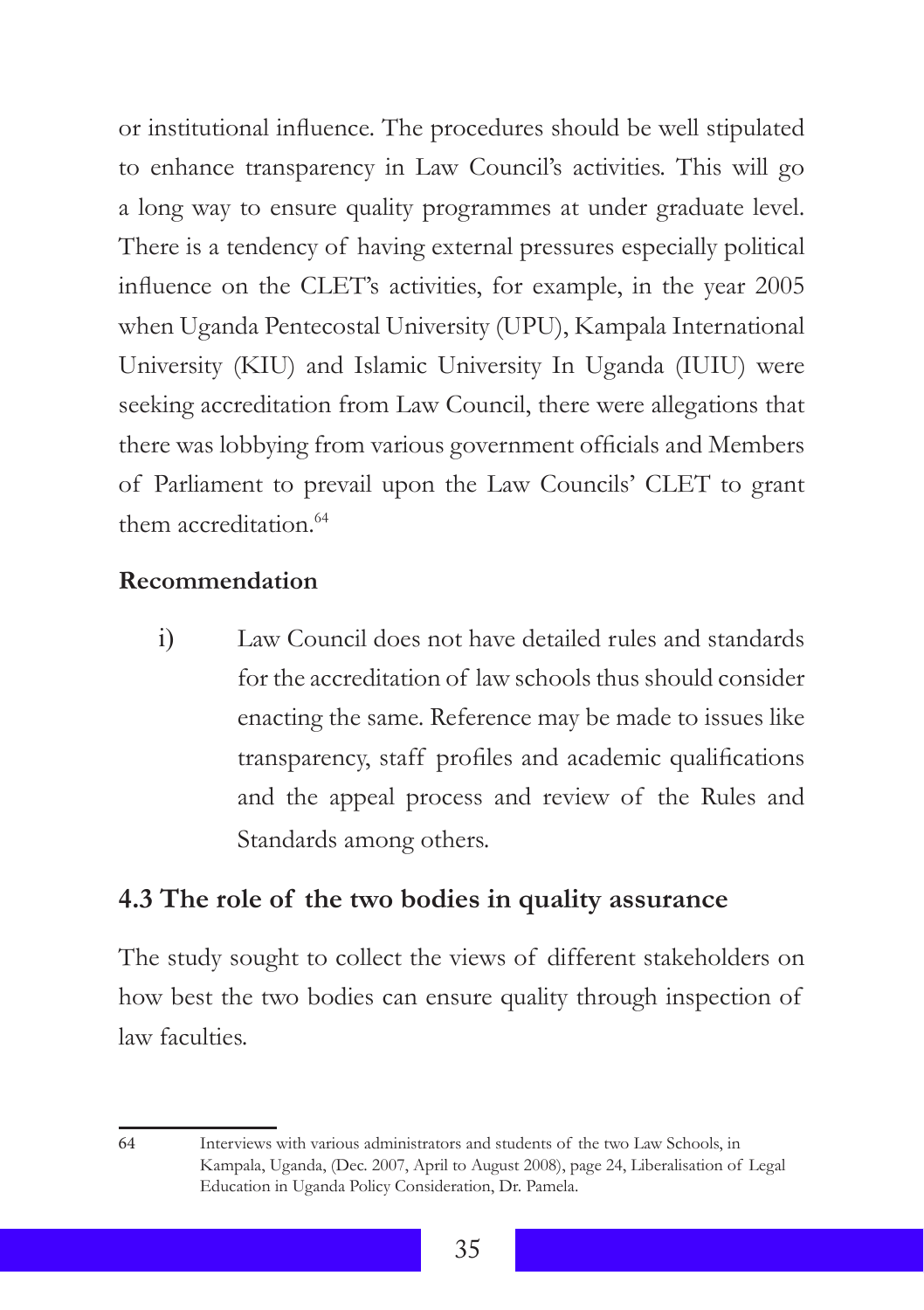*From the findings, some stated that Law Council has been coming for supervision. They do physical inspection on the facilities, library and classes. They conduct interviews with management. They require submission of documentation, curriculum, reading lists, external exam reports.<sup>65</sup> Supervision of law schools at the moment is generic. We do an annual inspection of law schools. We focus on the facilities, governance and finance without going into specific legal professional issues. It is highly dependent on finances and public response in form of complaints.<sup>66</sup>*

*We do monitoring and evaluation of the universities. We choose institutions at random. Alternatively, we respond to problems raised by public. We look into the staffing, library, financial issues, how students are admitted, the staffing and adherence to the programme.* 

*Should we visit and find them below standard, we can revoke a licence.<sup>67</sup> It is inspections that reveal whether an institution continues to be compliant in all respects. The universities are always fore warned of the requirements and provided with a checklist before inspection. What is lacking is a printed booklet of guidelines such as that disseminated by the Kenya Council of Legal Education. With adequate financing, the guidelines can be printed out and reviewed periodically.<sup>68</sup>*

<sup>65</sup> An interview with the Dean Faculty of Law, St. Augustine University, Kampala

<sup>66</sup> Interview with a Senior High Education Officer in charge of programme accreditation, NCHE.

<sup>67</sup> As per a Higher Education Officer, NCHE.

<sup>68</sup> As per Prof. Ssempwebwa in his opening remarks at the validation workshop for this study held on 18<sup>th</sup> April 2017.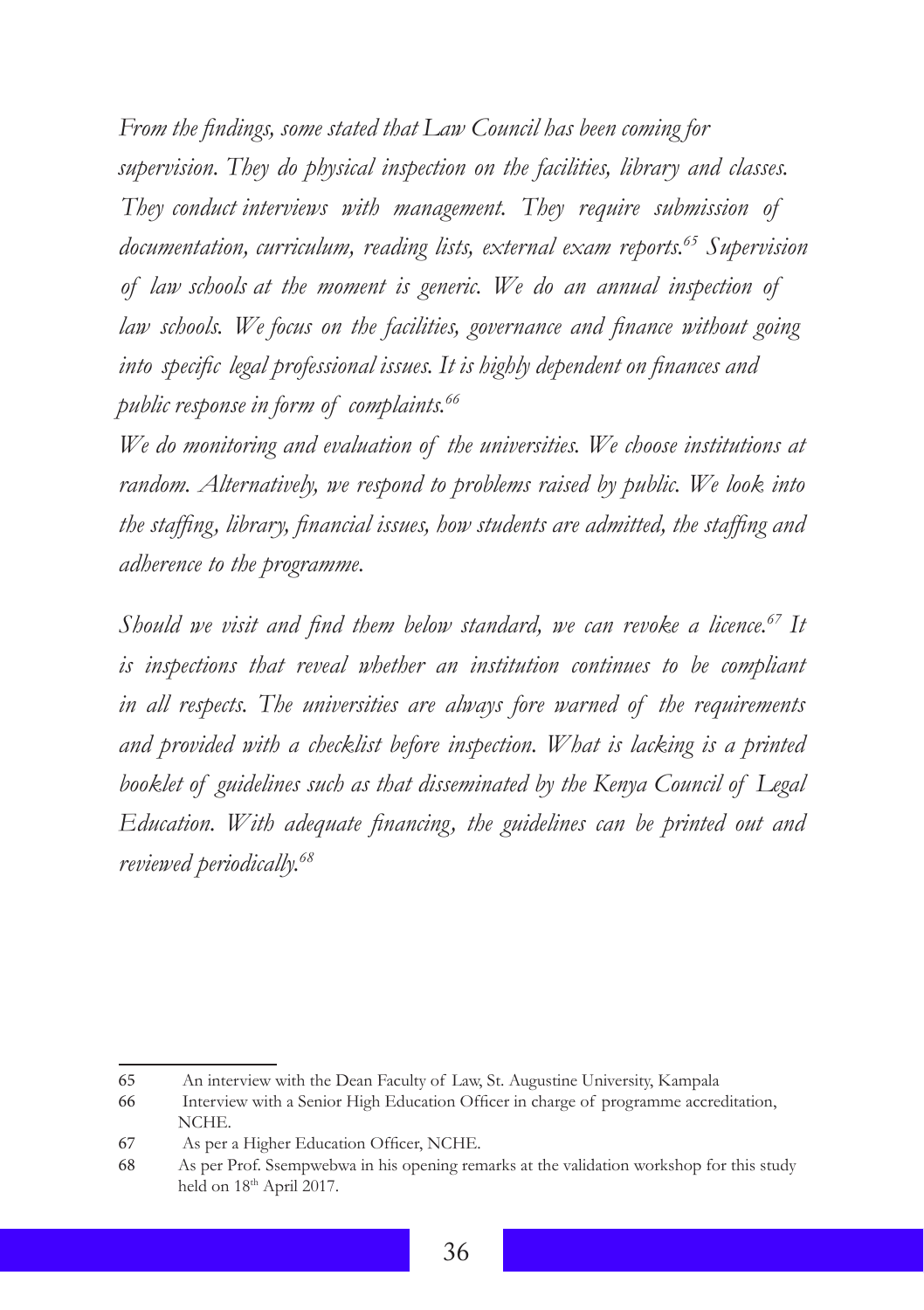#### **Analysis**

Quality assurance is the mechanism put in place to guarantee that institutions have appropriate and effective internal structures and mechanisms for monitoring its quality control procedures to ensure quality.<sup>69</sup>

Quality control is the process of ensuring compliance with standards and procedures set to maintain and enhance quality.<sup>70</sup> Quality control and supervision over professional legal training is a role that was assigned to the CLET upon the amendment of the Advocates Act in 2002. This was because the review committee thought that the Law Council was ineffective in conducting supervision over legal education.<sup>71</sup> Furthermore, CLET was supposed to institute a system of accreditation for educational establishments that may offer LLB programs or the Bar course in the event that such institutions are permitted to offer such courses and programmes.<sup>72</sup> This was one of the measures put in place to ensure quality in legal education after liberalisation of the LLB program.

Quality control and assurance is done through inspection of the institutions to ensure that the required standards are maintained. Paragraph 7 of Legal Notice, 2007, <sup>73</sup>provides that the CLET will from time to time carry out such inquiries or inspections necessary to ascertain that a university or institution, whether in or outside

<sup>69</sup> NCHE Quality Assurance Framework and Licensing process for Higher Education Institutions, January 2014, page 1.

<sup>70</sup> Ibid, page 2

<sup>71</sup> Odoki Report, page 78

<sup>72</sup> Odoki Report, page 79.

<sup>73</sup> Ibid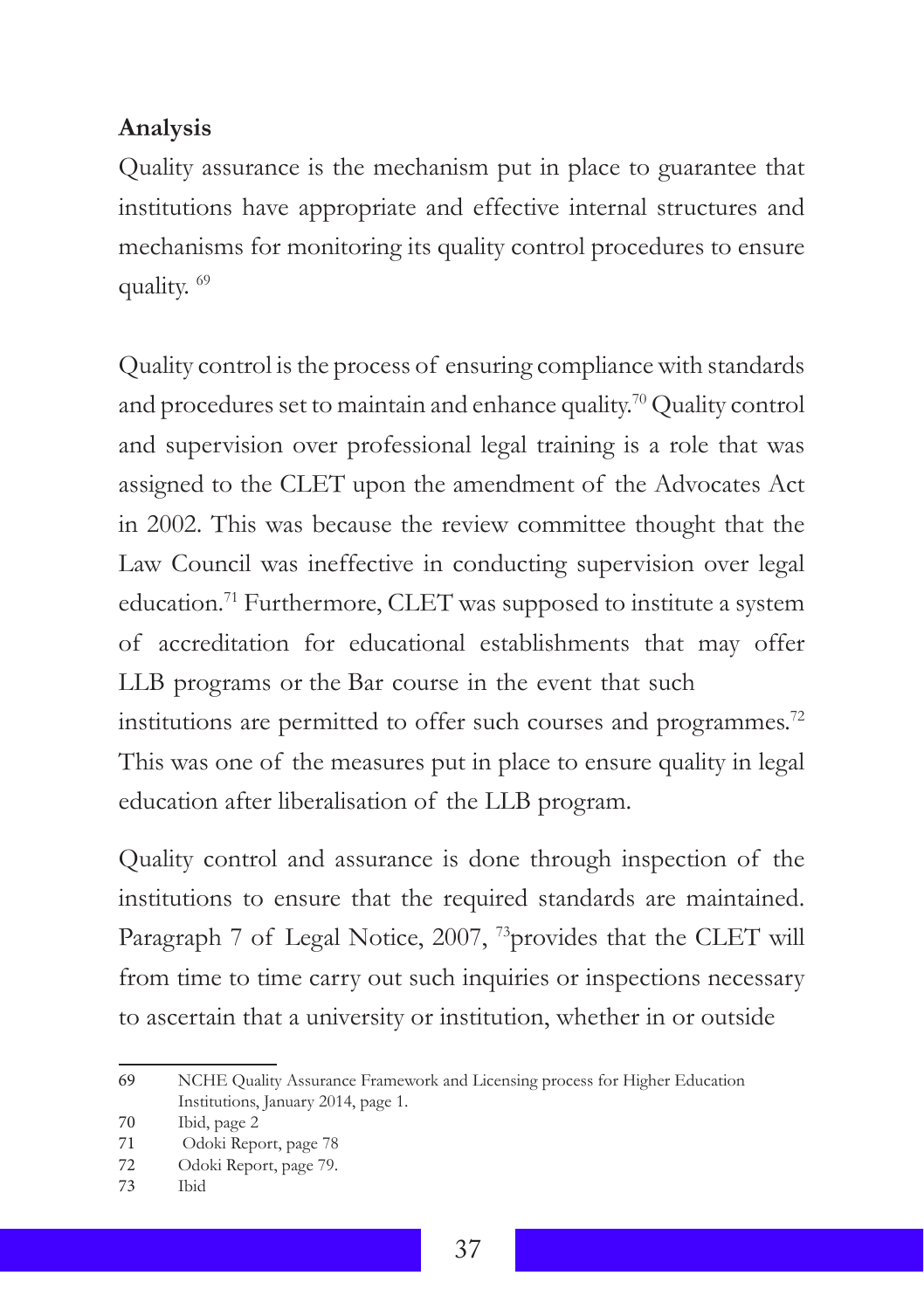Uganda complies with the standards of Law Council. The Committee has powers to revoke or suspend the Certificate of Approval if the institution is found to have breached the requirements.

NCHE is also mandated under section  $5(g)$ <sup>74</sup> to monitor, evaluate and regulate institutions of higher learning. It carries out periodic inspections of the institutions. Thus it is meant to ensure that all the institutions have got a level of performance, integrity and confidence of the public they serve.

Furthermore, the Quality Assurance Framework for Universities and the Licensing Process for Higher Education Institutions established by NCHE75 among other things is aimed at creating collaboration with professional bodies. NCHE signed an MOU with different professional bodies that have regulatory control over professional studies. These include: Law Council, Uganda Medical and Dental Practitioners Council, Allied Health Professional Council and the Uganda Institute of Professional Engineers.

However, the MOU has come under criticism for its generality. According to an official from the Law Council, a workshop was held between the NCHE and professional bodies regarding the MOU. Each professional body has got its own regulations and procedures of approving courses and regulation of quality of the profession. Thus having one umbrella document is rather restrictive to the bodies. At the moment, the MOU is under review to encompass all these issues and create distinct MOUs peculiar to each profession.<sup>76</sup>

<sup>74</sup> Supra

<sup>75</sup> Ibid, page 13

<sup>76</sup> Workshop held between the 25th to 27th May 2015.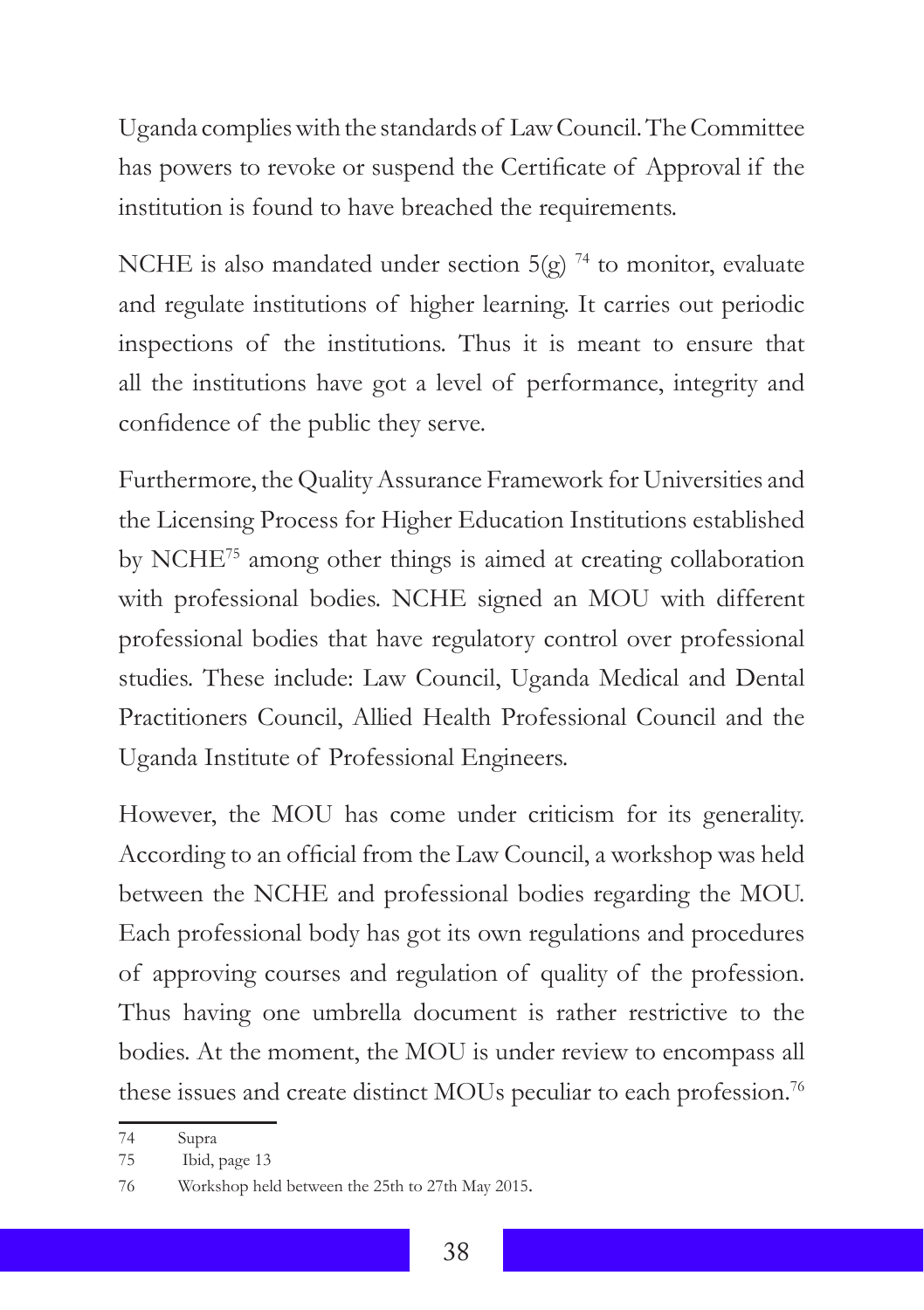Inspection is carried out in phases i.e initial inspection carried out at the inception of an institution, regular or on spot inspection which is done anytime to check the standards of an institution, annual inspection which is done annually and surprise inspection. The institutions pay for the initial inspection while the other kind of inspection is done at the initiation of NCHE.77 At the moment, it is unclear as to how often a law school is evaluated by CLET. Most of the evaluation takes place at a time when the school is seeking approval from Law Council. Once approved, it is re-evaluated every so often but the interval of the activity is not specified.<sup>78</sup>Whereas NCHE is able to undertake the regular inspection, Law Council cannot do all of them due to the inadequate financial and human resources. The inspection process of law schools at the moment is done by both the Law Council and NCHE by considering curricula, human resource and infrastructure among others.<sup>79</sup> There have been proposals from some stakeholders that inspection should be done jointly by the two bodies but the challenge is that the officials of CLET are not permanent employees of the Law Council and there would be a challenge of finances since Law Council is of a non-autonomous status. Reconciling the planning of activities or calendars of the two bodies would also be a challenge.<sup>80</sup>

The enrollment in the higher education sub sector since 2006 when

80

<sup>77</sup> As per the statement of an official from NCHE at the validation workshop for this study.<br>78 Page 78 Liberalisation of Legal Education in Hganda Policy Considerations

<sup>78</sup> Page 78, Liberalisation of Legal Education in Uganda Policy Considerations.

<sup>79</sup> The Universities and Other Tertiary Institutions (Quality Assurance) Regulations, N0. 34 of 2008.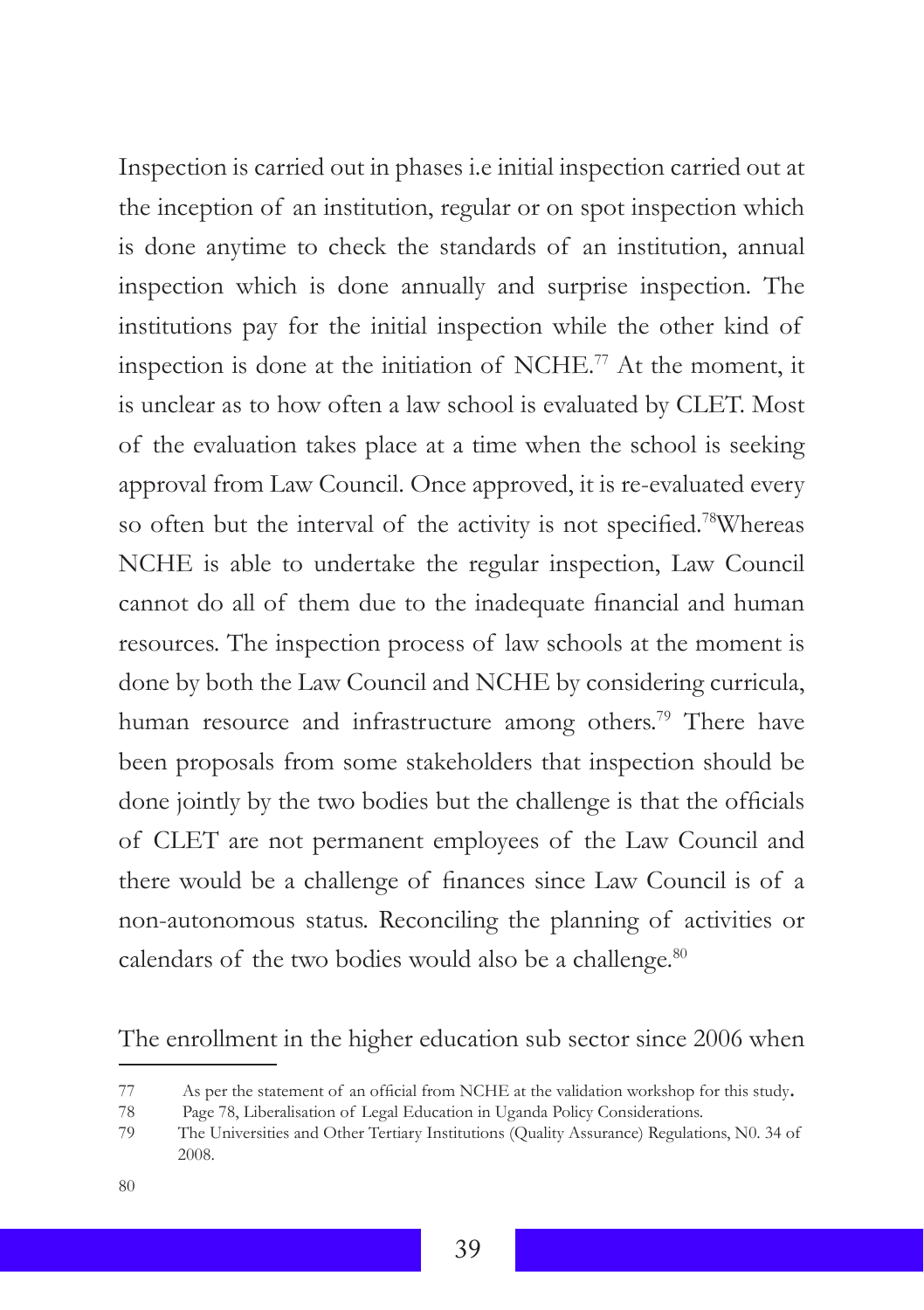NCHE first published "*The State of Higher Education and Training Report*" has continued to expand in terms of students' enrolment and the number of institutions. These increases, however, have occurred in the face of declining or stagnant unit cost of funding for education facilities, infrastructure and academic staff.<sup>81</sup>

This inevitably has far reaching concerns on the declining quality of lawyers in the legal profession. This has led some universities to introduce quality measures such as a pre-degree exam for example in the universities of Makerere and Uganda Christian University Mukono. The increased enrollment, with poor quality measures has in the subsequent led to declining quality at the LDC.

As per the LPAC (Committee on Legal and Parliamentary Affairs), on

23<sup>rd</sup> August 2016, when LDC appeared before the Committee to discuss legal education and access to Justice, one of the members of parliament stated that the quality of legal education and the lawyers produced by LDC needs to be groomed right from the university.<sup>82</sup> The role of CLET therefore is paramount in both public and private universities. The standards set for the accreditation of university law programmes should be observed with the highest level of strictness during the inspection process. The role of the Committee should go as far as evaluating the physical and human infrastructure regularly and the assessment of the curriculum.

<sup>81</sup> NCHE- The State of Higher Education and Training Report, 2011.<br>82 A member of Parliament sitting on LPAC

A member of Parliament sitting on LPAC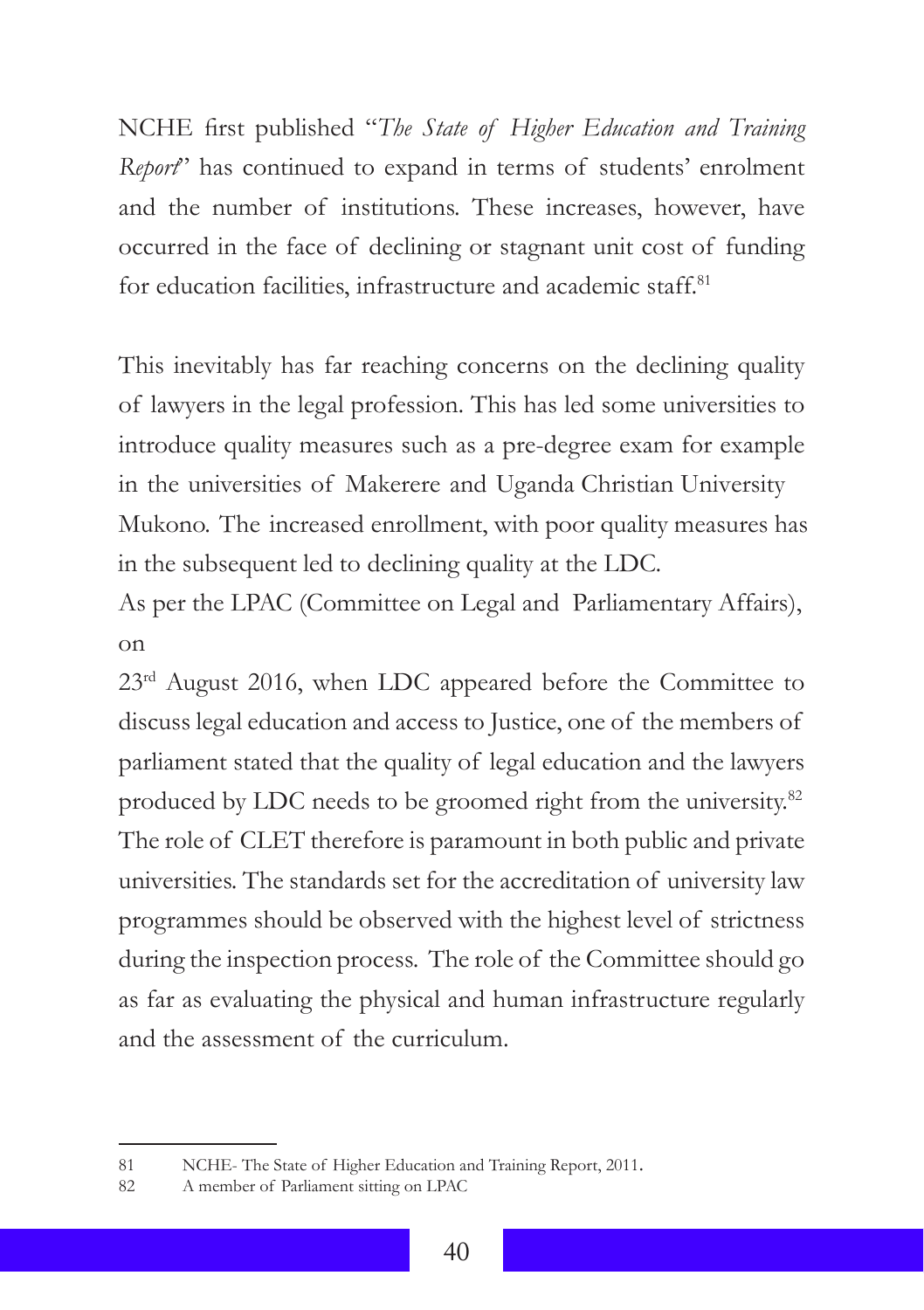As noted above, CLET does not have regular and continuous supervision of law schools, this implies that a law school may have all the requirements as prescribed by Law Council at its inception but the Law Council may not be able to evaluate the decline in standards in time.

Furthermore, the quality of legal education should be emphasized through internal control mechanisms of the different universities and the two respective bodies.

#### **Recommendations**

- i) There is no conflict if both bodies carry out inspection. There should be continuous monitoring and evaluation of universities by both NCHE and Law Council to ensure compliance with the standards expected of a university conducting the law programme.
- ii) Law Council should be facilitated in terms of staffing and funding to better its mandate through regular inspection of universities.
- iii) There is need for Law Council to check on other things such as the qualifications of teaching staff in order to ensure that they go through continuous legal education, pedagogy trainings and updated libraries among others so as to keep updated with the evolving trends in legal education.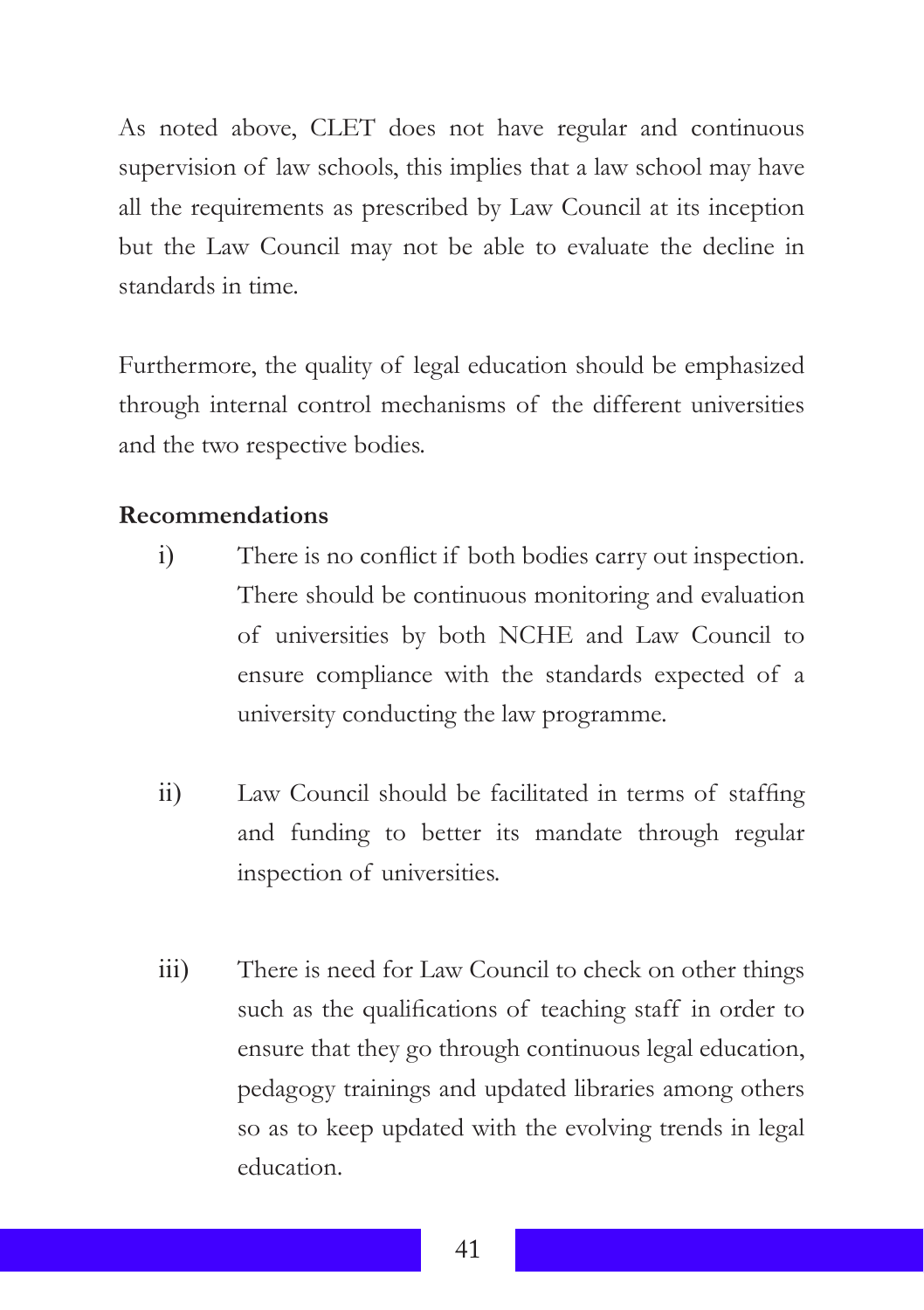# **4.4 The role of NCHE and Law Council in equating foreign qualifications**

The study sought to establish whether the two bodies conflict in the equating of foreign degrees particularly the law degrees. Whereas the NCHE equates degrees and certificates and other qualification obtained in Uganda and other jurisdictions for admission to university education, the Law Council carries out equation of the foreign degrees obtained from universities outside Uganda for the purpose of admission to the Post Graduate Bar Course. The study sought to establish as to whether there are established guidelines for the same role.

*I think the guidelines are necessary because of differences in laws in different jurisdiction. In order to maintain the standard of the profession the guidelines are key. They can do the remedial courses in universities here. It would be an injustice to clients to be misinformed by a lawyer.<sup>83</sup> As we go into regional integration and as the world becomes a global village, we cannot keep the criteria closed as is happening in the case of students coming from South Africa. As East African Community we are talking about free movement of labour, goods and services. In this case it should be opened up. If the issue is testing competence then pre-entry should serve the purpose. There are remedial courses as the law provides that such students can undertake in accredited university and proceed to join the bar course.<sup>84</sup> The guidelines used for entry into LDC are restrictive. They leave out very many people who have law degrees from abroad. They should be relaxed.<sup>85</sup>*

<sup>83</sup> Interview with the Dean of Law Cavendish University

<sup>84</sup> Interview of the Director, Quality Assurance and Accreditation, NCHE

<sup>85</sup> Interview with an advocate in Kampala, Uganda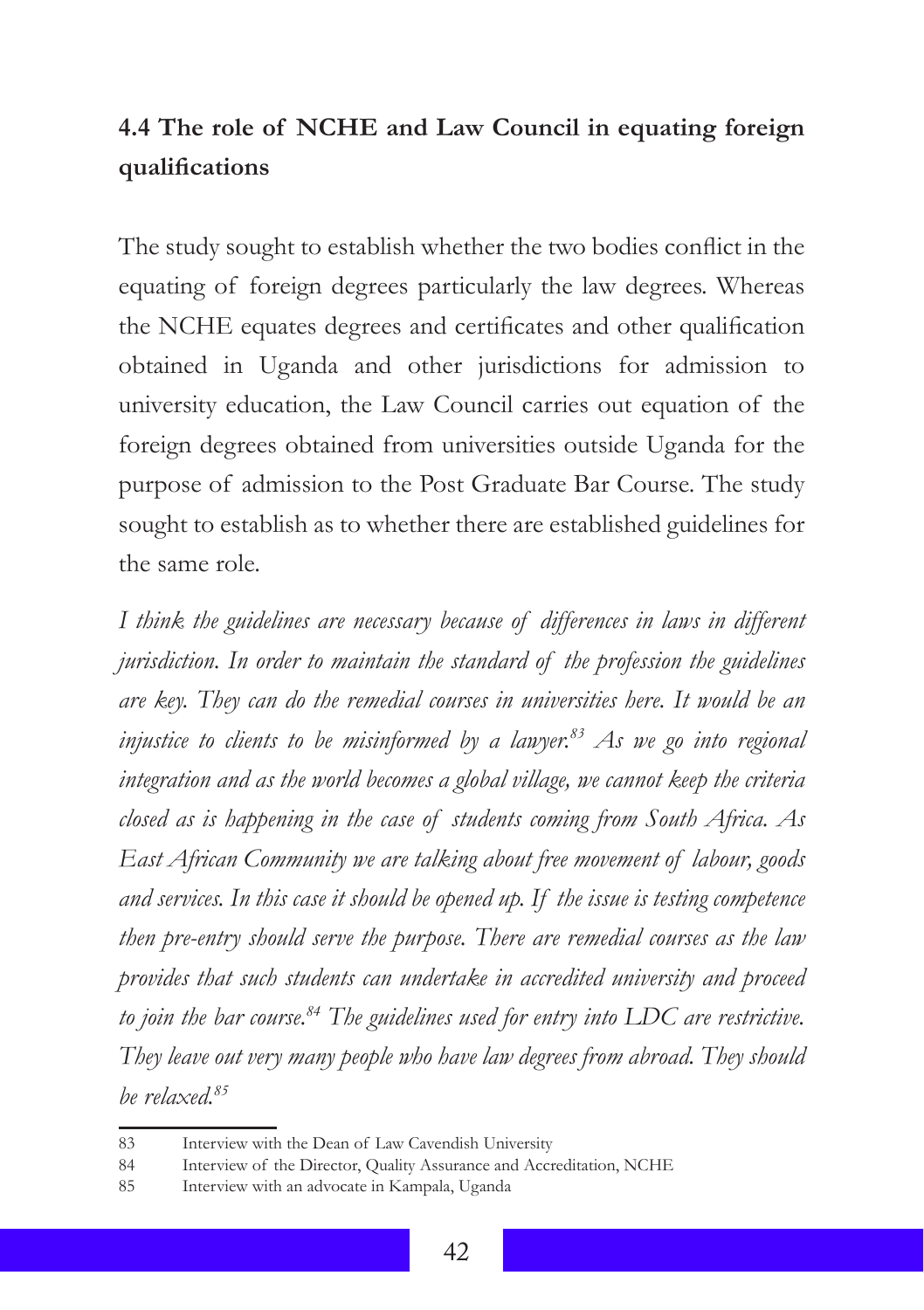*Law Council uses the guidelines set by NCHE in supervision and accreditation of universities which are in my opinion sufficient. We can only add a few things e.g library, IT and a few others. When it comes to entry into LDC, we add a few things which are meant to ensure that the students are on as close as possible the same footing and additionally because LDC is a professional training institution and cannot go back to teach like a university.<sup>86</sup>*

*Law Council is not doing enough with foreign degrees as things have now changed so they should not only look at the aspect of common law subjects, countries such as South Africa have both the civil and common law aspect but these are not readily acceptable in Uganda.<sup>87</sup>*

#### **Analysis**

The law as is allows Ugandans who hold foreign qualifications to join the profession. The role of the Law Council to equate foreign degrees has its origin from the Gower Committee which suggested that the Council of Legal Education (as then was) would in addition to providing qualifications for entry to the profession also decide what foreign degrees to recognise and to what extent.<sup>88</sup> They further added that recognition of such a degree would depend on both the standards of the university concerned and the content of the course.89

The proposal was that for degrees from East African universities,

<sup>86</sup> Interview with Chairperson, CLET

<sup>87</sup> Interview with a lecturer at Makerere University, Kampala.

<sup>88</sup> Para 76, page 44, Gower Report

<sup>89</sup> Para 78, page 45, Gower report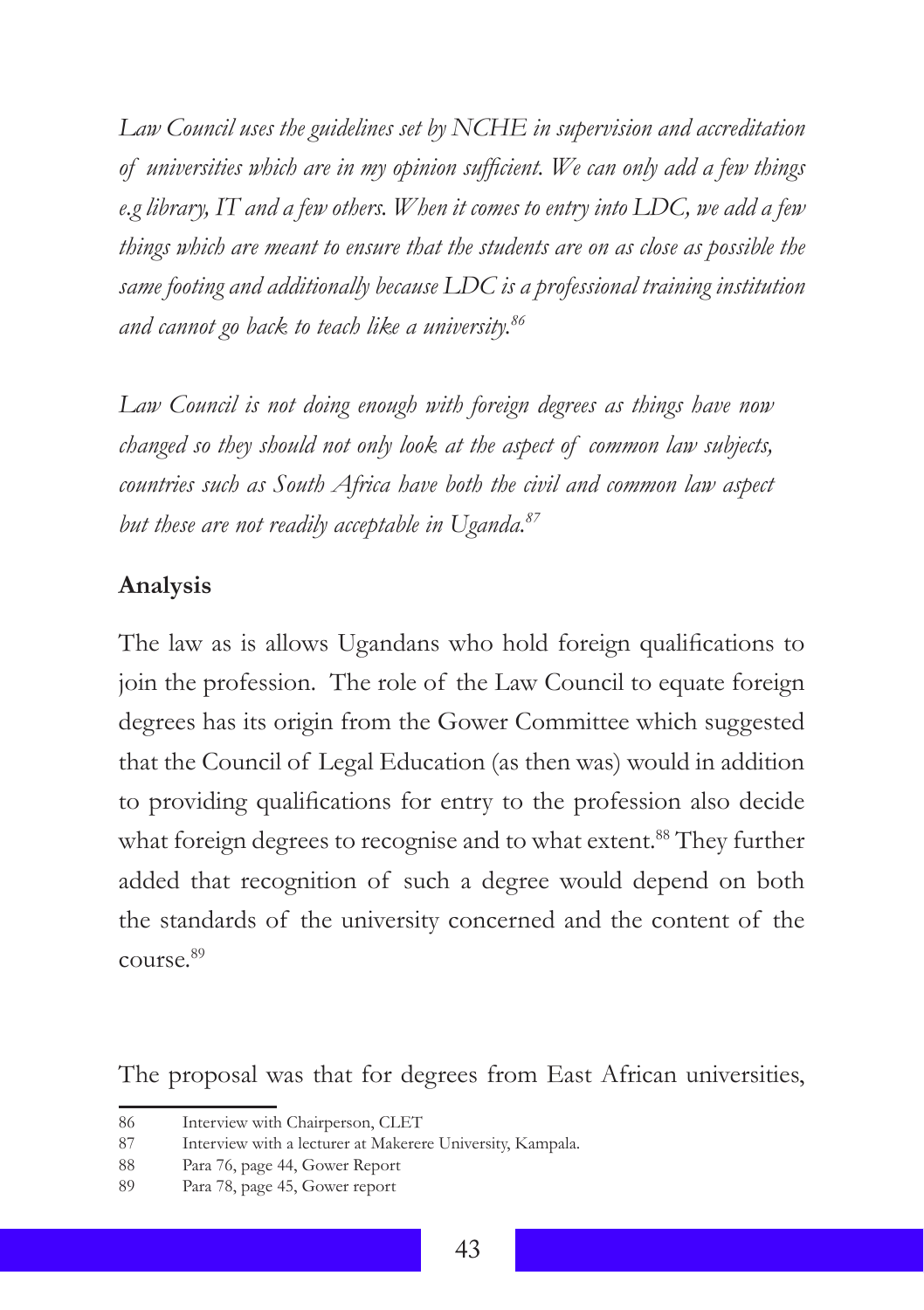they would be recognised as a complete substitute for the LLB of Makerere University. The Committee was eventually given discretion to determine the degrees on a case by case basis. However, it was to lean in favour of recognition and restraint in demanding that additional subjects be taken at Makerere University.<sup>90</sup> The Advocates (Professional Requirements for Admission to Post-Graduate Bar Course) Legal Notice<sup>91</sup> came as a result of the criticism drawn towards the restriction of the Advocates Act, 1970.<sup>92</sup> The Odoki Report pointed out the fact that the Law Council had failed to enact regulations to cater for the recognition of foreign degrees and qualifications beyond the ones mentioned in the Act.<sup>93</sup>

The earlier requirements for admission to the Bar Course were that one had to be a Ugandan citizen or normally a resident in Uganda; be a holder of a degree in law or other legal qualifications obtained from such other university or institution outside Uganda as may be recognised by the Law Council by regulations made by them.<sup>94</sup>

The Committee recommended that applicants with law degrees from accredited universities operating a common law system other than degrees obtained by correspondence ought to be qualified to be admitted to the Bar Course. They further recommended that core subjects be increased to include Constitutional Law or Administrative Law. Further that the element of citizenship should remain. However, Ugandan citizens or residents who were already

<sup>90</sup> Ibid, para 81, page 45

<sup>91</sup> Legal Notice 17 of 2007

<sup>92</sup> Cap 267, Laws of Uganda.

<sup>93</sup> Odoki Report, paragraph 83 page 37

<sup>94</sup> Section 7(5) (ii), Cap 267.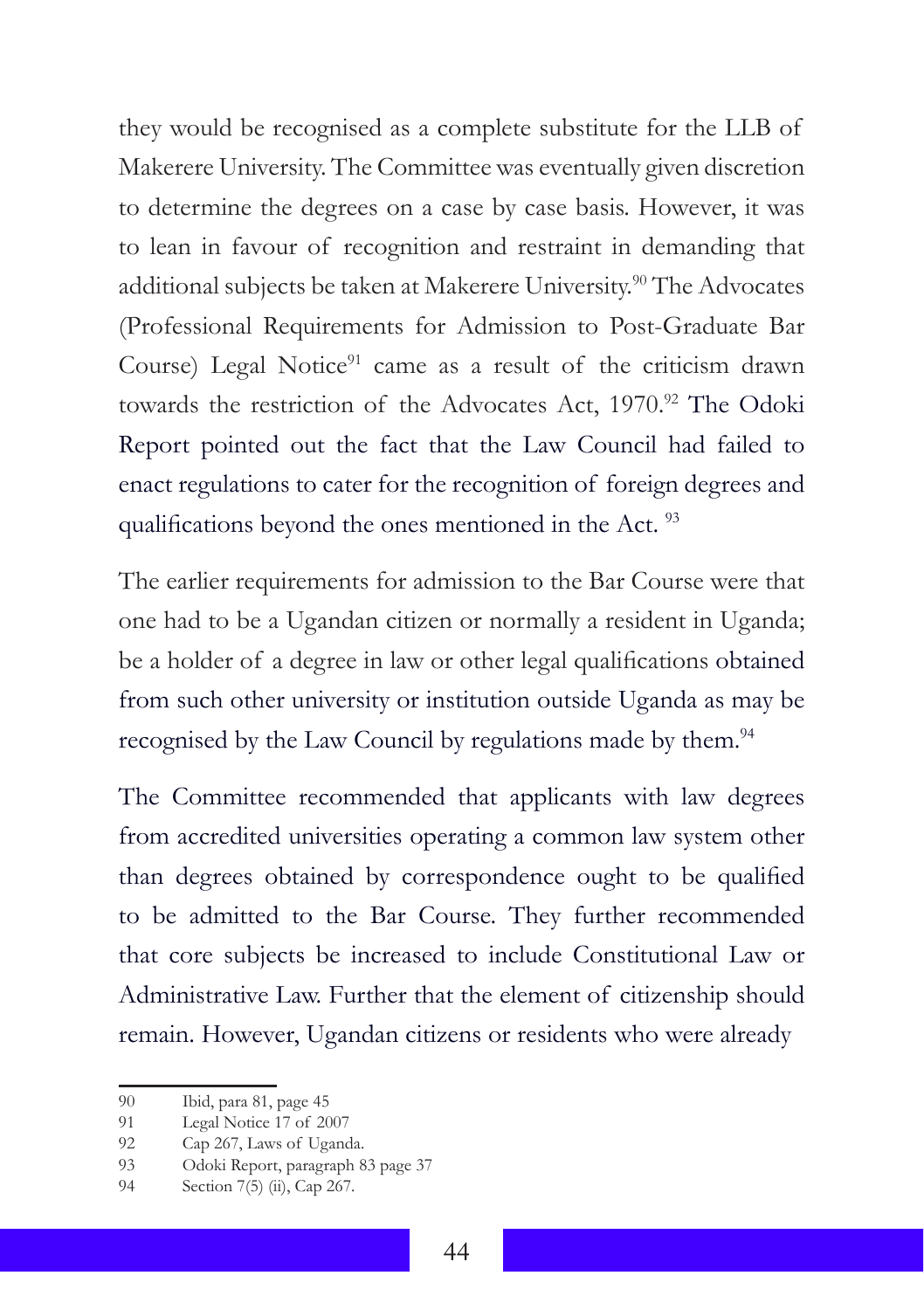admitted to the Bar of the specified countries but who had not practised for a minimum of 12 months, be required to undertake the Bar Course of Uganda but without necessarily satisfying the core subjects requirement.<sup>95</sup>

Upon amendment of the Act in 2002, the Act provided that the CLET shall prescribe the professional requirements for admission to the Post-Graduate Bar Course and qualifications necessary for eligibility for enrolment as an advocate.<sup>96</sup> Subsequently the legal notice was enacted to provide for equation of the foreign qualifications.<sup>97</sup>

Paragraph 3(b) of the Advocates (Professional Requirement for admission to Post-Graduate Bar Course), Notice<sup>98</sup> exempts admission to the bar of students who have obtained degrees from foreign universities that are not common law system and recognized by Uganda. The university must comply with those set by NCHE and the Law Council may from time to time designate a country operating the common law system for purposes of admission to the Bar Course.<sup>99</sup>

Section 5(k) of the UTIA grants NCHE the mandate to determine the equivalence of all types of academic and professional qualifications of degrees, diplomas and certificates obtained elsewhere with those awarded by Uganda institutions of Higher education for recognition

<sup>95</sup> Odoki Report, para 84 and 86, page 38.

<sup>96</sup> Section 6C (I) (c).

<sup>97</sup> Ibid, note 91

<sup>98</sup> Supra

<sup>99</sup> Ibid, Paragraph 5(1) and (2) respectively.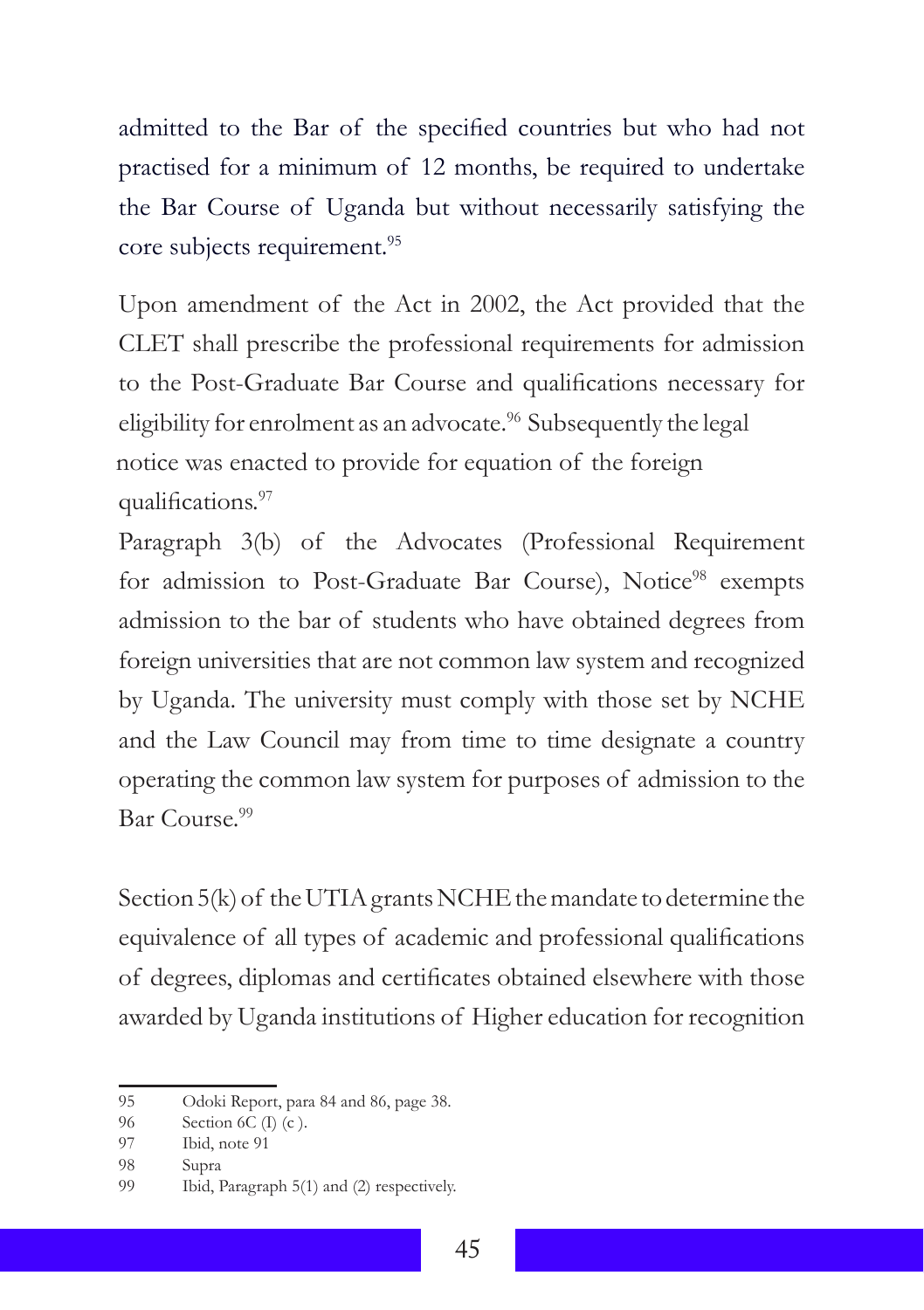in Uganda and it applies the the UTIA (Equation of degrees, diplomas and certificates) 2005.<sup>100</sup>

According to information obtained from Law Council, some holders of foreign degrees, case in point South Africa have been denied Admission to LDC on the ground that their qualifications were not obtained from a country operating the common law system. South Africa operates a multi-layer legal system that includes the Roman Dutch law as common law and the Roman law (Corpus Juris Civilis). <sup>101</sup> However, courses taught in South African universities are substantially based on common law.

The legal notice does not grant the Law Council any discretion to exercise its powers in circumstances where an applicant has obtained a degree from a country that is not entirely common law but has that element. "…a citizen of Uganda and is a holder of a degree in law obtained from a university or institution in a country operating the common law system and recognised by the Law Council" leaves the Law Council with no discretion to admit such students.

There have been earlier proposals for amendment to incorporate some discretion for the Law Council. The Joint Committee on amendments to the laws relating to the legal profession made proposals that the CLET could put factors into consideration such as; the criteria for licensing universities and approving academic

<sup>100</sup> SI 84 of 2005

<sup>101</sup> The History of South African Law and its Roman-Dutch Roots, by Beat Lenel, Toeberstrasse 23a, 9425 Thal, Switzerland, www.lenel.ch, at page 7.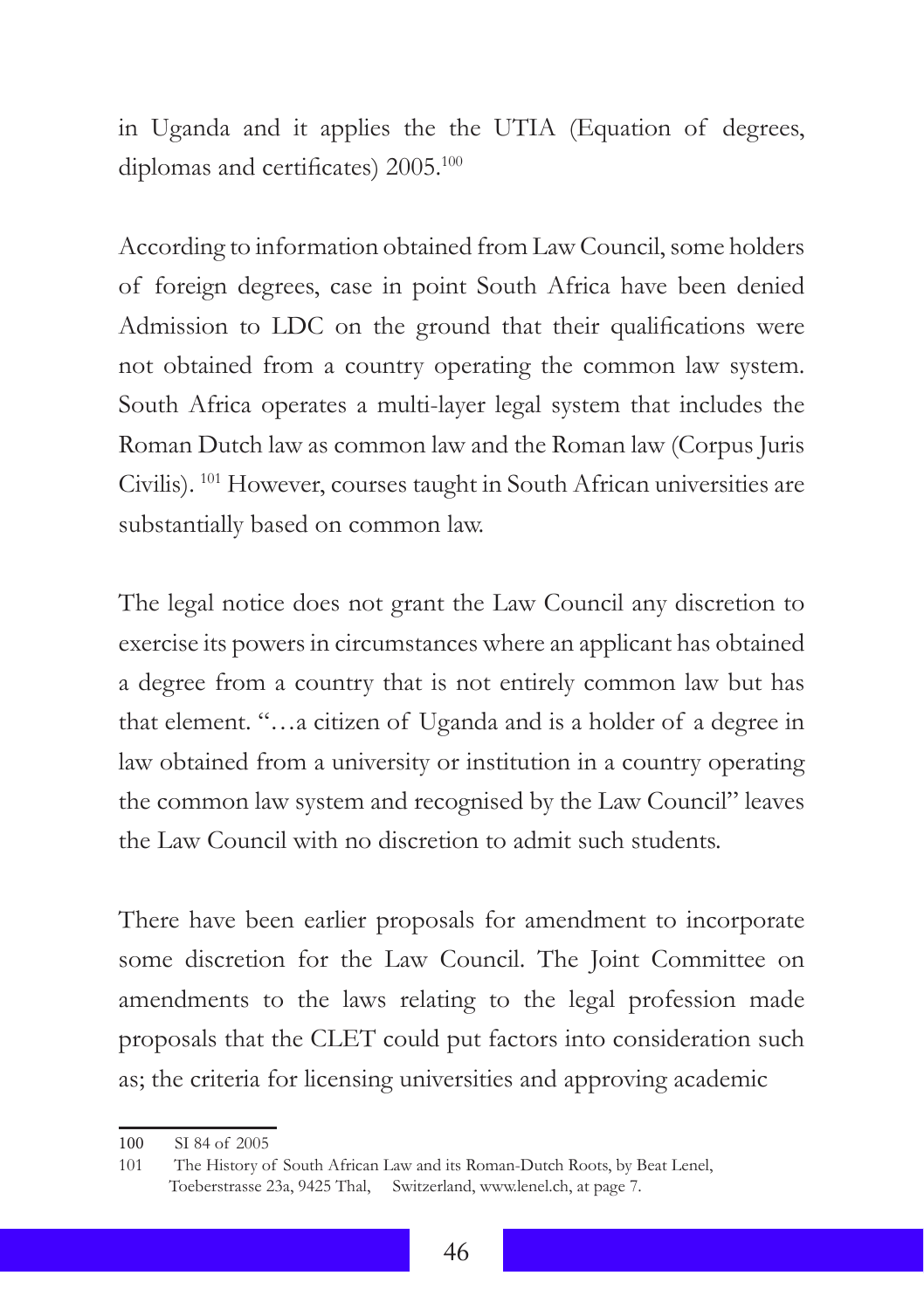qualifications in the jurisdiction from which the degree is obtained is similar to that in Uganda and whether the content of the degree course is equivalent to the content recognized for accredited law degrees in Uganda.102 The Committee further assessed the capacity of Law Council to equate foreign degrees and it was informed that CLET has been approving the qualifications on a case by case basis relying on the prospectus, profile of the university and the applicant's transcript and in case of doubt, an applicant is interviewed to assess the grasp of the basic principles of the law.<sup>103</sup> This equating is done in reference to the UTIA and consultation with NCHE.

#### **Recommendations**

- **1.** The Advocates Act and the Advocates (Requirements for Admission to the Bar Course) Notice should be amended to grant the Law Council discretion to consider foreign degrees that fall outside an entirely common law system.
- **2.** Have clear procedural guidelines of application for equating the degrees other than cross reference to Legal Notice of 2010.

# **4.5 Outcomes of the overlapping of responsibilities by the Law Council and NCHE**

The Study further sought for the views of the respondents on the effect of the overlapping of roles and unclear procedures on both

<sup>102</sup> Report of the Joint Committee of the Law Council and the Uganda Law Society on Amendments to the laws relating to the legal profession, page 9.

<sup>103</sup> Ibid, page 9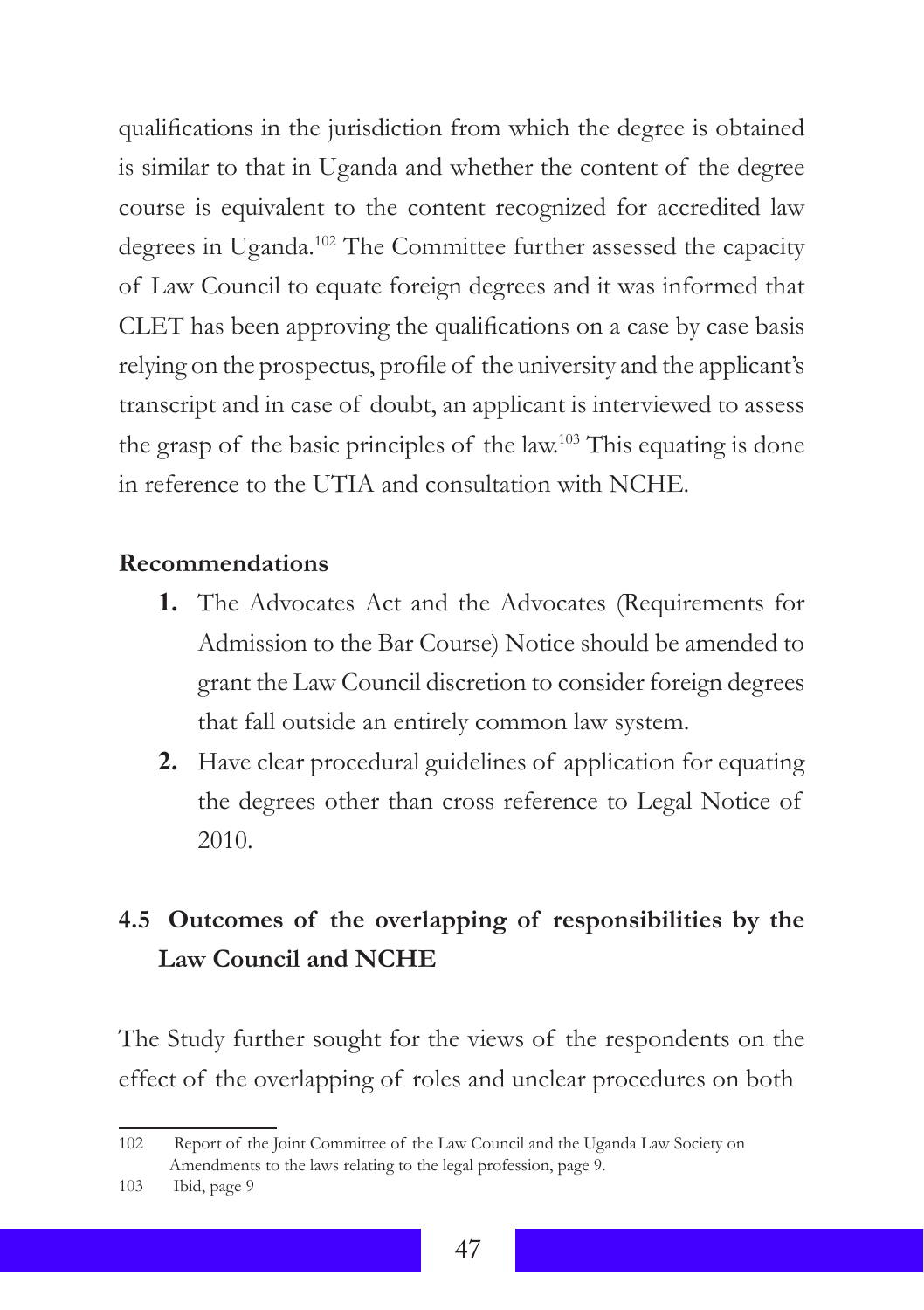the universities and students.

The fate of the students is that for those who wish to pursue the Post Graduate Bar Course, they are denied such an opportunity. For instance, Law Council had a challenge dealing with Gulu University and Cavendish University. These two universities were accredited by the NCHE to conduct all programs including law however Law Council established that they did not qualify to teach law programs. When such universities continue to teach law despite the communication from Law Council, consequently, when the students complete, they are ineligible to join the LDC until they have been accredited by Law Council.<sup>104</sup>

For instance, at the time of carrying out the field research of this study, a total number of about 100 law students at Cavendish and Gulu universities were uncertain of the future of their career following failure by the two institutions to secure accreditation by NCHE and Law Council.<sup>105</sup>

If the university is not approved, the students affected lose time and resources, get frustrated as they do not know the accreditation status of their universities or by the time they know, it is too late to be eligible for admission to the Bar Course.

<sup>104</sup> Interview with an official from Law Council

<sup>105</sup> The Daily Monitor, Uganda, July 9th 2015.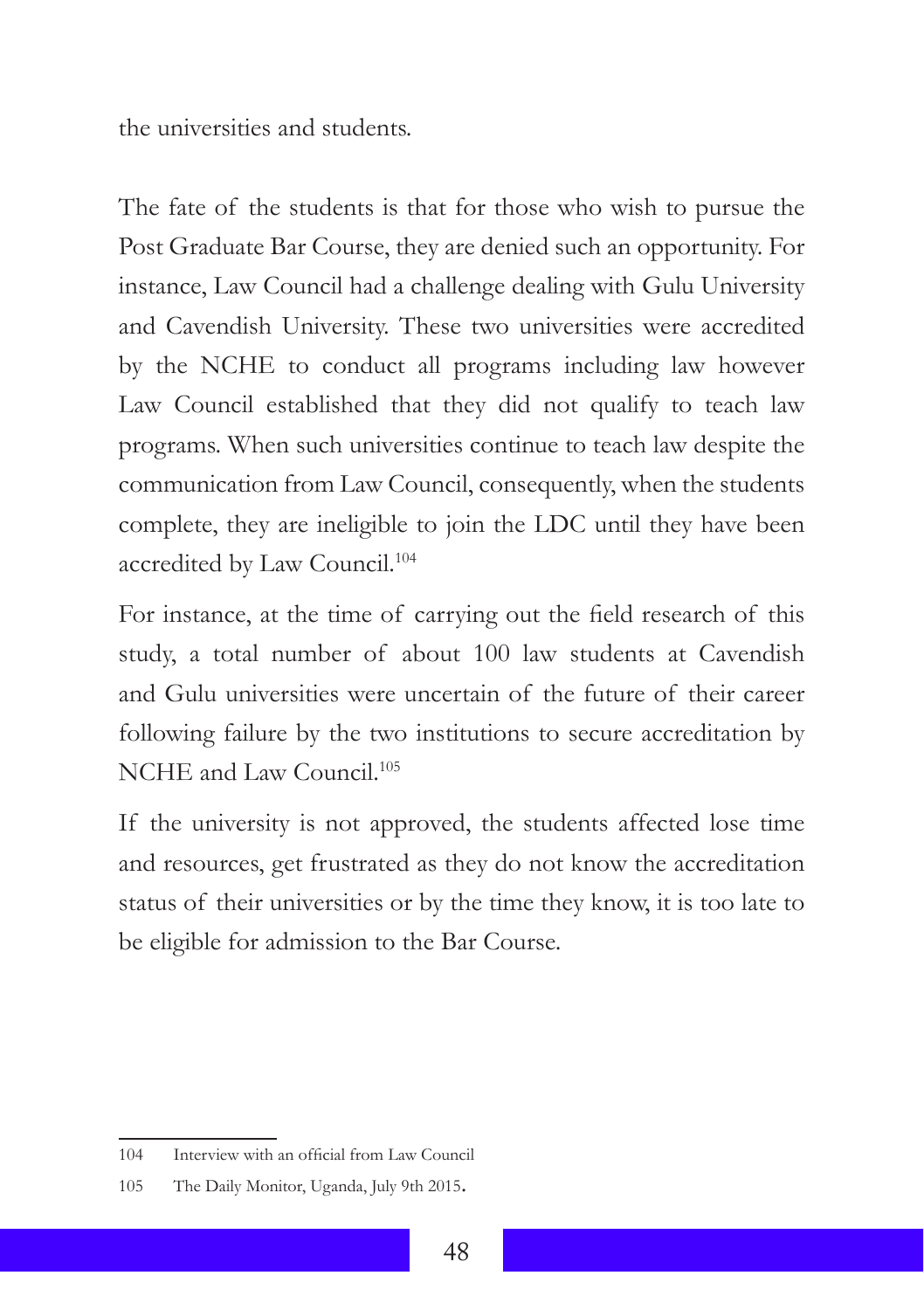# **BIBLIOGRAPHY**

#### **Statutes and Statutory Instruments**

- 1. Advocates Act, Cap 267 and the Advocates (Amendment) Act, No, 27 of 2002, Laws of Uganda.
- $\mathcal{D}$ Advocates (Professional Requirements for Admission to Post-Graduate Bar Course), Notice N0. 17 of 2007, Laws of Uganda.
- 3. Council of Legal Education Act, Cap 16A, Laws of Kenya and amendments thereto.
- 4. Law Development Centre Act, Cap 132, Laws of Uganda
- 5. Legal Education Act, Cap 211, Laws of Kenya
- 6. Legal Profession Act, No. 32 of 1960, Laws of Ghana
- 7. National Accreditation Board Act, No. 744 of 2007, Laws of Ghana
- 8. Universities Act, Cap 210B, Laws of Kenya.
- 9. Universities and Other Tertiary Institutions Act, 2001 as amended in 2003, Laws of Uganda
- 10. The Universities and Other Tertiary Institutions (Equation of Degrees, Diplomas and Certificates) No. 84 of 2005, Laws of Uganda
- 11. The Universities and Other Tertiary Institutions (Quality Assurance) Regulations, No. 34 of 2008, Laws of Uganda

#### **Cases**

12. Pius Nuwagaba v Law Development Centre HCMA 589/2005 (Unreported) and CACA N0. 3 of 2006 arising out of HCCA N0. 3 of 2006.

#### **Books**

13. Odoki B, *A Guide to the Legal Profession in Uganda*, (Law Development Centre), 1994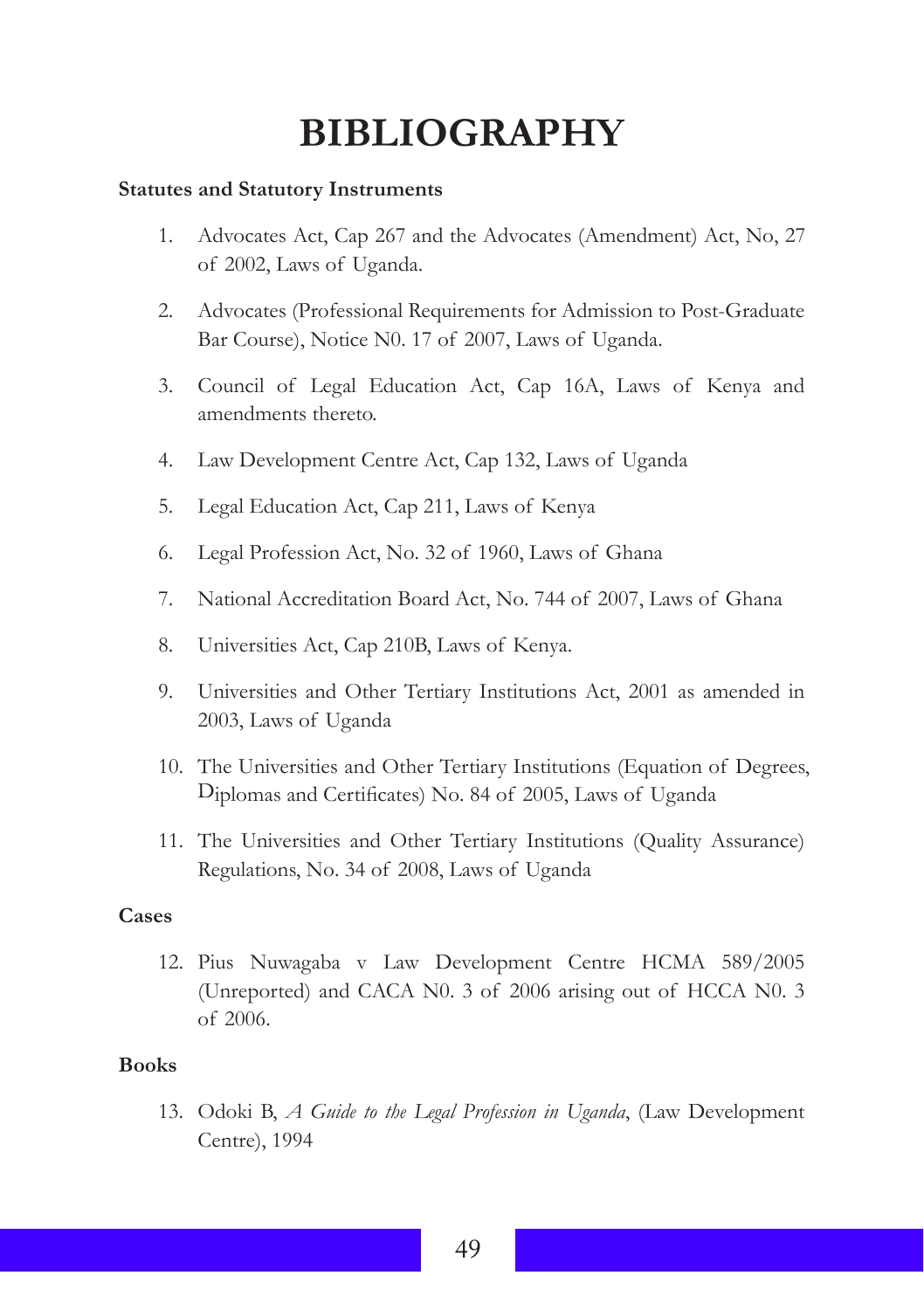- 14. Tibihikirra-Kalyegira P, *Liberalization of Legal Education In Uganda; Policy Considerations,* (Law Africa, 2010) 12
- 15. W.A Seavey, The Association of American Law Schools in Retrospect, 3 J. Legal Educ. 153 (1950)

#### **Journal Articles**

- 16. Celebrating the Re-establishment of the Council for Legal Education, The Standard Newspaper, 30 November 2012, A.
- 17. Daily Monitor, Uganda, July 9th 2015.
- 18. Joseph M.N. Kakooza, 'Uganda's Legal History in a Nutshell, (1993) Makerere Law Journal, 11

#### **Reports**

- 19. Government Memorandum on the Report of a Committee Appointed to Study and Make Recommendations Concerning Legal Education, Sessional Paper No 3 of 1969 (Gower Report)
- 20. NCHE Quality Assurance Framework and Licensing process for Higher Education Institutions, January 2014.
- 21. NCHE- The State of Higher Education and Training Report, 2011.
- 22. Report of the Joint Committee of the Law Council and the Uganda Law Society on Amendments to the Laws relating to the Legal Profession (headed by Prof. Fredrick E. Ssempebwa.
- 23. Report of the committee on legal education for students from Africa (1961) [hereinafter called the Denning Committee Report].
- 24. A summary of the history of law school accreditation in the United States is provided in the preface to the 2007-2008 standards and rules of procedure for approval of law schools, American Bar Association Section of Legal Education and Admissions to the Bar (Herein after called the ABA Standards).
- 25. The final report of the Committee on Legal Education, Training and Accreditation in Uganda, September 1995, (Odoki Report).
- 26. The History of South African Law and its Roman-Dutch Roots, by Beat Lenel, Toeberstrasse 23a, 9425 Thal, Switzerland.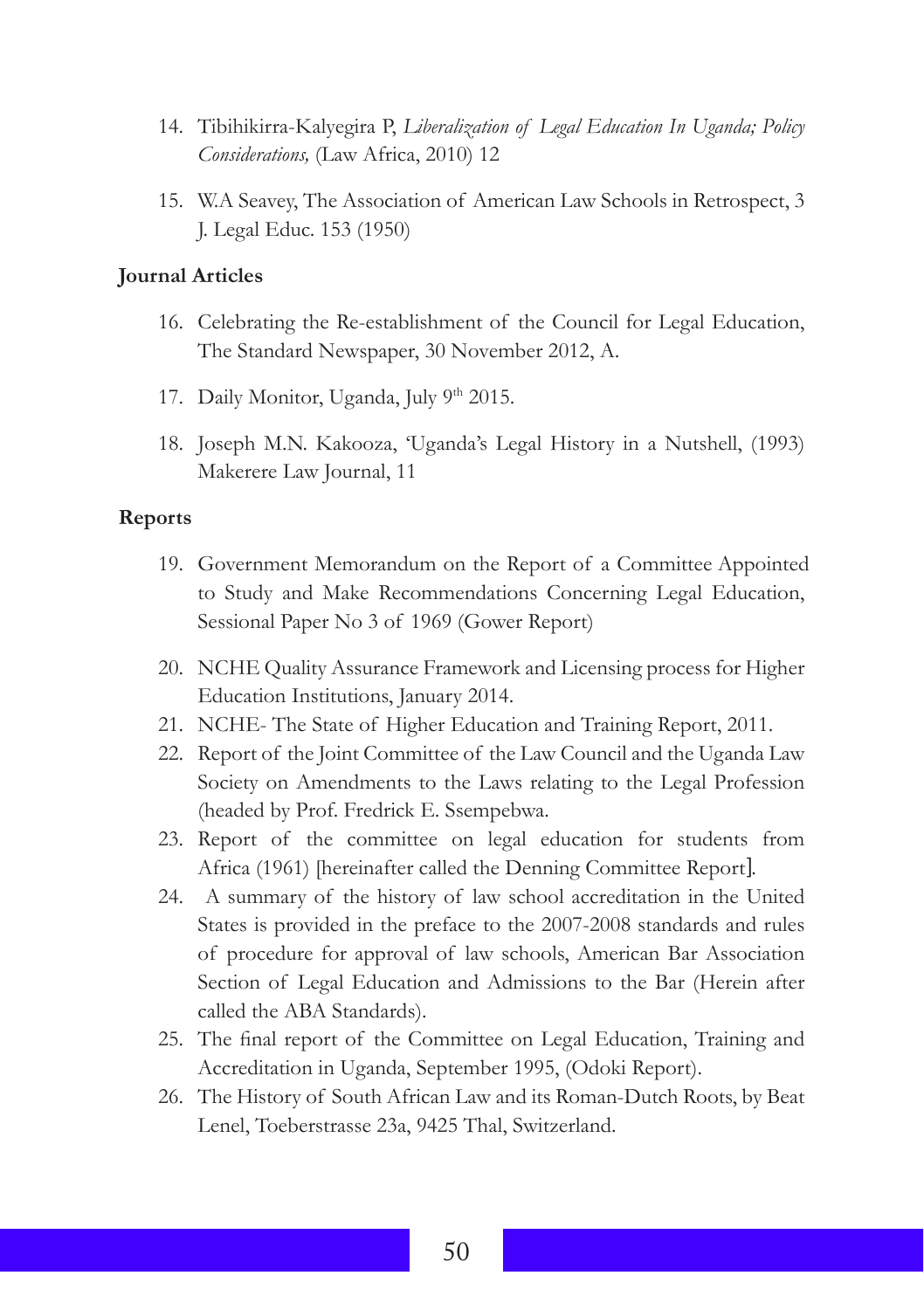#### **Memorandum**

Memorandum of Understanding between National Council for Higher Education and Law Council, 17<sup>th</sup> March (2006).

#### **LIST OF PEOPLE INTERVIEWED**

- 1. Prof Fredrick Ssempebwa, Chairperson CLET, Law Council
- 2. Dr. Pamela Tibihikirra-Kalyegira, Director – Quality Assurance & Accreditation, NCHE
- 3. H/W Chemutai, Registrar, Courts of Judicature
- 4. Dr. Mayambala, Lecturer, School of Law, Makerere University
- 5. Mr. Wandera, Dean of Law St Augustine International University.
- 6. Mr. Kenneth Rutaremwa, Legal officer, Uganda Law Reform Commission
- 7. Ms. Monica Twesiime Kirya, Dean of Law, Cavendish University
- 8. Ms. Maria Nakachwa Semakula, Senior High Education Officer in charge of programme accreditation, NCHE
- 9. Mr. Robert Aine, Higher Education Officer, NCHE
- 10. Mr. Joseph Wandabwa, Advocate
- 11. Mr Stephen Niyonzima, EAC Secretariat
- 12. Ms.Brenda Ntihinyurwa, Legal Associate, EAC Secretariat
- 13. Ms. Christine Mutimura, EAC Secreatriate